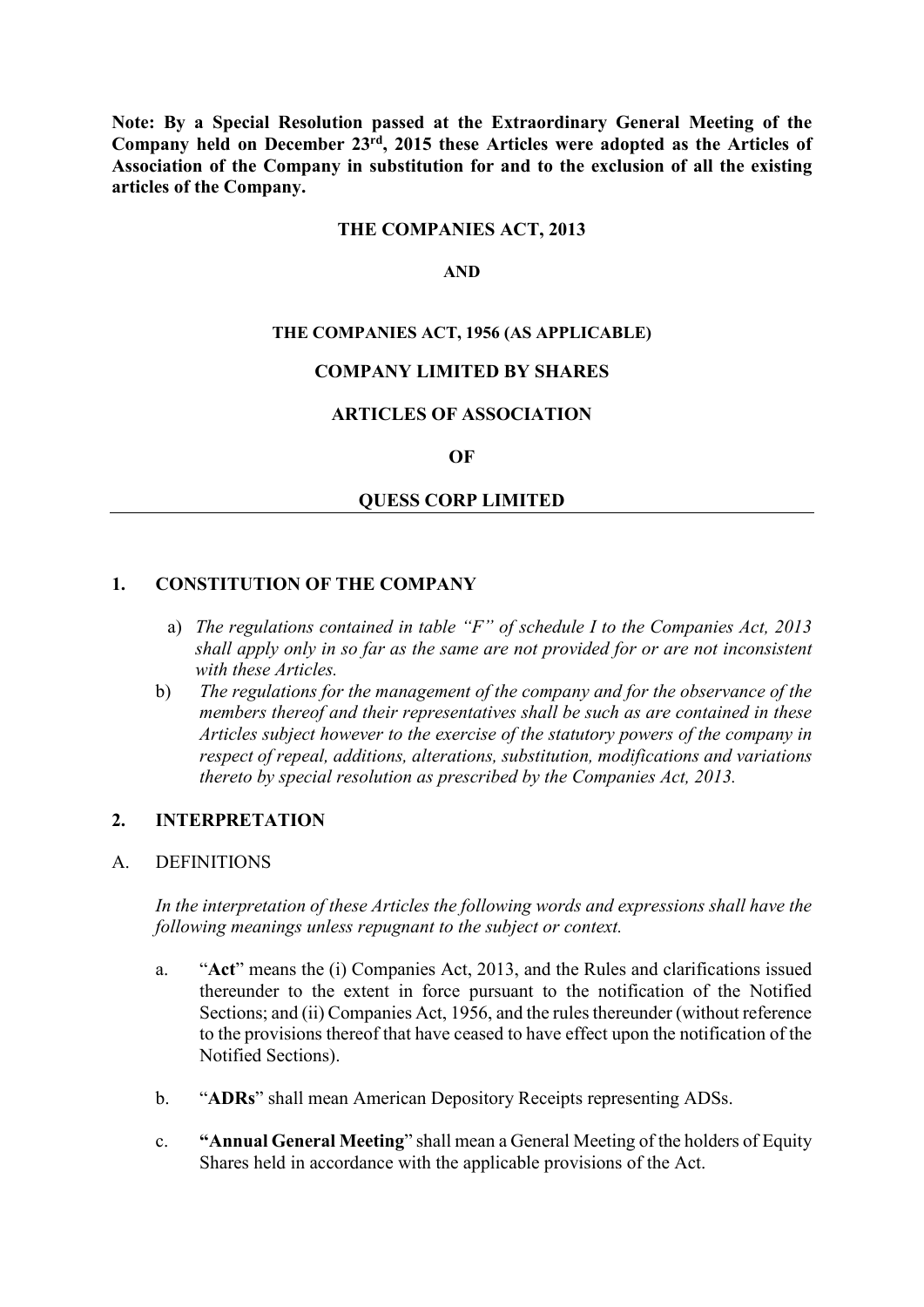- d. **"ADR Facility"** shall mean an ADR facility established by the company with a depository bank to hold any equity shares as established pursuant to a deposit agreement and subsequently as amended or replaced from time to time.
- e. **"ADSs"** shall mean American Depository Shares, each of which represents a certain number of Equity Shares.
- f. **"Articles"** shall mean these Articles of Association as adopted or as from time to time altered in accordance with the provisions of these Articles and Act.
- g. **"Auditors"** shall mean and include those persons appointed as such for the time being by the company.
- h. **"Board"** shall mean the board of directors of the company, as constituted from time to time, in accordance with law and the provisions of these Articles.
- i. **"Board Meeting"** shall mean any meeting of the Board, as convened from time to time and any adjournment thereof, in accordance with law and the provisions of these Articles.
- j. **"Beneficial Owner"** shall mean beneficial owner as defined in Clause(a) of subsection (1) of section 2 of the Depositories Act.
- k. **"Capital" or "share capital"** shall mean the share capital for the time being, raised or authorised to be raised for the purpose of the Company.
- l. **"Chairman"** shall mean such person as is nominated or appointed in accordance with Article 37 herein below.
- m. **"Companies Act, 1956"** shall mean the Companies Act,1956 (Act I of 1956), as may be in force for the time being.
- n. **"Company" or "this company"** shall mean **QUESS CORP LIMITED.**
- o. **"Committees"** shall have the meaning ascribed to such term in Article74.
- p. **"Debenture"** shall include debenture stock, bonds, and any other securities of the Company, whether constituting a charge on the assets of the Company or not.
- q. **"Depositories Act"** shall mean The Depositories Act, 1996 and shall include any statutory modification or re-enactment thereof.
- r. **"Depository"** shall mean a Depository as defined in Clause (e) of sub-section (1) of section 2 of the Depositories Act.
- s. **"Director"** shall mean any director of the company, including alternate directors, independent directors and nominee directors appointed in accordance with law and the provisions of these Articles.
- xi. **"Dividend"** shall include interim dividends.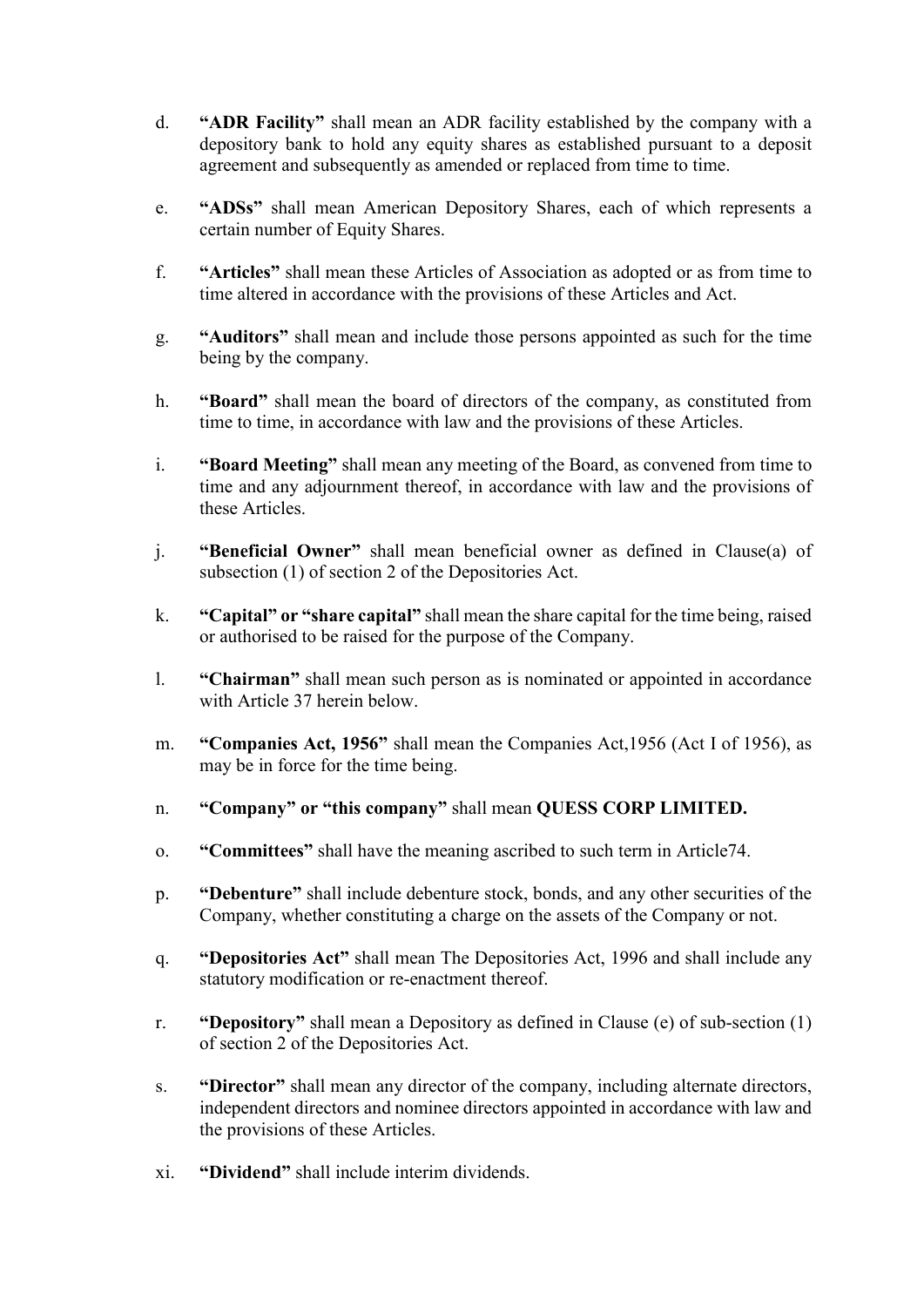- xii. "**Equity Share Capital**" shall mean the total issued and paid-up equity share capital of the Company, calculated on a Fully Diluted Basis.
- xiii. "**Equity Shares**" shall mean fully paid-up equity shares of the Company having a par value of INR 10(Rupees Ten only) per equity share, and one vote per equity share or any other issued Share Capital of the Company that is reclassified, reorganized, reconstituted or converted into equity shares.
- xiv. **"Executor"** or **"Administrator"** shall mean a person who has obtained probate or letters of administration, as the case may be, from a court of competent jurisdiction and shall include the holder of a succession certificate authorizing the holder thereof to negotiate or transfer the Equity Share or Equity Shares of the deceased Shareholder and shall also include the holder of a certificate granted by the Administrator-General appointed under the Administrator Generals Act, 1963.
- xv. **"Extraordinary General Meeting"** shall mean an extraordinary general meeting of the holders of Equity Shares duly called and constituted in accordance with the provisions of the Act;
- xvi. "**Financial Year**" shall mean any fiscal year of the Company, beginning on April 1 of each calendar year and ending on March 31 of the following calendar year.
- z. "**Fully Diluted Basis**" shall mean, in reference to any calculation, that the calculation should be made in relation to the equity share capital of any Person, assuming that all outstanding convertible preference shares or debentures, options, warrants and other equity securities convertible into or exercisable or exchangeable for equity shares of that Person (whether or not by their terms then currently convertible, exercisable or exchangeable), have been so converted, exercised or exchanged to the maximum number of equity shares possible under the terms thereof.
- aa. **"GDRs"** shall mean the registered Global Depositary Receipts, representing GDSs.
- bb. **"GDSs**" shall mean the Global Depository Shares, each of which represents a certain number of Equity Shares.
- cc. **"General Meeting"** shall mean a meeting of holders of Equity Shares and any adjournment thereof.
- dd. "**Independent Director**" shall mean an independent director as defined under the Act and under Regulation 16 of SEBI (Listing Obligations and Disclosure Requirements) Regulations, 2015.and Section 149 of the Companies Act
- ee. **"India"** shall mean the Republic of India.
- ff. **"Law"** shall mean all applicable provisions of all (i) constitutions, treaties, statutes, laws (including the common law), codes, rules, regulations, circulars, ordinances or orders of any governmental authority and SEBI, (ii) governmental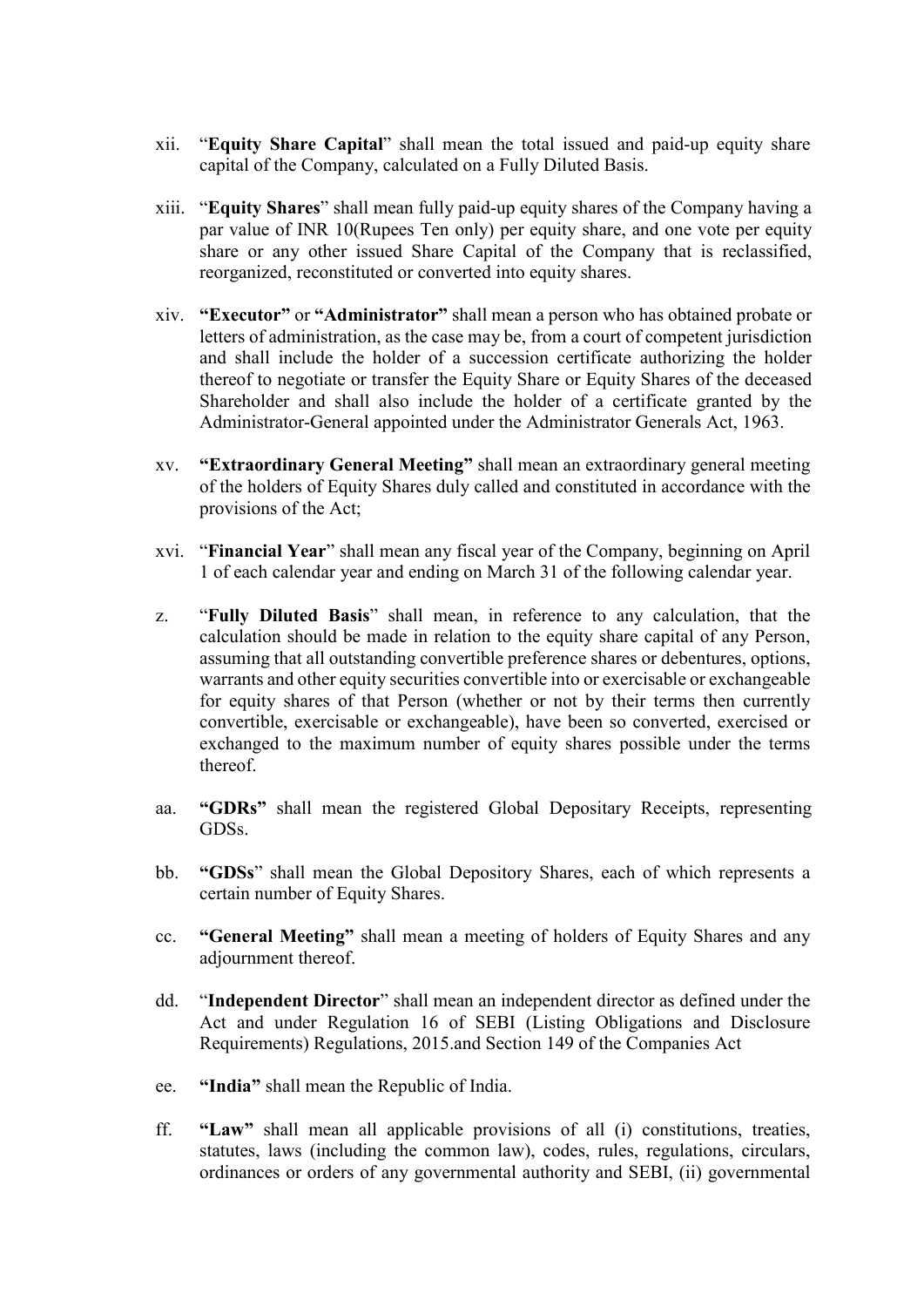approvals, (iii) orders, decisions, injunctions, judgments, awards and decrees of or agreements with any governmental authority, (iv) rules of any stock exchanges, (v) international treaties, conventions and protocols, and (vi) Indian GAAP or any other generally accepted accounting principles.

- gg. "**Listing Agreement**" means the agreement entered into with the stock exchanges in India, on which a company's shares are listed pursuant to SEBI (Listing Obligations and Disclosure Requirements) Regulations, 2015 and other applicable regulations /guidelines/circulars as may be issued by SEBI from time to time.
- hh. "**Managing Director**" shall have the meaning assigned to it under the Act.
- ii. "**MCA**" shall mean the Ministry of Corporate Affairs, Government of India.
- jj. "**Memorandum**" shall mean the memorandum of association of the Company, as amended from time to time.
- kk. "**Notified Sections**" shall mean the sections of the Companies Act, 2013 that have been notified by the Ministry of Corporate Affairs, Government of India, and are currently in effect.
- ll. **"Office"** shall mean the registered office for the time being of the Company.
- mm. **"Officer"** shall have the meaning assigned thereto by Section 2(59) of the Act.
- nn. **"Ordinary Resolution**" shall have the meaning assigned thereto by Section 114 ofthe Act.
- oo. "**Paid up**" shall include the amount credited as paid up.
- pp. "**Person**" shall mean any natural person, sole proprietorship, partnership, company, body corporate, governmental authority, joint venture, trust, association or other entity (whether registered or not and whether or not having separate legal personality).
- qq. \*"**Promoters**" shall mean Fairbridge Capital Mauritius Limited and Ajit Abraham Isaac

\*pursuant to Clause 32.7 of Composite Scheme of Arrangement and Amalgamation amongst TC Forex Services Limited and Travel Corporation (India) Limited and TC Travel Services Limited and SOTC Travel Management Private Limited and Thomas Cook (India) Limited and Quess Corp Limited and their respective shareholders approved by Honble NCLT, Bengaluru Bench vide its order dated November 07, 2019.

- rr. "**Register of Members**" shall mean the register of shareholders to be kept pursuant to Section 88 of the Act.
- ss. "**Registrar**" shall mean the Registrar of Companies, from time to time having jurisdiction over the Company.
- tt. "**Rules**" shall mean the rules made under the Act and notified from time to time.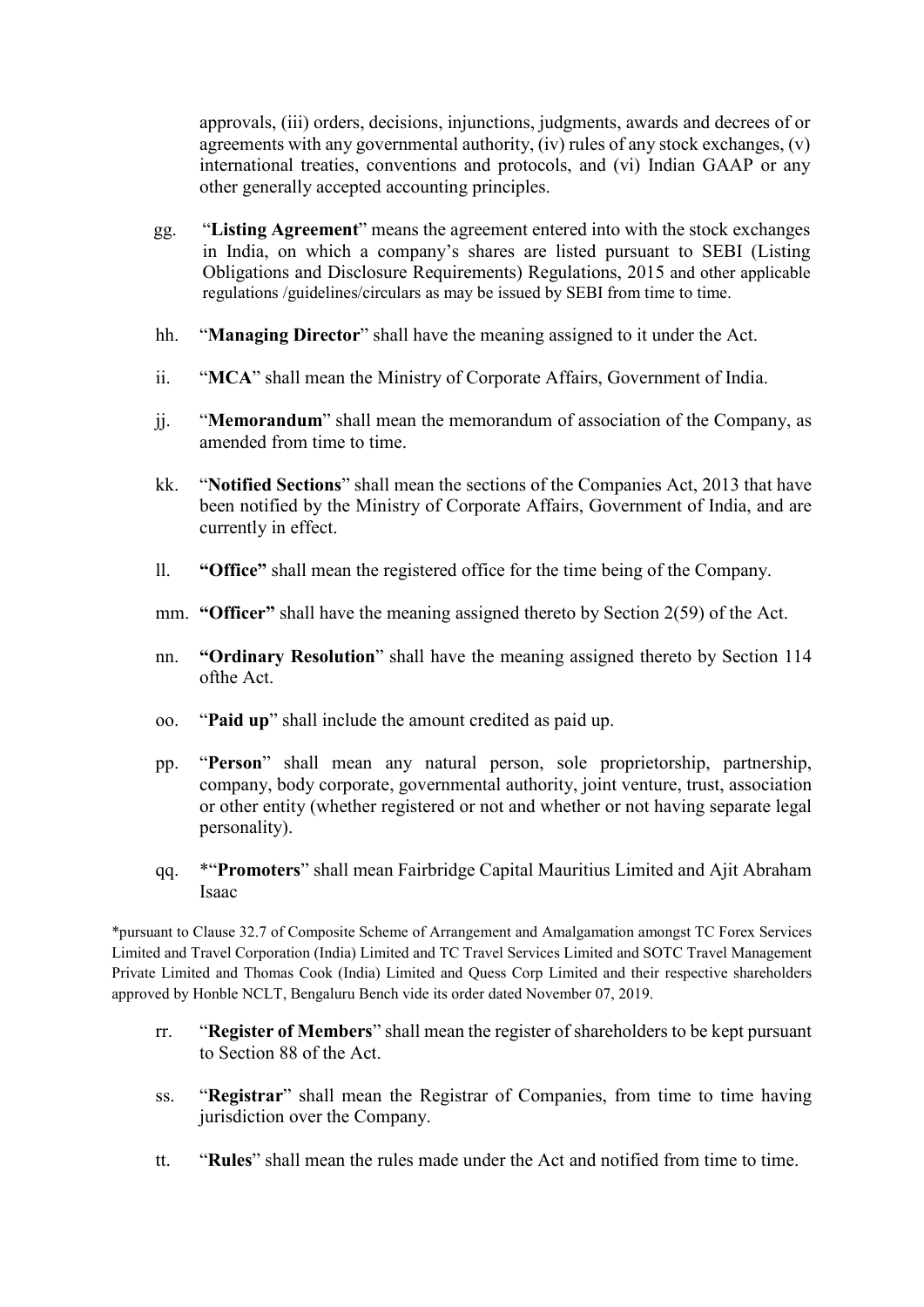- uu. "**Seal**" shall mean the common seal(s) for the time being of the Company.
- vv. "**SEBI**" shall mean the Securities and Exchange Board of India, constituted under the Securities and Exchange Board of India Act, 1992.
- ww. **"Secretary"** shall mean a company secretary within the meaning of clause (c) of sub-section (1) of Section 2 of the Company Secretaries Act, 1980 and includes any other individual possessing the prescribed qualifications and appointed to perform the duties which may be performed by a secretary under the Act and any other administrative duties.
- xx. "**Securities**" shall mean any Equity Shares or any other securities, debentures warrants or options whether or not, directly or indirectly convertible into, or exercisable or exchangeable into or for Equity Shares.
- yy. **"Share Equivalents"** shall mean any Debentures, preference shares, foreign currency convertible bonds, floating rate notes, options (including options to be approved by the Board (whether or not issued) pursuant to an employee stock option plan) or warrants or other Securities or rights which are by their terms convertible or exchangeable into Equity Shares.
- zz. "**Shareholder**" shall mean any shareholder of the Company, from time to time.
- aaa. "**Shareholders' Meeting**" shall mean any meeting of the Shareholders of the Company, including Annual General Meetings as well as Extraordinary General Meetings of the Shareholders of the Company, convened from time to time in accordance with Law and the provisions of these Articles.
- bbb. **"Special Resolution"** shall have the meaning assigned to it under Section 114 of the Act.
- ccc. **"Transfer"** shall mean (i) any, direct or indirect, transfer or other disposition of any shares, securities (including convertible securities), or voting interests or any interest therein, including, without limitation, by operation of Law, by court order, by judicial process, or by foreclosure, levy or attachment; (ii) any, direct or indirect, sale, assignment, gift, donation, redemption, conversion or other disposition of such shares, securities (including convertible securities) or voting interests or any interest therein, pursuant to an agreement, arrangement, instrument or understanding by which legal title to or beneficial ownership of such shares, securities (including convertible securities) or voting interests or any interest therein passes from one Person to another Person or to the same Person in a different legal capacity, whether or not for value; (iii) the granting of any security interest or encumbrance in, or extending or attaching to, such shares, securities (including convertible securities) or voting interests or any interest therein, and the word "**Transferred**" shall be construed accordingly.
- ddd. "**Tribunal**" shall mean the National Company Law Tribunal constitutes under section 408 of the Act.
- **B. CONSTRUCTION**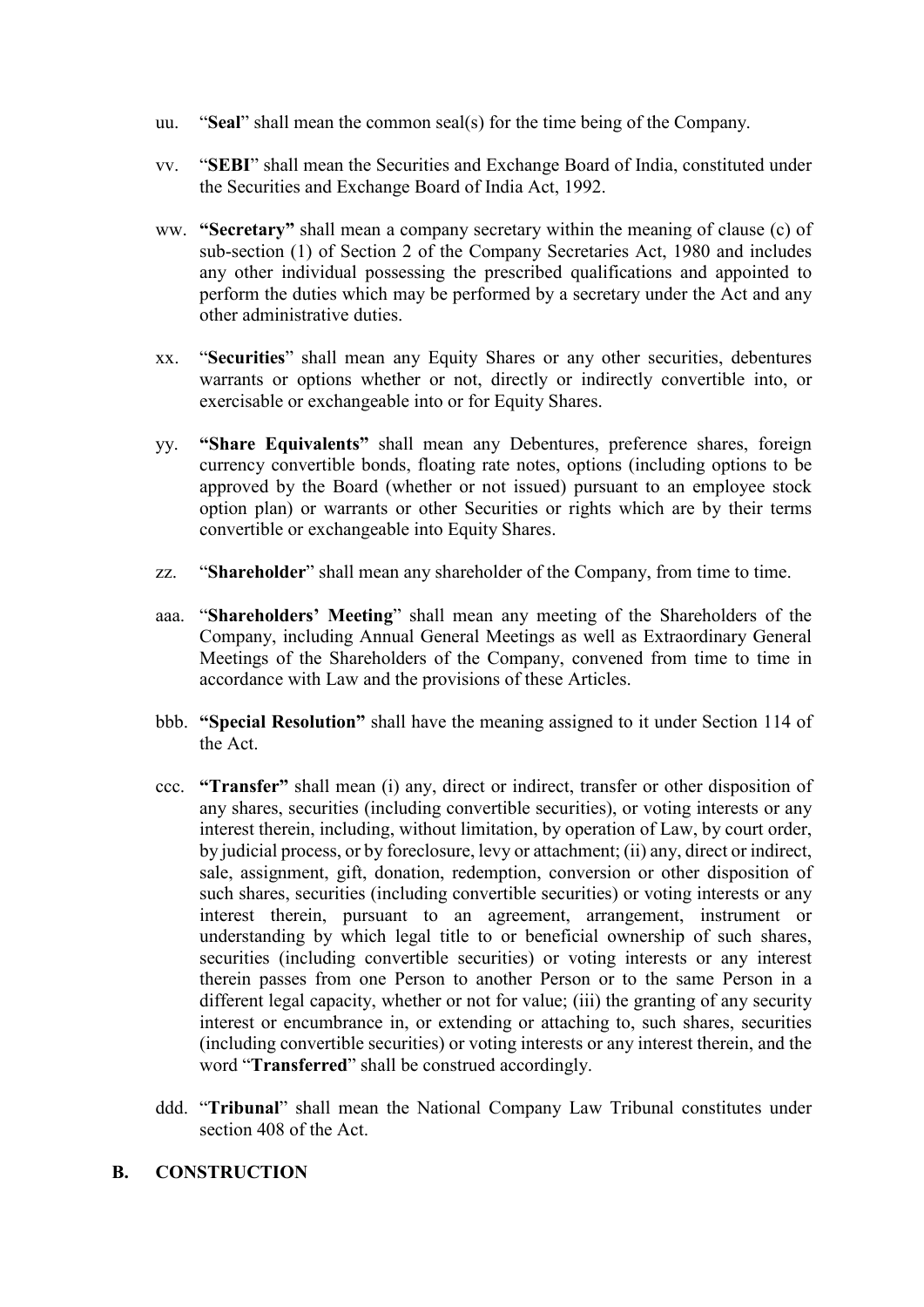In these Articles (unless the context requires otherwise):

- (i) References to a Party shall, where the context permits, include such Party's respective successors, legal heirs and permitted assigns.
- (ii) The descriptive headings of Articles are inserted solely for convenience of reference and are not intended as complete or accurate descriptions of content thereof and shall not be used to interpret the provisions of these Articles and shall not affect the construction of these Articles.
- (iii) References to articles and sub-articles are references to Articles and Sub-articles of and to these Articles unless otherwise stated and references to these Articles include references to the articles and Sub-articles herein.
- (iv) Words importing the singular include the plural and vice versa, pronouns importing a gender include each of the masculine, feminine and neuter genders, and where a word or phrase is defined, other parts of speech and grammatical forms of that word or phrase shall have the corresponding meanings.
- (v) Wherever the words "include," "includes," or "including" is used in these Articles, such words shall be deemed to be followed by the words "without limitation".
- (vi) The terms "hereof", "herein", "hereto", "hereunder" or similar expressions used in these Articles mean and refer to these Articles and not to any particular Article of these Articles, unless expressly stated otherwise.
- (vii) Unless otherwise specified, time periods within or following which any payment is to be made or act is to be done shall be calculated by excluding the day on which the period commences and including the day on which the period ends and by extending the period to the next Business Day following if the last day of such period is not a Business Day; and whenever any payment is to be made or action to be taken under these Articles is required to be made or taken on a day other than a Business Day, such payment shall be made or action taken on the next Business Day following.
- (viii) A reference to a Party being liable to another Party, or to liability, includes, but is not limited to, any liability in equity, contract or tort (including negligence).
- (ix) Reference to statutory provisions shall be construed as meaning and including references also to any amendment or re-enactment for the time being in force and to all statutory instruments or orders made pursuant to such statutory provisions.
- (x) References to any particular number or percentage of securities of a Person (whether on a Fully Diluted Basis or otherwise) shall be adjusted for any form of restructuring of the share capital of that Person, including without limitation, consolidation or subdivision or splitting of its shares, issue of bonus shares, issue of shares in a scheme of arrangement (including amalgamation or de-merger) and reclassification of equity shares or variation of rights into other kinds of securities.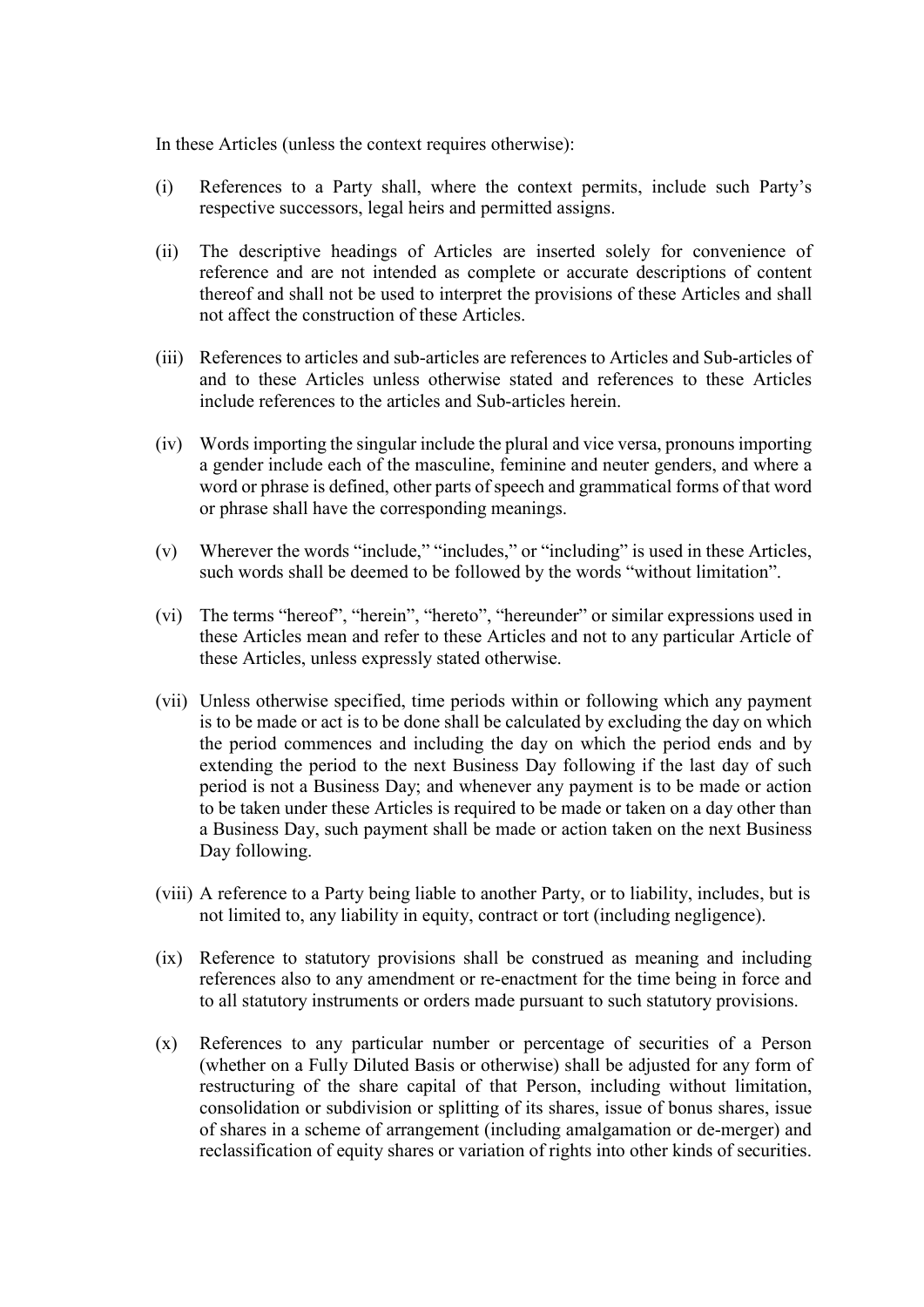- (xi) References made to any provision of the Act shall be construed as meaning and including the references to the rules and regulations made in relation to the same by the MCA. The applicable provisions of the Companies Act, 1956 shall cease to have effect from the date on which the corresponding provisions under the Act have been notified.
- (xii) In the event any of the provisions of the Articles are contrary to the provisions of the Act and the Rules, the provisions of the Act and Rules will prevail.

# **3. EXPRESSIONS IN THE ACT AND THESE ARTICLES**

Save as aforesaid, any words or expressions defined in the Act shall, if not inconsistent with the subject or context, bear the same meaning in these Articles.

## **4. SHARE CAPITAL**

- (a) The authorised Share Capital of the Company shall be as stated under Clause Vof the Memorandum of Association of the Company from time to time.
- (b) The Paid up Share Capital shall be at all times a minimum of Rs. 5,00,000(Rupees five lacs only only) as required under the Act.
- (c) The Company has power, from time to time, to increase its authorised or issued and Paid up Share Capital.
- (d) The Share Capital of the Company may be classified into Equity Shares with differential rights as to dividend, voting or otherwise in accordance with the applicable provisions of the Act, Rules, and Law, from time to time.
- (e) Subject to Article 4(d), all Equity Shares shall be of the same class and shall be alike in all respects and the holders thereof shall be entitled to identical rights and privileges including without limitation to identical rights and privileges with respect to dividends, voting rights, and distribution of assets in the event of voluntary or involuntary liquidation, dissolution or winding up of the Company.
- (f) The Board may allot and issue shares of the Company as payment or part payment for any property purchased by the Company or in respect of goods sold or transferred or machinery or appliances supplied or for services rendered to the Company in or about the formation of the Company or the acquisition and/or in the conduct of its business or for any goodwill provided to the Company; and any shares which may be so allotted may be issued as fully/partly paid up shares and if so issued shall be deemed as fully/partly paid up shares. However, the aforesaid shall be subject to the approval of shareholders under the relevant provisions of the Act and Rules.
- (g) The amount payable on application on each share shall not be less than 5 per cent of the nominal value of the share or, as may be specified by SEBI.
- (h) Nothing herein contained shall prevent the Directors from issuing fully paid up shares either on payment of the entire nominal value thereof in cash or in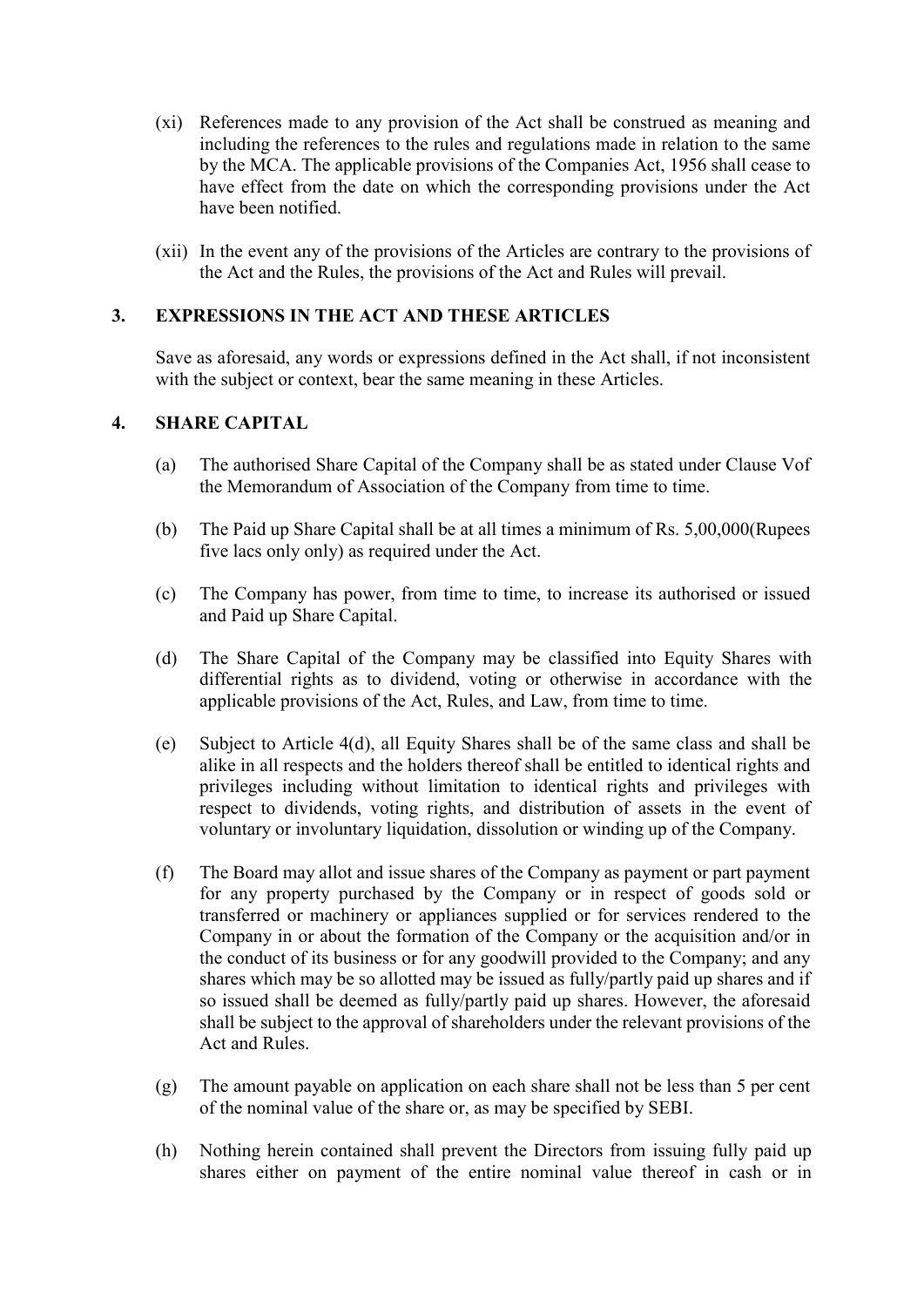satisfaction of any outstanding debt or obligation of the Company.

- (i) Except so far as otherwise provided by the conditions of issue or by these presents, any Capital raised by the creation of new Equity Shares, shall be considered as part of the existing Capital and shall be subject to the provisions herein contained with reference to the payment of calls and installments, forfeiture, lien, surrender, transfer and transmission, voting and otherwise.
- (j) All of the provisions of these Articles shall apply to the Shareholders.
- (k) Any application signed by or on behalf of an applicant for shares in the Company, followed by an allotment of any Equity Shares therein, shall be an acceptance of shares within the meaning of these Articles and every person who thus or otherwise accepts any shares and whose name is on the Register of Members shall for the purposes of these Articles be a Shareholder.
- (l) The money, (if any), which the Board shall, on the allotment of any shares being made by them, require or direct to be paid by way of deposit, call or otherwise, in respect of any shares allotted by them, shall immediately on the insertion of the name of the allottee, in the Register of Members as the name of the holder of such Equity Shares, become a debt due to and recoverable by the Company from the allottee thereof, and shall be paid by him accordingly.

## **5. BRANCH OFFICES**

The Company shall have the power to establish one or more branch offices, in addition to the Office, in such places at its Board may deem fit.

#### **6. PREFERENCE SHARES**

#### (a) **Redeemable Preference Shares**

The Company, subject to the applicable provisions of the Act and the consent of the Board, shall have the power to issue on a cumulative or non-cumulative basis, preference shares liable to be redeemed in any manner permissible under the Act and the Directors may, subject to the applicable provisions of the Act, exercise such power in any manner as they deem fit and provide for redemption of such shares on such terms including the right to redeem at a premium or otherwise as they deem fit.

#### (b) **Convertible Redeemable Preference Shares**

The Company, subject to the applicable provisions of the Act and the consent of the Board, shall have power to issue on a cumulative or non-cumulative basis convertible redeemable preference shares liable to be redeemed in any manner permissible under the Act and the Directors may, subject to the applicable provisions of the Act, exercise such power as they deem fit and provide for redemption at a premium or otherwise and/or conversion of such shares into such Securities on such terms as they may deem fit.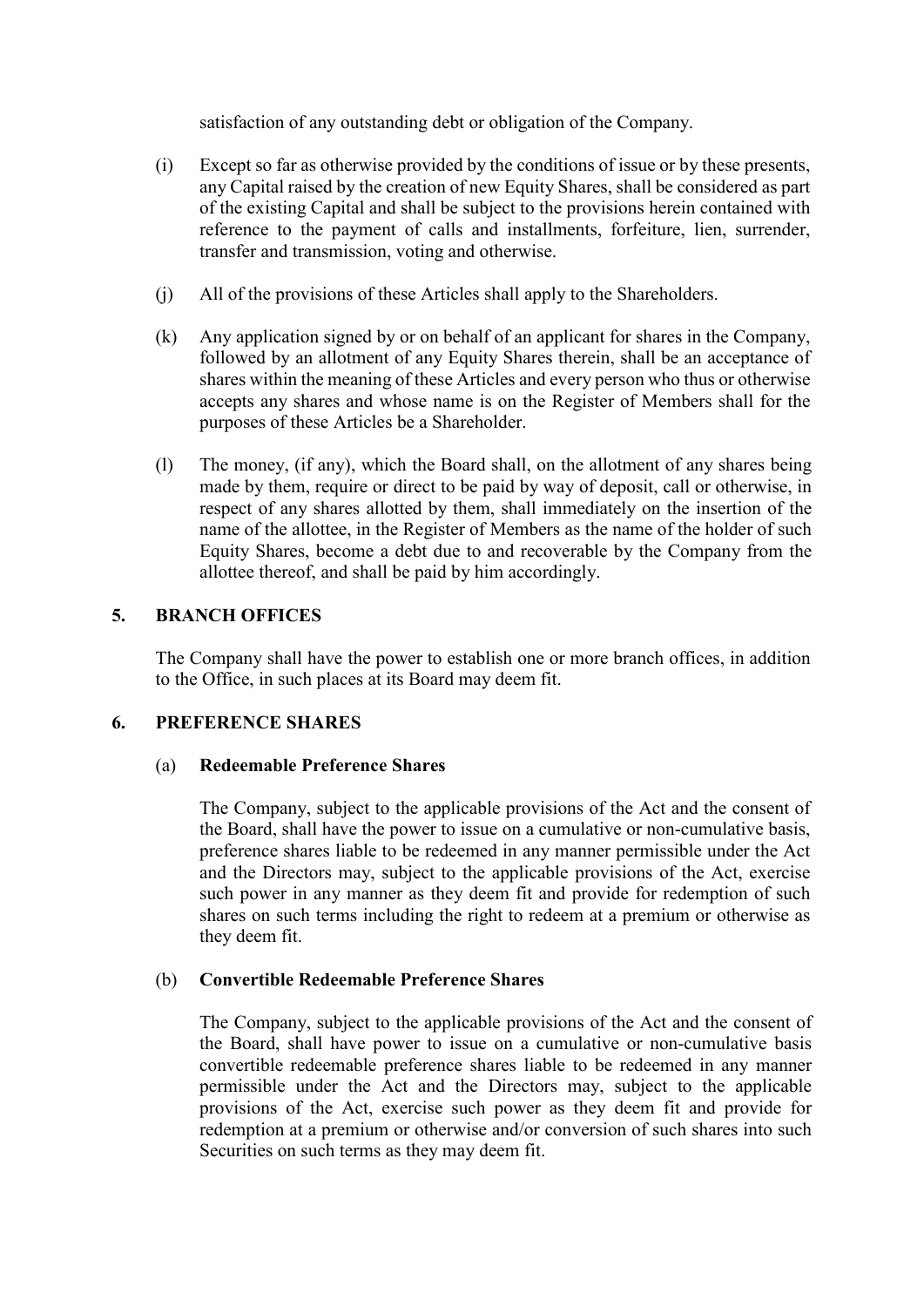# **7. PROVISIONS IN CASE OF PREFERENCE SHARES.**

Upon the issue of preference shares pursuant to Article 6 above, the following provisions shall apply:

- (a) No such shares shall be redeemed except out of profits of the Company which would otherwise be available for Dividend or out of the proceeds of a fresh issue of shares made for the purposes of the redemption;
- (b) No such shares shall be redeemed unless they are fully paid;
- (c) The premium, if any, payable on redemption shall have been provided for out of the profits of the Company or out of the Company's securities premium account, before the shares are redeemed;
- (d) Where any such shares are proposed to be redeemed out of the profits of the Company, there shall, out of such profits, be transferred, a sum equal to the nominal amount of the shares to be redeemed, to a reserve, to be called the "**Capital Redemption Reserve Account**" and the applicable provisions of the Act relating to the reduction of the Share Capital of the Company shall, except as provided by Section 55 of the Act, apply as if the Capital Redemption Reserve Account were Paid up Share Capital of the Company;
- (e) The redemption of preference shares under this Article by the Company shall not be taken as reduction of Share Capital;
- (f) The Capital Redemption Reserve Account may, notwithstanding anything in this Article, be applied by the Company, in paying up un-issued shares of the Company to be issued to the Shareholders as fully paid bonus shares; and
- (g) Whenever the Company shall redeem any redeemable preference shares or cumulative convertible redeemable preference shares, the Company shall, within 30 (thirty) days thereafter, give notice thereof to the Registrar of Companies as required by Section 64 of the Act.

# **8. SHARE EQUIVALENT**

The Company shall, subject to the applicable provisions of the Act, compliance with Law and the consent of the Board, have the power to issue Share Equivalents on such terms and in such manner as the Board deems fit including their conversion, repayment, and redemption whether at a premium or otherwise.

## **9. ADRS/GDRS**

The Company shall, subject to the applicable provisions of the Act, compliance with all Laws and the consent of the Board, have the power to issue ADRs or GDRs on such terms and in such manner as the Board deems fit including their conversion and repayment. Such terms may include at the discretion of the Board, limitations on voting by holders of ADRs or GDRs, including without limitation, exercise of voting rights in accordance with the directions of the Board.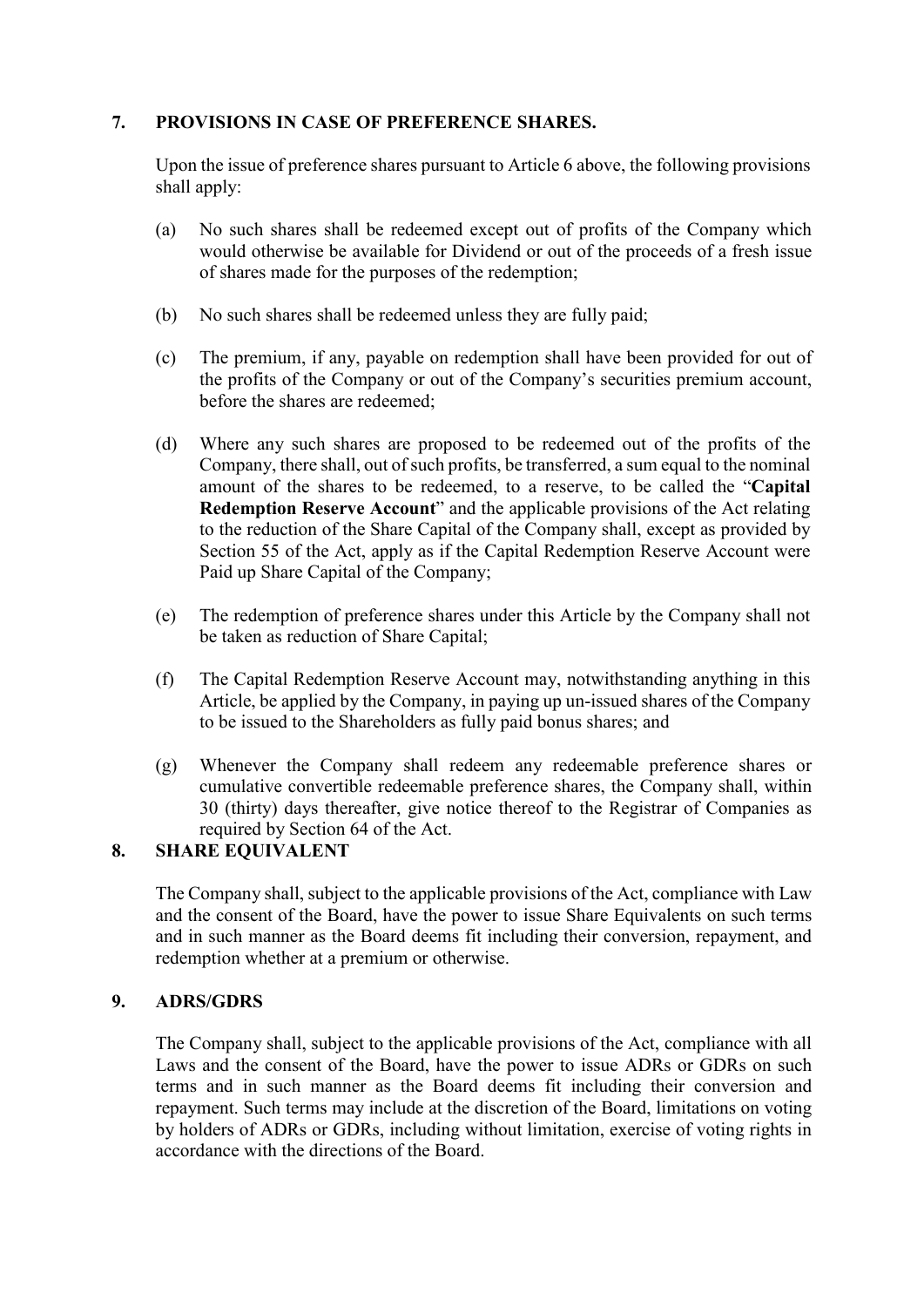## **10. ALTERATION OF SHARE CAPITAL**

Subject to these Articles and Section 61 of the Act, the Company may, by Ordinary Resolution in General Meeting from time to time, alter the conditions of its Memorandum as follows, that is to say, it may:

- (a) increase its Share Capital by such amount as it thinks expedient;
- (b) consolidate and divide all or any of its Share Capital into shares of larger amount than its existing shares;

*Provided* that no consolidation and division which results in changes in the voting percentage of shareholders shall take effect unless it is approved by the Tribunal on an application made in the prescribed manner.

- (c) convert all or any of its fully Paid up shares into stock and reconvert that stock into fully Paid up shares of any denomination
- (d) sub-divide its shares, or any of them, into shares of smaller amount than is fixed by the Memorandum, so however, that in the sub-division the proportion between the amount paid and the amount, if any, unpaid on each reduced share shall be the same as it was in the case of the share from which the reduced share is derived; and
- (e) cancel shares which, at the date of the passing of the resolution in that behalf, have not been taken or agreed to be taken by any person, and diminish the amount of its Share Capital by the amount of the shares so cancelled. A cancellation of shares in pursuance of this Article shall not be deemed to be a reduction of Share Capital within the meaning of the Act.

## **11. REDUCTION OF SHARE CAPITAL**

The Company may, subject to the applicable provisions of the Act, from time to time, reduce its Capital, any capital redemption reserve account and the securities premium account in any manner for the time being authorized by Law. This Article is not to derogate any power the Company would have under Law, if it were omitted.

## **12. POWER OF COMPANY TO PURCHASE ITS OWN SECURITIES**

Pursuant to a resolution of the Board, the Company may purchase its own Equity Shares or other Securities, as may be specified by the MCA, by way of a buy-back arrangement, in accordance with Sections 68, 69 and 70 of the Act, the Rules and subject to compliance with Law.

## **13. POWER TO MODIFY RIGHTS**

Where, the Capital, is divided (unless otherwise provided by the terms of issue of the shares of that class) into different classes of shares, all or any of the rights and privileges attached to each class may, subject to the provisions of Section 48 of the Companies Act, 2013 and Law, and whether or not the Company is being wound up, be modified,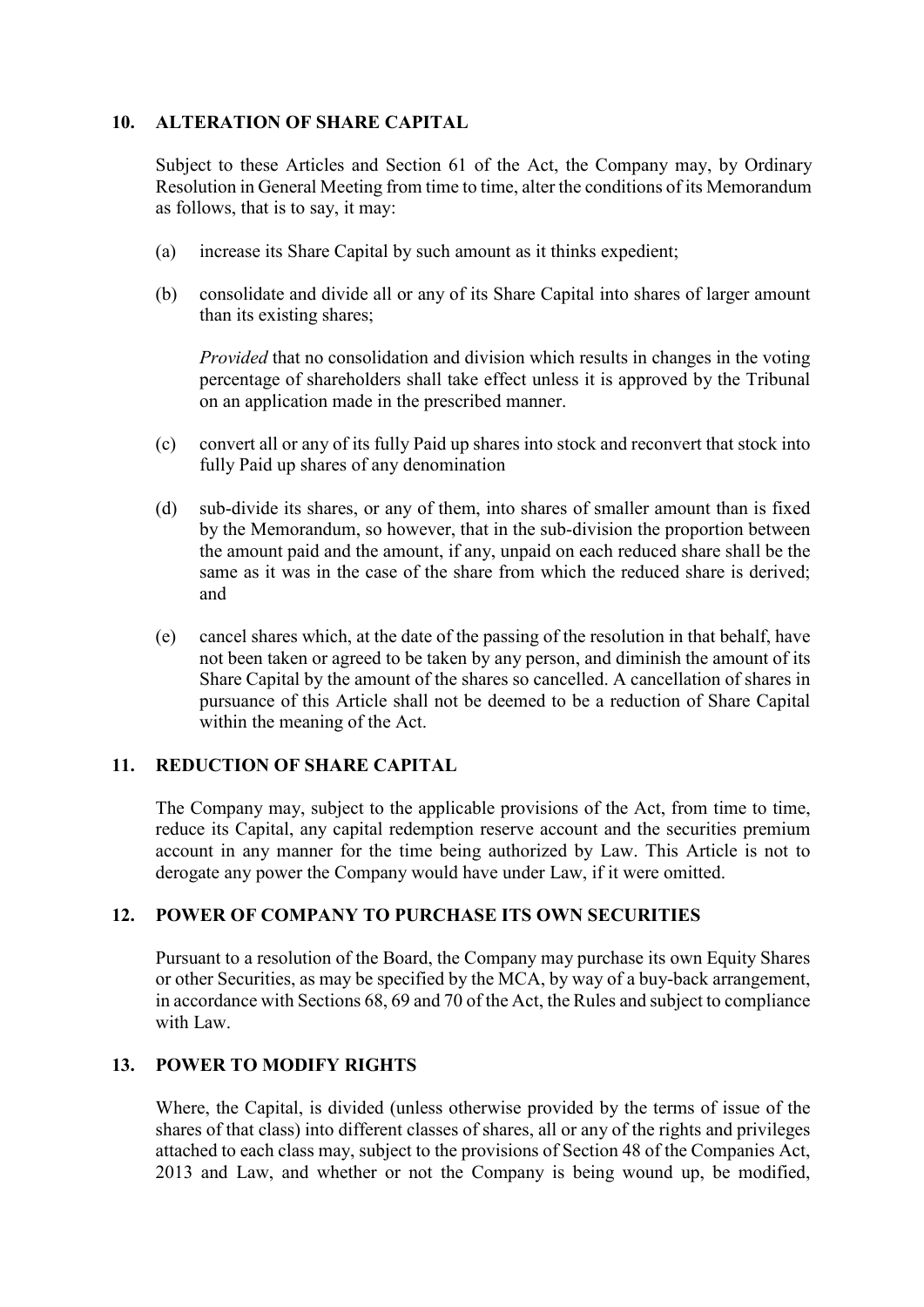commuted, affected or abrogated or dealt with by agreement between the Company and any Person purporting to contract on behalf of that class, provided the same is affected with consent in writing and by way of a Special Resolution passed at a separate meeting of the holders of the issued shares of that class. Subject to Section 107(2) of the Companies Act, 1956 and Law, all provisions hereafter contained as to General Meetings (including the provisions relating to quorum at such meetings) shall mutatis mutandis apply to every such meeting.

# **14. REGISTERS TO BE MAINTAINED BY THE COMPANY**

- (a) The Company shall, in terms of the provisions of Section 88 of the Act, cause to be kept the following registers in terms of the applicable provisions of the Act
	- (i) A Register of Members indicating separately for each class of Equity Shares and preference shares held by each Shareholder residing in or outside India;
	- (ii) A register of Debenture holders; and
	- (iii) A register of any other security holders.
- (b) The Company shall also be entitled to keep in any country outside India, a part of the registers referred above, called "foreign register" containing names and particulars of the Shareholders, Debenture holders or holders of other Securities or beneficial owners residing outside India.
- (c) The registers mentioned in this Article shall be kept and maintained in the manner prescribed under the Companies (Management and Administration) Rules, 2014.

## **15. SHARES AND SHARE CERTIFICATES**

- (a) The Company shall issue, re-issue and issue duplicate share certificates in accordance with the provisions of the Act and in the form and manner prescribed under the Companies (Share Capital and Debentures) Rules, 2014.
- (b) A duplicate certificate of shares may be issued, if such certificate:
	- i. is proved to have been lost or destroyed; or
	- ii. has been defaced, mutilated or torn and is surrendered to the Company.
- (c) The Company shall be entitled to dematerialize its existing shares, rematerialize its shares held in the depository and/or to offer its fresh shares in a dematerialized form pursuant to the Depositories Act, and the rules framed thereunder, if any.
- (d) A certificate, issued under the common seal of the Company, specifying the shares held by any Person shall be *prima facie* evidence of the title of the Person to such shares. Where the shares are held in depository form, the record of depository shall be the *prima facie* evidence of the interest of the beneficial owner.
- (e) If any certificate be worn out, defaced, mutilated or torn or if there be no further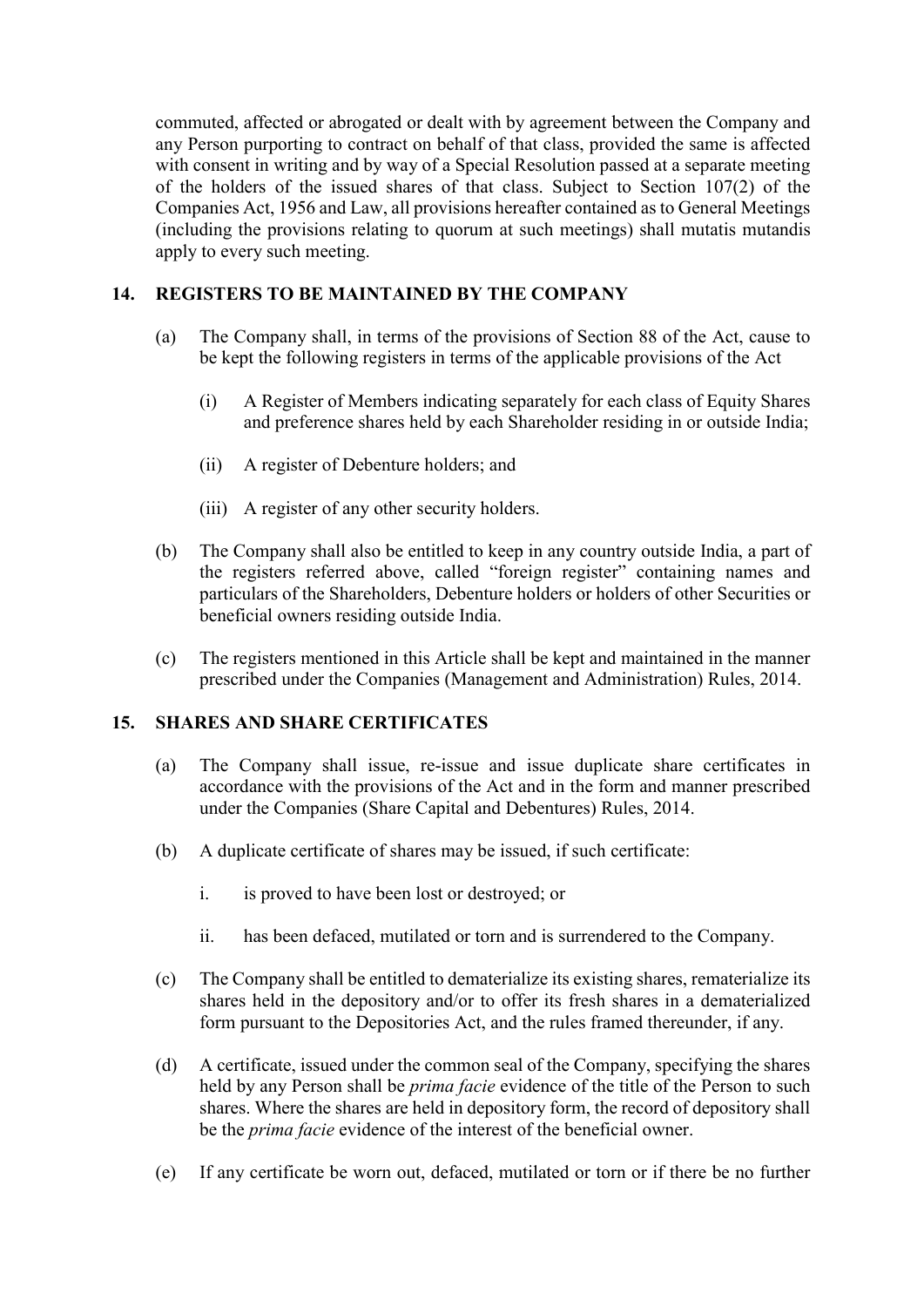space on the back thereof for endorsement of transfer, then upon production and surrender thereof to the Company, a new certificate may be issued in lieu thereof, and if any certificate is lost or destroyed then upon proof thereof to the satisfaction of the Company and on execution of such indemnity as the Company deems adequate, being given, a new certificate in lieu thereof shall be given to the party entitled to such lost or destroyed certificate. Every certificate under the Articles shall be issued without payment of fees if the Directors so decide, or on payment of such fees (not exceeding Rupees two for each certificate) as the Directors shall prescribe. Provided that, no fee shall be charged for issue of a new certificate in replacement of those which are old, defaced or worn out or where there is no further space on the back thereof for endorsement of transfer.

Provided that notwithstanding what is stated above, the Directors shall comply with the applicable provisions of the Act and Law.

- (f) The provisions of this Article shall mutatis mutandis apply to Debentures and other Securities of the Company.
- (g) When a new share certificate has been issued in pursuance of sub-article (e) of this Article, it shall be in the form and manner stated under the Companies (Share Capital and Debentures) Rules, 2014.
- (h) Where a new share certificate has been issued in pursuance of sub-articles (e) or (f) of this Article, particulars of every such share certificate shall be entered in a Register of Renewed and Duplicate Certificates maintained in the form and manner specified under the Companies (Share Capital and Debentures) Rules, 2014.
- (i) All blank forms to be used for issue of share certificates shall be printed and the printing shall be done only on the authority of a Resolution of the Board. The blank forms shall be consecutively machine–numbered and the forms and the blocks, engravings, facsimiles and hues relating to the printing of such forms shall be kept in the custody of the Secretary or of such other person as the Board may authorize for the purpose and the Secretary or the other person aforesaid shall be responsible for rendering an account of these forms to the Board.
- (j) The Secretary shall be responsible for the maintenance, preservation and safe custody of all books and documents relating to the issue of share certificates including the blank forms of the share certificate referred to in sub-article (i) of this Article.
- (k) All books referred to in sub-article (j) of this Article, shall be preserved in the manner specified in the Companies (Share Capital and Debentures) Rules, 2014.
- (l) The details in relation to any renewal or duplicate share certificates shall be entered into the register of renewed and duplicate share certificates, as prescribed under the Companies (Share Capital and Debentures) Rules, 2014.
- (m) If any Share stands in the names of 2 (two) or more Persons, the Person first named in the Register of Members shall as regards receipt of Dividends or bonus, or service of notices and all or any other matters connected with the Company except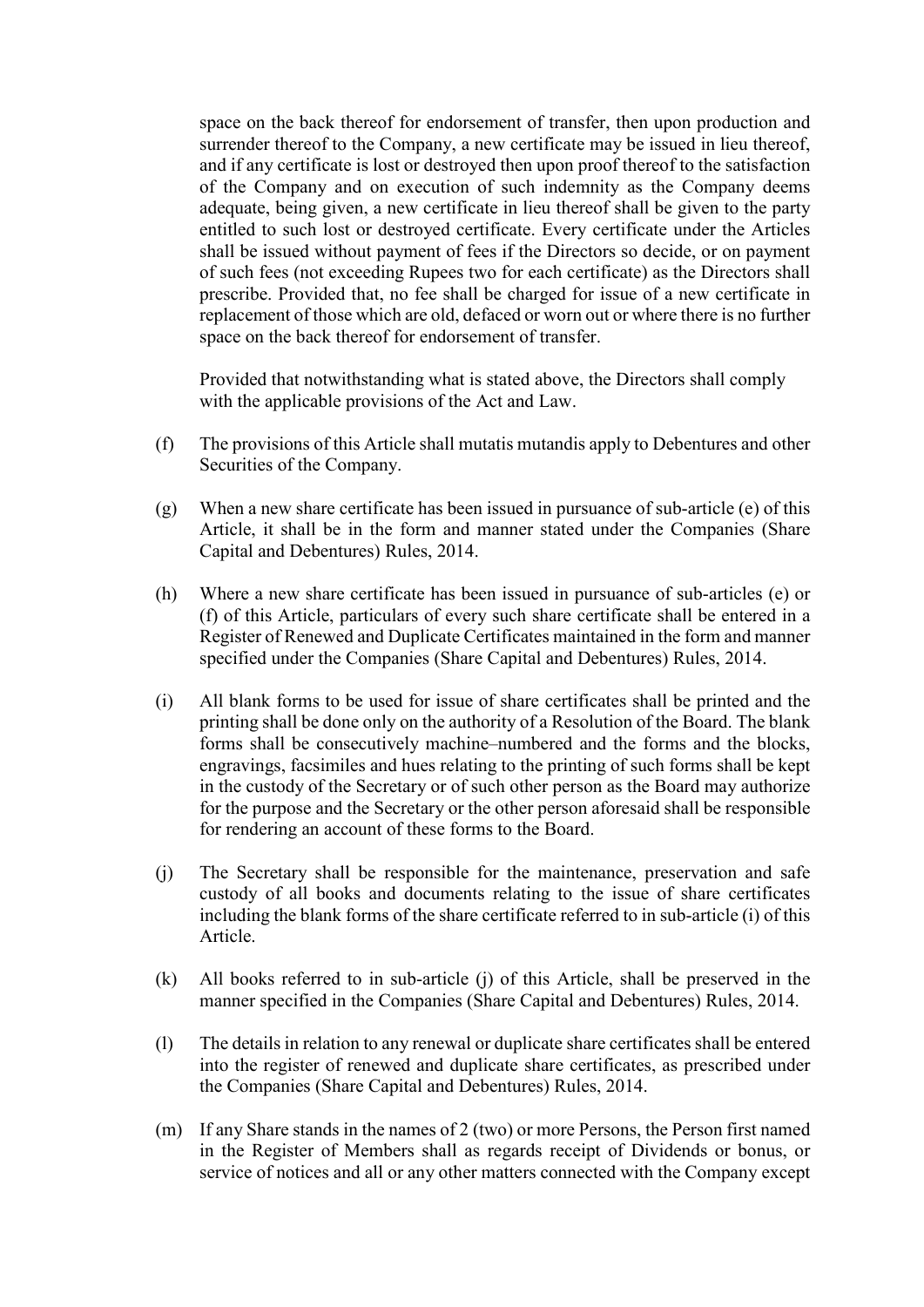voting at meetings and the transfer of shares, be deemed the sole holder thereof, but the joint holders of a share shall be severally as well as jointly liable for the payment of all installments and calls due in respect of such shares, and for all incidents thereof according to these Articles.

(n) Except as ordered by a court of competent jurisdiction or as may be required by Law, the Company shall be entitled to treat the Shareholder whose name appears on the Register of Members as the holder of any share or whose name appears as the beneficial owner of shares in the records of the Depository, as the absolute owner thereof and accordingly shall not be bound to recognise any benami, trust or equity or equitable, contingent or other claim to or interest in such share on the part of any other Person whether or not he shall have express or implied notice thereof. The Board shall be entitled at their sole discretion to register any shares in the joint names of any 2 (two) or more Persons or the survivor or survivors of them.

#### **16. SHARES AT THE DISPOSAL OF THE DIRECTORS**

- (a) Subject to the provisions of Section 62 and other applicable provisions of the Act, and these Articles, the shares in the Capital of the Company for the time being (including any shares forming part of any increased Capital of the Company) shall be under the control of the Board who may issue, allot or otherwise dispose of the same or any of them to Persons in such proportion and on such terms and conditions and either at a premium or at par at such time as they may, from time to time, think fit.
- (b) If, by the conditions of allotment of any share, the whole or part of the amount thereof shall be payable by installments, every such installment shall, when due, be paid to the Company by the person who, for the time being, shall be the registered holder of the shares or by his executor or administrator.
- (c) Every Shareholder, or his heirs, Executors, or Administrators shall pay to the Company, the portion of the Capital represented by his share or shares which may for the time being remain unpaid thereon in such amounts at such time or times and in such manner as the Board shall from time to time in accordance with the Articles require or fix for the payment thereof.
- (d) In accordance with Section 56 and other applicable provisions of the Act and the Rules:
	- (i) Every Shareholder or allottee of shares shall be entitled without payment, to receive one or more certificates specifying the name of the Person in whose favour it is issued, the shares to which it relates and the amount paid up thereon. Such certificates shall be issued only in pursuance of a resolution passed by the Board and on surrender to the Company of its letter of allotment or its fractional coupon of requisite value, save in cases of issue of share certificates against letters of acceptance or of renunciation, or in cases of issue of bonus shares. Such share certificates shall also be issued in the event of consolidation or sub-division of shares of the Company. Every such certificate shall be issued under the Seal of the Company which shall be affixed in the presence of 2 (two) Directors or persons acting on behalf of the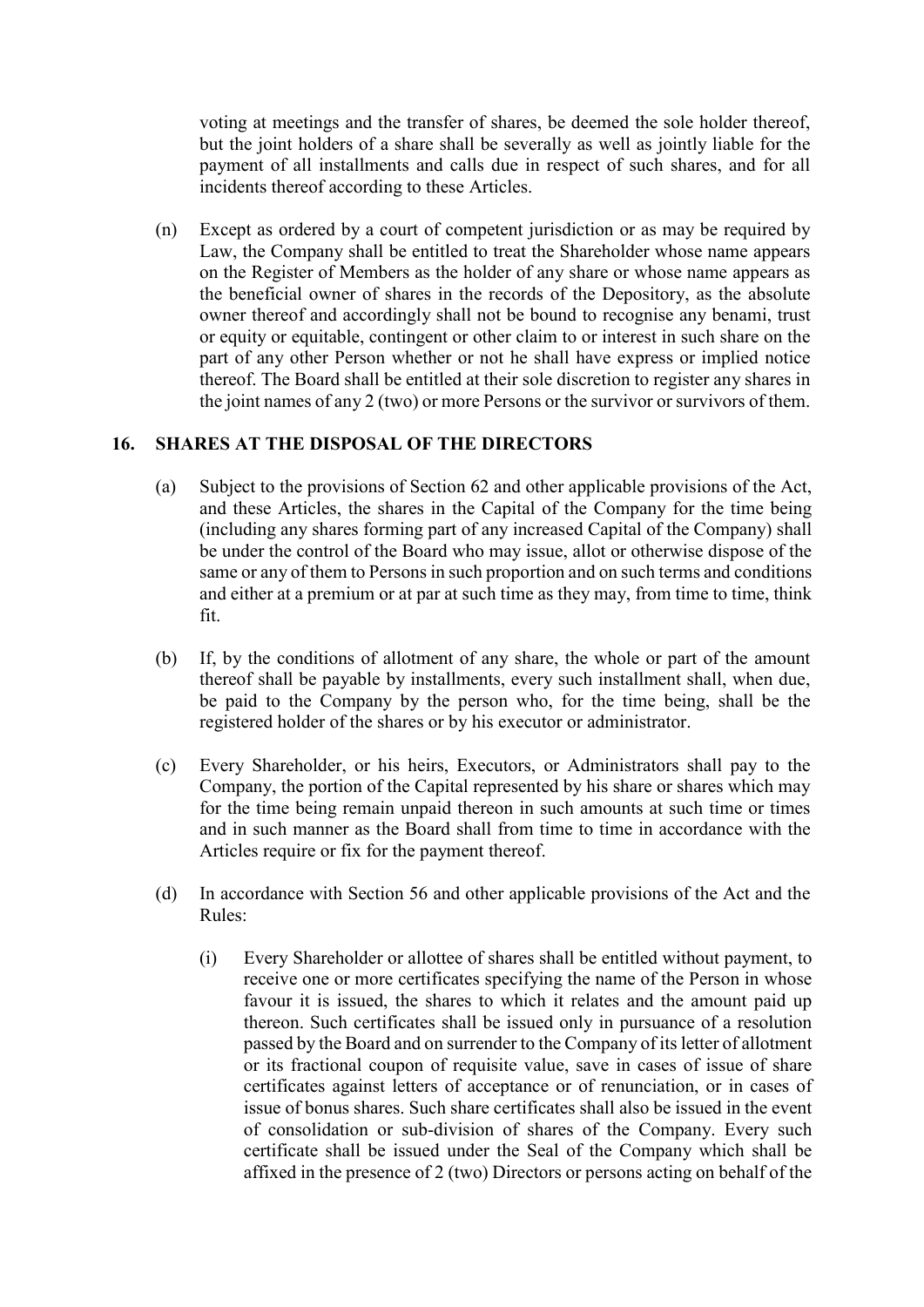Board under a duly registered power of attorney and the Secretary or some other person appointed by the Board for the purpose and the 2 (two) Directors or their attorneys and the Secretary or other person shall sign the shares certificate(s), provided that if the composition of the Board permits, at least 1 (one) of the aforesaid 2 (two) Directors shall be a person other than a Managing Director(s) or an executive director(s). Particulars of every share certificate issued shall be entered in the Register of Members against the name of the Person, to whom it has been issued, indicating the date of issue. For any further certificate, the Board shall be entitled, but shall not be bound to prescribe a charge not exceeding rupees two.

- (ii) Every Shareholder shall be entitled, without payment, to one or more certificates, in marketable lots, for all the shares of each class or denomination registered in his name, or if the Directors so approve (upon paying such fee as the Directors may from time to time determine) to several certificates, each for one or more of such shares and the Company shall complete and have ready for delivery such certificates within 2 (two) months from the date of allotment, or within 1 (one) month of the receipt of instrument of transfer, transmission, sub-division, consolidation or renewal of its shares as the case may be. Every certificate of shares shall be in the form and manner as specified in Article 15 above and in respect of a share or shares held jointly by several Persons, the Company shall not be bound to issue more than one certificate and delivery of a certificate of shares to the first named joint holders shall be sufficient delivery to all such holders.
- (iii) the Board may, at their absolute discretion, refuse any applications for the sub-division of share certificates or Debenture certificates, into denominations less than marketable lots except where sub-division is required to be made to comply with any statutory provision or an order of a competent court of law or at a request from a Shareholder or to convert holding of odd lot into transferable/marketable lot.
- (iv) A Director may sign a share certificate by affixing his signature thereon by means of any machine, equipment or other mechanical means, such as engraving in metal or lithography, but not by means of a rubber stamp, provided that the Director shall be responsible for the safe custody of such machine, equipment or other material used for the purpose.

#### **17. UNDERWRITING AND BROKERAGE**

- (a) Subject to the applicable provisions of the Act, the Company may at any time pay a commission to any person in consideration of his subscribing or agreeing to subscribe or procuring or agreeing to procure subscription, (whether absolutely or conditionally), for any shares or Debentures in the Company in accordance with the provisions of the Companies (Prospectus and Allotment of Securities) Rules, 2014.
- (b) The Company may also, on any issue of shares or Debentures, pay such brokerage as may be lawful.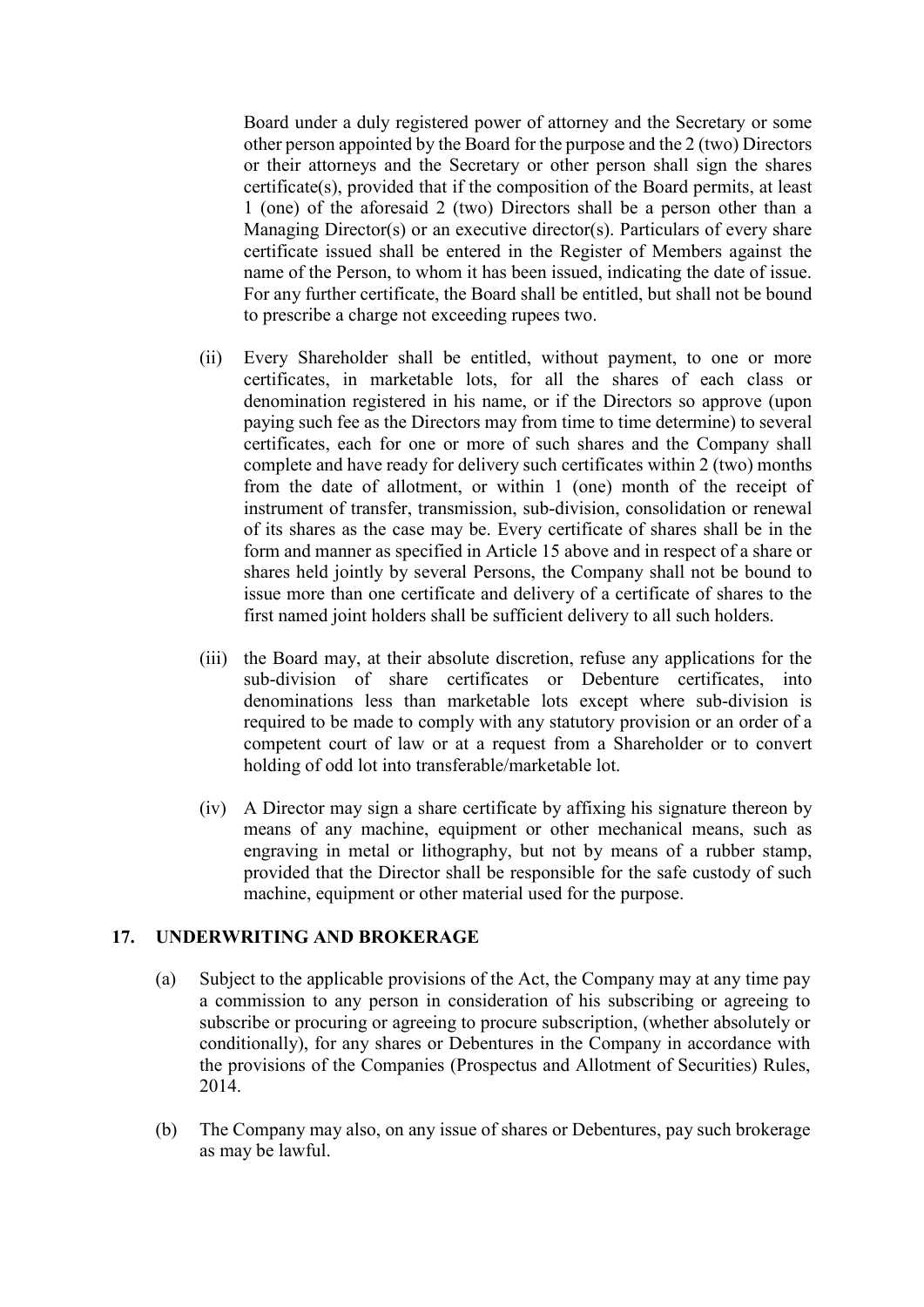## **18. CALLS**

- (a) Subject to the provisions of Section 49 of the Act, the Board may, from time to time, subject to the terms on which any shares may have been issued and subject to the conditions of allotment, by a resolution passed at a meeting of the Board, (and not by circular resolution), make such call as it thinks fit upon the Shareholders in respect of all money unpaid on the shares held by them respectively and each Shareholder shall pay the amount of every call so made on him to the Person or Persons and Shareholders and at the times and places appointed by the Board. A call may be made payable by installments. Provided that the Board shall not give the option or right to call on shares to any person except with the sanction of the Company in the General Meeting.
- (b) 30 (thirty) days' notice in writing at the least of every call (otherwise than on allotment) shall be given by the Company specifying the time and place of payment and if payable to any Person other than the Company, the name of the person to whom the call shall be paid, provided that before the time for payment of such call, the Board may by notice in writing to the Shareholders revoke the same.
- (c) The Board of Directors may, when making a call by resolution, determine the date on which such call shall be deemed to have been made, not being earlier than the date of resolution making such call and thereupon the call shall be deemed to have been made on the date so determined and if no date is determined, the call shall be deemed to have been made at the time when the resolution of the Board authorising such call was passed and may be made payable by the Shareholders whose names appear on the Register of Members on such date or at the discretion of the Board on such subsequent date as shall be fixed by the Board. A call may be revoked or postponed at the discretion of the Board.
- (d) The joint holder of a share shall be jointly and severally liable to pay all installments and calls due in respect thereof.
- (e) The Board may, from time to time at its discretion, extend the time fixed for the payment of any call and may extend such time as to all or any of the Shareholders who, from residence at a distance or other cause the Board may deem fairly entitled to such extension; but no Shareholders shall be entitled to such extension save as a matter of grace and favour.
- (f) If any Shareholder or allottee fails to pay the whole or any part of any call or installment, due from him on the day appointed for payment thereof, or any such extension thereof as aforesaid, he shall be liable to pay interest on the same from the day appointed for the payment thereof to the time of actual payment at such rate as shall from time to time be fixed by the Board but nothing in this Article shall render it obligatory for the Board to demand or recover any interest from any such Shareholder.
- (g) Any sum, which by the terms of issue of a share or otherwise, becomes payable on allotment or at any fixed date or by installments at a fixed time whether on account of the nominal value of the share or by way of premium shall for the purposes of these Articles be deemed to be a call duly made and payable on the date on which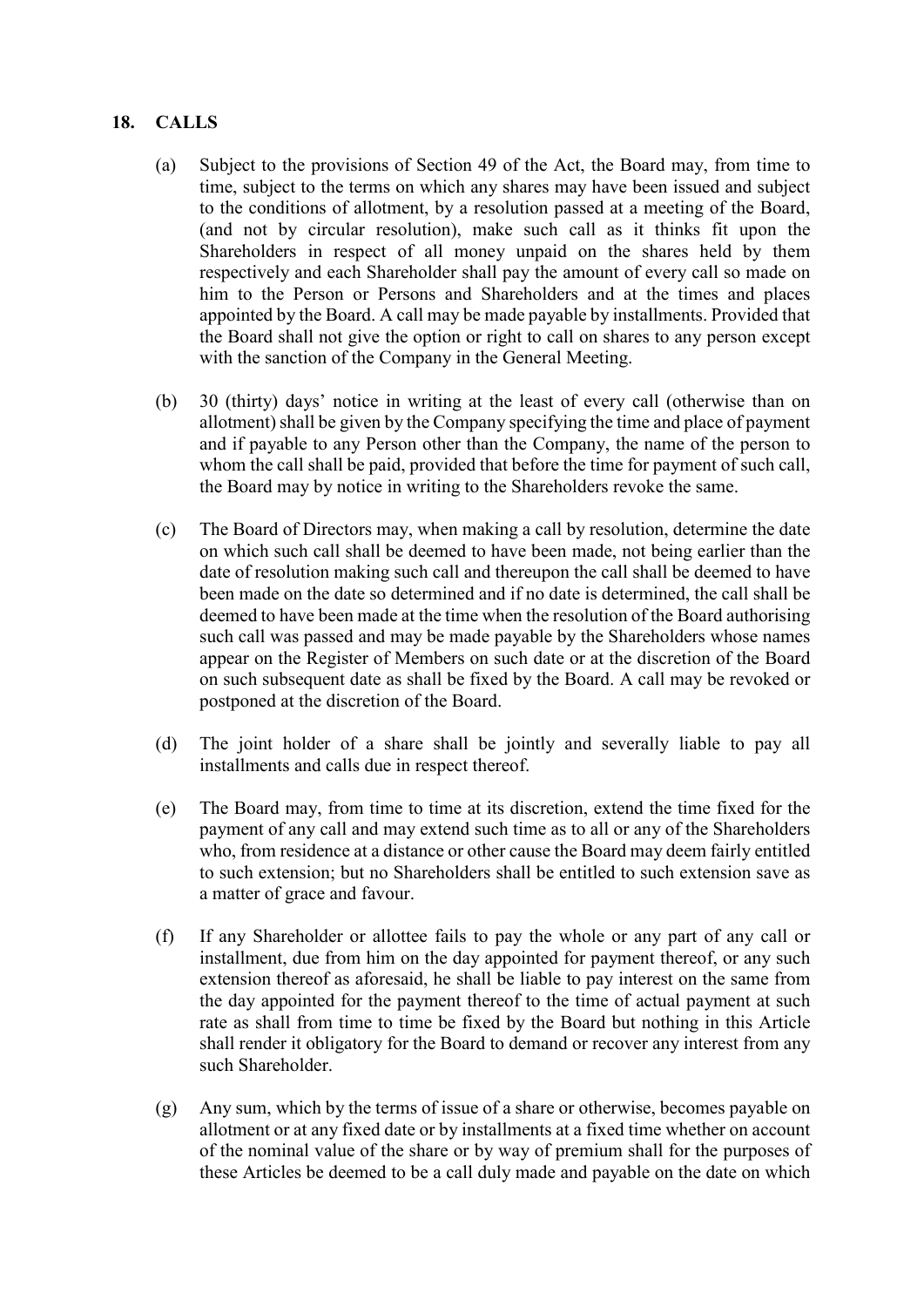by the terms of issue or otherwise the same became payable, and in case of nonpayment, all the relevant provisions of these Articles as to payment of call, interest, expenses, forfeiture or otherwise shall apply as if such sum became payable by virtue of a call duly made and notified.

- (h) On the trial or hearing of any action or suit brought by the Company against any Shareholder or his legal representatives for the recovery of any money claimed to be due to the Company in respect of his shares, it shall be sufficient to prove that the name of the Shareholder in respect of whose shares the money is sought to be recovered appears entered on the Register of Members as the holder, or one of the holders at or subsequent to the date at which the money sought to be recovered is alleged to have become due on the shares; that the resolution making the call is duly recorded in the minute book, and that notice of such call was duly given to the Shareholder or his representatives so sued in pursuance of these Articles; and it shall not be necessary to prove the appointment of the Directors who made such call nor that a quorum of Directors was present at the Board at which any call was made, nor that the meeting at which any call was made was duly convened or constituted nor any other matters whatsoever; but the proof of the matters aforesaid shall be conclusive evidence of the debt.
- (i) Neither a judgment nor a decree in favour of the Company for calls or other money due in respect of any share nor any part payment or satisfaction thereunder, nor the receipt by the Company of a portion of any money which shall from time to time be due from any Shareholder to the Company in respect of his shares, either by way of principal or interest, nor any indulgence granted by the Company in respect of the payment of any such money shall preclude the Company from thereafter proceeding to enforce a forfeiture of such shares as hereinafter provided.
- (j) The Board may, if it thinks fit (subject to the provisions of Section 50 of the Act) agree to and receive from any Shareholder willing to advance the same, the whole or any part of the money due upon the shares held by him beyond the sums actually called up, and upon the amount so paid or satisfied in advance or so much thereof as from time to time and at any time thereafter as exceeds the amount of the calls then made upon and due in respect of the shares in respect of which such advance has been made, the Company may pay interest, as the Shareholder paying such sum in advance and the Board agree upon, provided that the money paid in advance of calls shall not confer a right to participate in profits or dividend. The Directors may at any time repay the amount so advanced.
- (k) No Shareholder shall be entitled to voting rights in respect of the money(ies) so paid by him until the same would but for such payment, become presently payable.
- (l) The provisions of these Articles shall *mutatis mutandis* apply to the calls on Debentures of the Company.

#### **19. COMPANY'S LIEN:**

#### **i. On shares:**

(a) The Company shall have a first and paramount lien: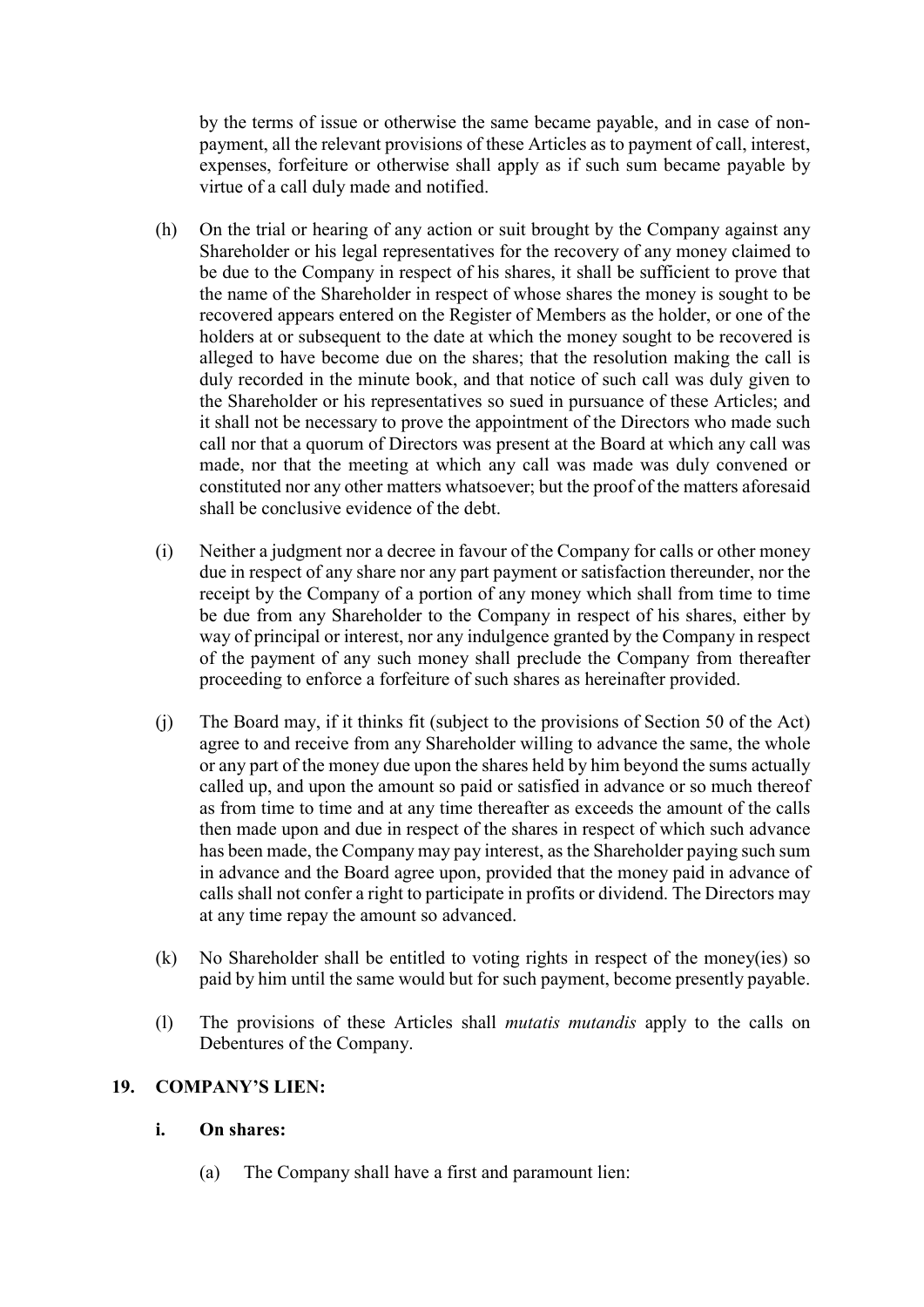- (i) on every share (not being a fully paid share), for all money (whether presently payable or not) called, or payable at a fixed time, in respect of that share;
- (ii) on all shares (not being fully paid shares) standing registered in the name of a single person, for all money presently payable by him or his estate to the Company

Provided that the Board may, at any time, declare any shares wholly or in part to be exempt from the provisions of this Article.

- (b) Company's lien, if any, on the shares, shall extend to all Dividends payable and bonuses declared from time to time in respect of such shares.
- (c) Unless otherwise agreed, the registration of a transfer of shares shall operate as a waiver of the Company's lien, if any, on such shares. The fully paid up shares shall be free from all lien and that in case of partly paid shares, the Company's lien shall be restricted to money called or payable at a fixed price in respect of such shares.
- (d) For the purpose of enforcing such lien, the Board may sell the shares, subject thereto in such manner as they shall think fit, and for that purpose may cause to be issued a duplicate certificate in respect of such shares and may authorise one of their Shareholders to execute and register the transfer thereof on behalf of and in the name of any purchaser. The purchaser shall not be bound to see to the application of the purchase money, nor shall his title to the shares be affected by any irregularity or invalidity in the proceedings in reference to the sale.

Provided that no sale shall be made:

- (i) unless a sum in respect of which the lien exists is presently payable; or
- (ii) until the expiration of 14 days after a notice in writing stating and demanding payment of such part of the amount in respect of which the lien exists as is presently payable, has been given to the registered holder for the time being of the share or the person entitled thereto by reason of his death or insolvency.

The net proceeds of any such sale shall be received by the Company and applied in payment of such part of the amount in respect of which the lien exists as is presently payable. The residue, if any, shall (subject to a like lien for sums not presently payable as existed upon the shares before the sale) be paid to the Person entitled to the shares at the date of the sale.

(e) No Shareholder shall exercise any voting right in respect of any shares registered in his name on which any calls or other sums presently payable by him have not been paid, or in regard to which the Company has exercised any right of lien.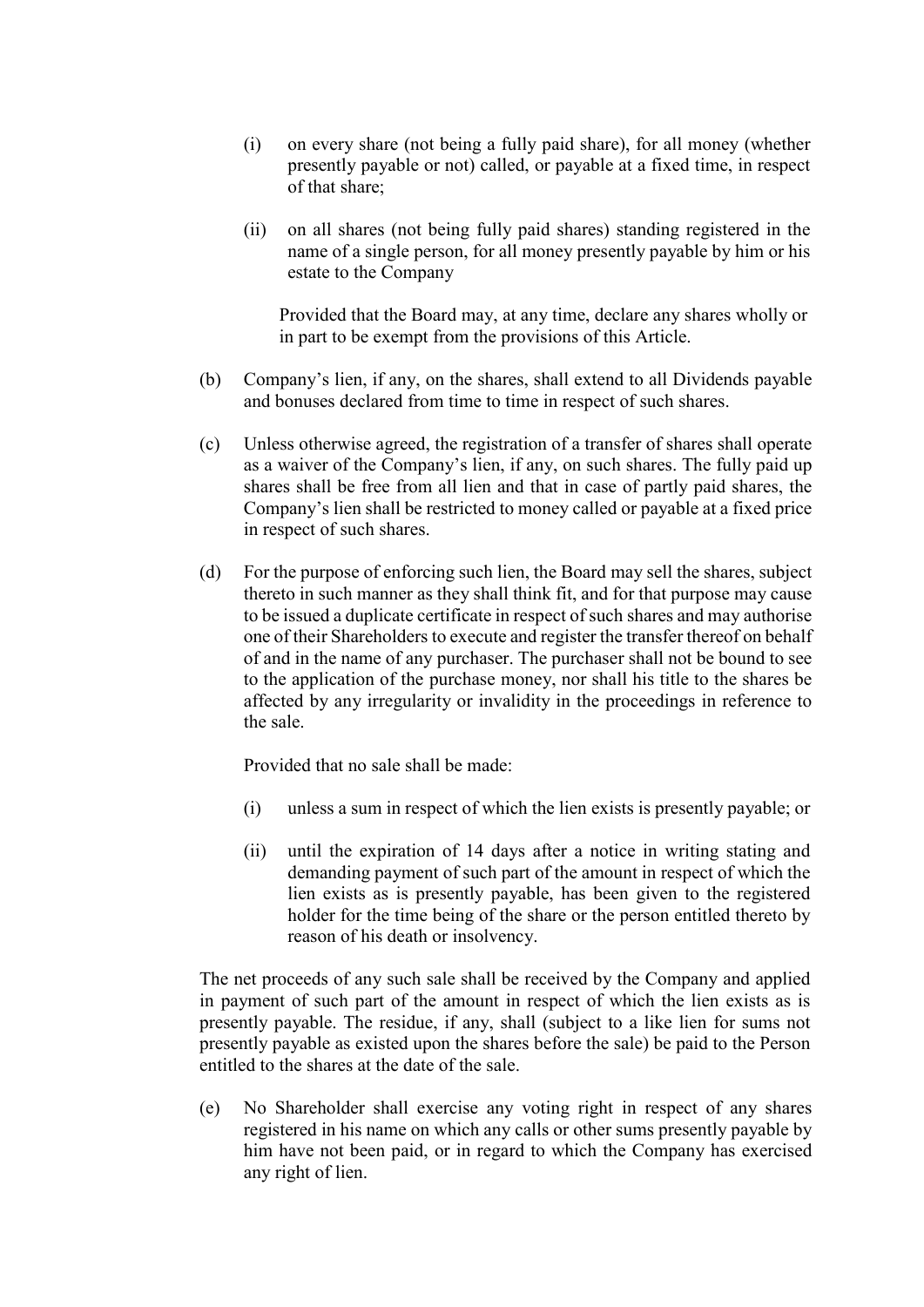#### **ii. On Debentures:**

- (a) The Company shall have a first and paramount lien:
	- (i) on every Debenture (not being a fully paid Debenture), for all money (whether presently payable or not) called, or payable at a fixed time, in respect of that Debenture;
	- (ii) on all Debentures (not being fully paid Debentures) standing registered in the name of a single person, for all money presently payable by him or his estate to the Company

Provided that the Board may, at any time, declare any Debentures wholly or in part to be exempt from the provisions of this Article.

- (b) Company's lien, if any, on the Debentures, shall extend to all interest and premium payable in respect of such Debentures.
- (c) Unless otherwise agreed, the registration of a transfer of Debentures shall operate as a waiver of the Company's lien, if any, on such Debentures. The fully paid up Debentures shall be free from all lien and that in case of partly paid Debentures, the

Company's lien shall be restricted to money called or payable at a fixed price in respect of such Debentures.

(d) For the purpose of enforcing such lien, the Board may sell the Debentures, subject thereto in such manner as they shall think fit, and for that purpose may cause to be issued a duplicate certificate in respect of such Debentures and may authorize the debenture trustee acting as trustee for the holders of Debentures or one of the holder of Debentures to execute and register the transfer thereof on behalf of and in the name of any purchaser. The purchaser shall not be bound to see to the application of the purchase money, nor shall his title to the Debentures be affected by any irregularity or invalidity in the proceedings in reference to the sale.

Provided that no sale shall be made:

- i. unless a sum in respect of which the lien exists is presently payable; or
- ii. until the expiration of 14 days after a notice in writing stating and demanding payment of such part of the amount in respect of which the lien exists as is presently payable, has been given to the registered holder for the time being of the Debenture or the person entitled thereto by reason of his death or insolvency.

The net proceeds of any such sale shall be received by the Company and applied in payment of such part of the amount in respect of which the lien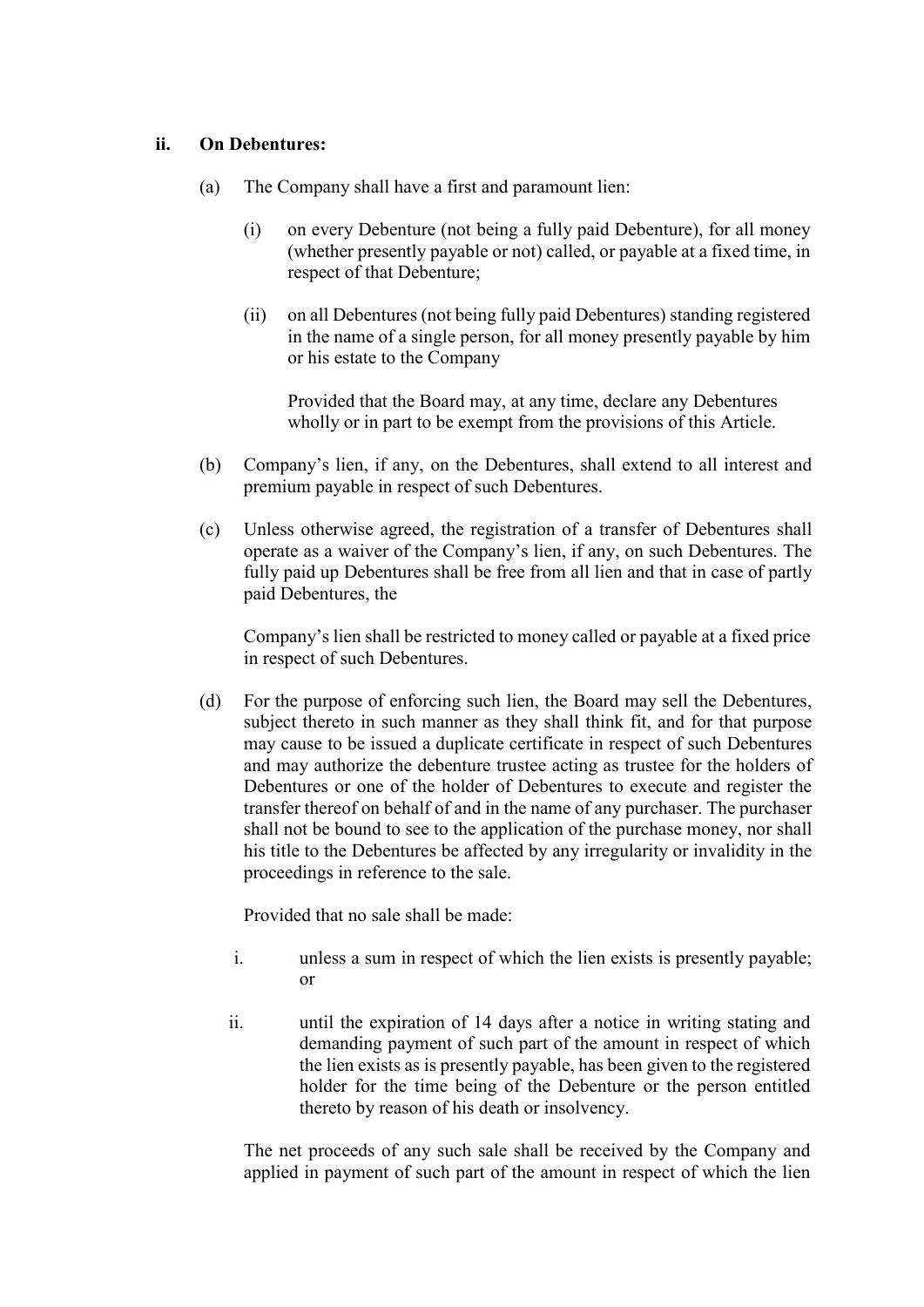exists as is presently payable. The residue, if any, shall (subject to a like lien for sums not presently payable as existed upon the Debentures before the sale) be paid to the Person entitled to the Debentures at the date of the sale.

(e) No holder of Debentures shall exercise any voting right in respect of any Debentures registered in his name on which any calls or other sums presently payable by him have not been paid, or in regard to which the Company has exercised any right of lien.

#### **20. FORFEITURE OF SHARES**

- (a) If any Shareholder fails to pay any call or installment or any part thereof or any money due in respect of any shares either by way of principal or interest on or before the day appointed for the payment of the same or any such extension thereof as aforesaid, the Board may, at any time thereafter, during such time as the call or installment or any part thereof or other money remain unpaid or a judgment or decree in respect thereof remain unsatisfied, give notice to him or his legal representatives requiring him to pay the same together with any interest that may have accrued and all expenses that may have been incurred by the Company by reason of such non-payment.
- (b) The notice shall name a day, (not being less than 14 (fourteen) days from the date of the notice), and a place or places on or before which such call or installment or such part or other money as aforesaid and interest thereon, (at such rate as the Board shall determine and payable from the date on which such call or installment ought to have been paid), and expenses as aforesaid are to be paid. The notice shall also state that in the event of non-payment at or before the time and at the place appointed, the shares in respect of which the call was made or installment is payable, will be liable to be forfeited.
- (c) If the requirements of any such notice as aforesaid are not be complied with, any share in respect of which such notice has been given, may at any time, thereafter before payment of all calls, installments, other money due in respect thereof, interest and expenses as required by the notice has been made, be forfeited by a resolution of the Board to that effect. Such forfeiture shall include all Dividends declared or any other money payable in respect of the forfeited share and not actually paid before the forfeiture subject to the applicable provisions of the Act. There shall be no forfeiture of unclaimed Dividends before the claim becomes barred by Law.
- (d) When any share shall have been so forfeited, notice of the forfeiture shall be given to the Shareholder on whose name it stood immediately prior to the forfeiture or if any of his legal representatives or to any of the Persons entitled to the shares by transmission, and an entry of the forfeiture with the date thereof, shall forthwith be made in the Register of Members, but no forfeiture shall be in any manner invalidated by any omission or neglect to give such notice or to make any such entry as aforesaid.
- (e) Any share so forfeited shall be deemed to be the property of the Company and may be sold; re-allotted, or otherwise disposed of either to the original holder thereof or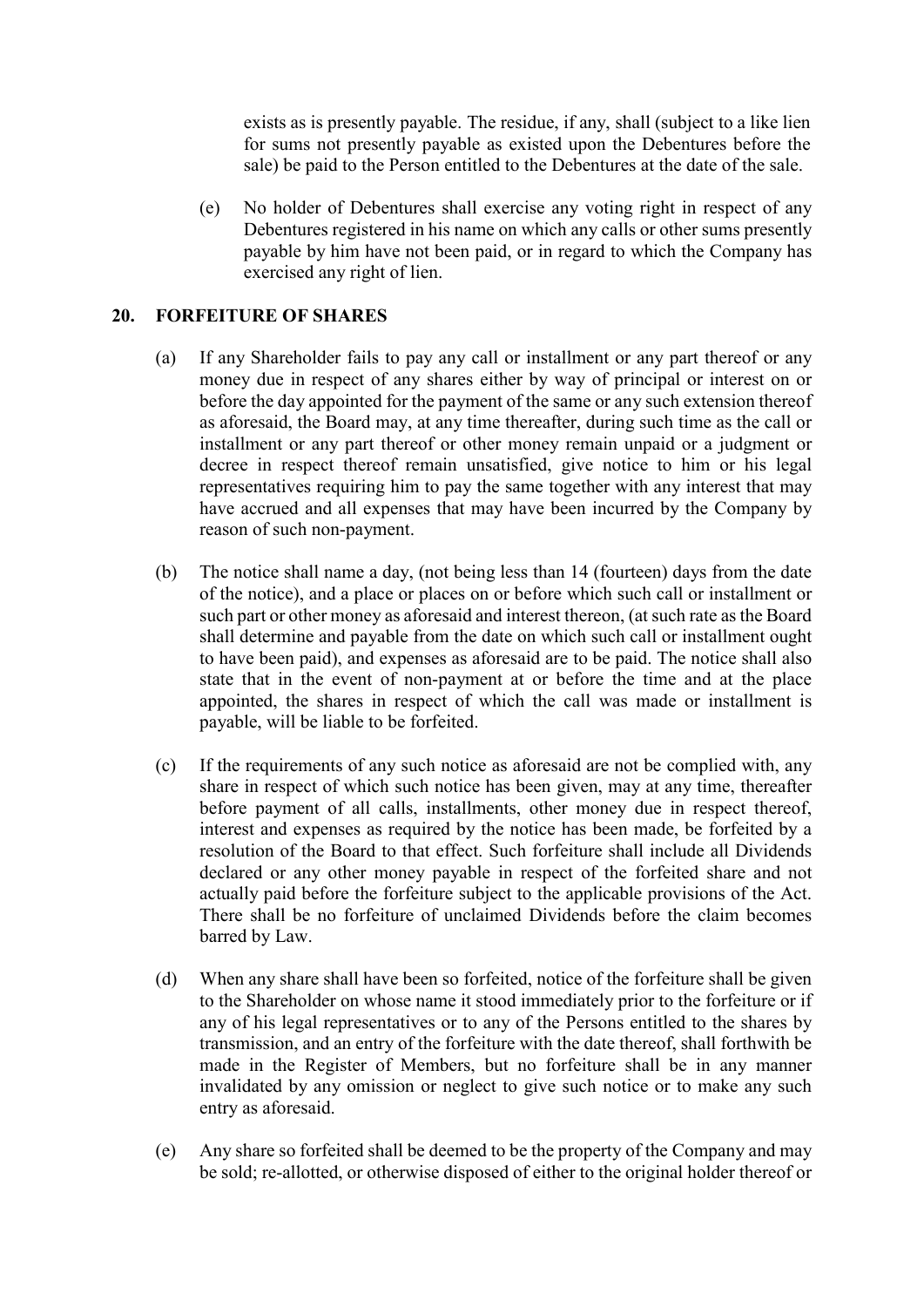to any other Person upon such terms and in such manner as the Board shall think fit.

- (f) Any Shareholder whose shares have been forfeited shall, notwithstanding the forfeiture, be liable to pay and shall forthwith pay to the Company on demand all calls, installments, interest and expenses and other money owing upon or in respect of such shares at the time of the forfeiture together with interest thereon from the time of the forfeiture until payment at such rate as the Board may determine and the Board may enforce, (if it thinks fit), payment thereof as if it were a new call made at the date of forfeiture.
- (g) The forfeiture of a share shall involve extinction at the time of the forfeiture of all interest in all claims and demands against the Company, in respect of the share and all other rights incidental to the share, except only such of these rights as by these Articles are expressly saved.
- (h) A duly verified declaration in writing that the declarant is a Director or Secretary of the Company and that a share in the Company has been duly forfeited in accordance with these Articles on a date stated in the declaration, shall be conclusive evidence of the facts therein stated as against all Persons claiming to be entitled to the shares.
- (i) Upon any sale after forfeiture or for enforcing a lien in purported exercise of the powers hereinbefore given, the Board may appoint some Person to execute an instrument of transfer of the shares sold and cause the purchaser's name to be entered in the Register of Members in respect of the shares sold and the purchaser shall not be bound to see to the regularity of the proceedings, or to the application of the purchase money, and after his name has been entered in the Register of Members in respect of such shares, the validity of the sale shall not be impeached by any person and the remedy of any person aggrieved by the sale shall be in damages only and against the Company exclusively.
- (j) Upon any sale, re-allotment or other disposal under the provisions of the preceding Articles, the certificate or certificates originally issued in respect of the relevant shares shall, (unless the same shall on demand by the Company have been previously surrendered to it by the defaulting Shareholder), stand cancelled and become null and void and of no effect and the Board shall be entitled to issue a new certificate or certificates in respect of the said shares to the person or persons entitled thereto.
- (k) The Board may, at any time, before any share so forfeited shall have been sold, reallotted or otherwise disposed of, annul the forfeiture thereof upon such conditions as it thinks fit.

## **21. FURTHER ISSUE OF SHARE CAPITAL**

- (a) Where at any time, the Company proposes to increase its subscribed capital by the issue of further shares, such shares shall be offered—
	- (i) to persons who, at the date of the offer, are holders of Equity Shares of the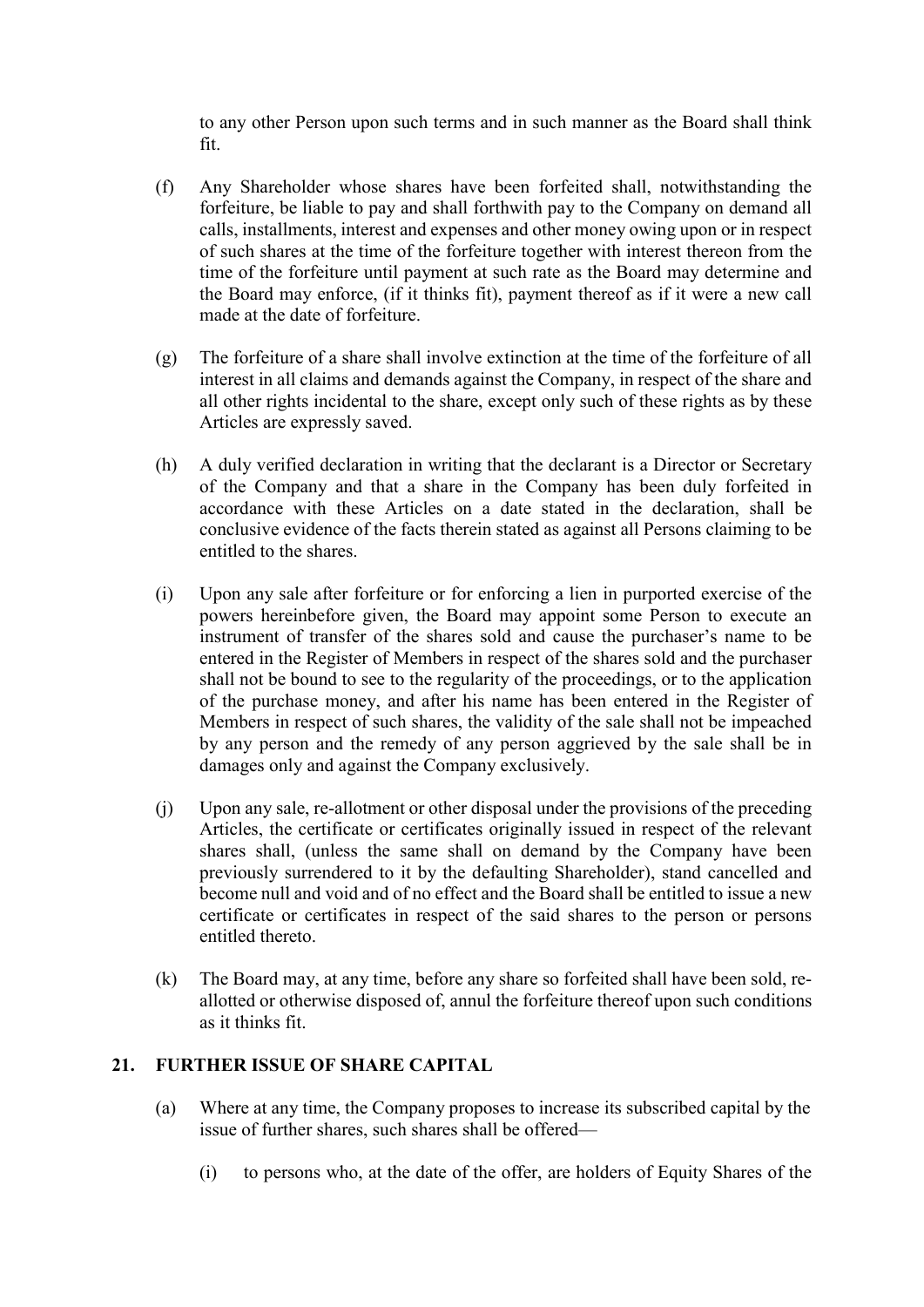Company in proportion, as nearly as circumstances admit, to the Paid up Share Capital on those shares by sending a letter of offer subject to the following conditions, namely:-

- a. the offer shall be made by notice specifying the number of shares offered and limiting a time not being less than 15 (fifteen) days and not exceeding 30 (thirty) days from the date of the offer within which the offer, if not accepted, shall be deemed to have been declined;
- b. the offer aforesaid shall be deemed to include a right exercisable by the Person concerned to renounce the shares offered to him or any of them in favour of any other Person; and the notice referred to in clause a. above shall contain a statement of this right;
- c. after the expiry of the time specified in the notice aforesaid, or on receipt of earlier intimation from the Person to whom such notice is given that he declines to accept the shares offered, the Board may dispose of them in such manner which is not disadvantageous to the Shareholders and the Company;
- (ii) to employees under a scheme of employees' stock option, subject to Special Resolution passed by the Company and subject to the Rules and such other conditions, as may be prescribed under Law; or
- (iii) to any persons, if it is authorised by a Special Resolution, whether or not those Persons include the Persons referred to in clause (i) or clause (ii) above, either for cash or for a consideration other than cash, if the price of such shares is determined by the valuation report of a registered valuer subject to the Rules.
- (b) The notice referred to in sub-clause a. of clause (i) of sub-article (a) shall be dispatched through registered post or speed post or through electronic mode to all the existing Shareholders at least 3 (three) days before the opening of the issue.
- (c) Nothing in this Article shall apply to the increase of the subscribed capital of a Company caused by the exercise of an option as a term attached to the Debentures issued or loan raised by the Company to convert such Debentures or loans into shares in the Company:

Provided that the terms of issue of such Debentures or loan containing such an option have been approved before the issue of such Debentures or the raising of loan by a Special Resolution passed by the Company in a General Meeting.

(d) The provisions contained in this Article shall be subject to the provisions of the Section 42 and Section 62 of the Act, the Rules and the applicable provisions of the Companies Act, 2013.

## **22. TRANSFER AND TRANSMISSION OF SHARES**

(a) The Company shall maintain a "Register of Transfers" and shall have recorded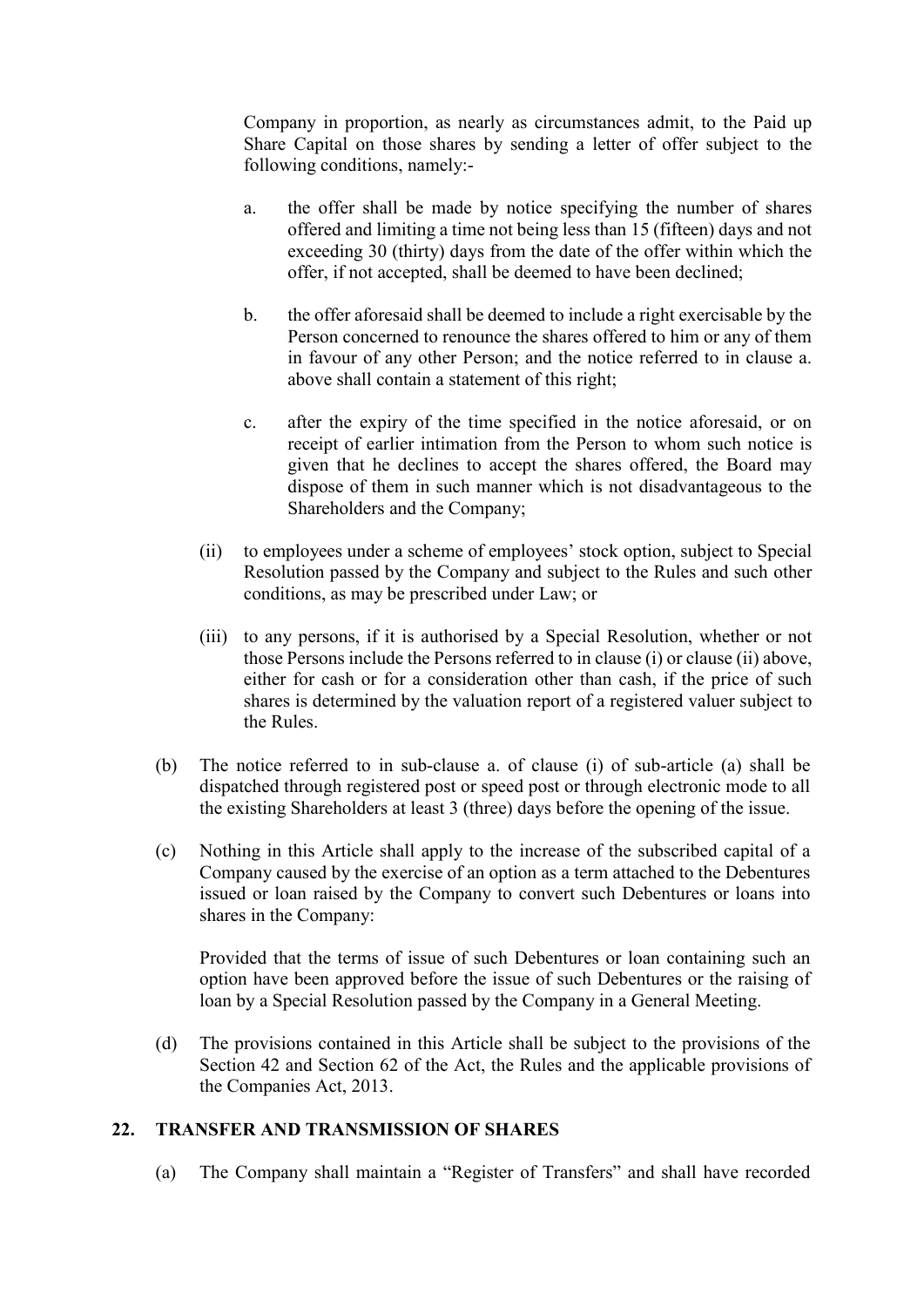therein fairly and distinctly particulars of every transfer or transmission of any Share, Debenture or other Security held in a material form.

- (b) In accordance with Section 56 of the Act, the Rules and such other conditions as may be prescribed under Law, every instrument of transfer of shares held in physical form shall be in writing. In case of transfer of shares where the Company has not issued any certificates and where the shares are held in dematerialized form, the provisions of the Depositories Act shall apply.
- (c) (i) An application for the registration of a transfer of the shares in the Company may be made either by the transferor or the transferee within the time frame prescribed under the Act
	- (ii) Where the application is made by the transferor and relates to partly paid shares, the transfer shall not be registered unless the Company gives notice of the application to the transferee in a prescribed manner and the transferee communicates no objection to the transfer within 2 (two) weeks from the receipt of the notice.
- (d) Every such instrument of transfer shall be executed by both, the transferor and the transferee and attested and the transferor shall be deemed to remain the holder of such share until the name of the transferee shall have been entered in the Register of Members in respect thereof.
- (e) The Board shall have power on giving not less than 7 (seven) days previous notice by advertisement in a vernacular newspaper and in an English newspaper having wide circulation in the city, town or village in which the Office of the Company is situated, and publishing the notice on the website as may be notified by the Central Government and on the website of the Company, to close the transfer books, the Register of Members and/or Register of Debenture-holders at such time or times and for such period or periods, not exceeding 30 (thirty) days at a time and not exceeding in the aggregate 45 (forty-five) days in each year, as it may deem expedient.
- (f) Subject to the provisions of Sections 58 and 59 of the Act, these Articles and other applicable provisions of the Act or any other Law for the time being in force, the Board may, refuse to register the transfer of, or the transmission by operation of law of the right to, any securities or interest of a Shareholder in the Company. The Company shall, within 30 (thirty) days from the date on which the instrument of transfer, or the intimation of such transmission, as the case may be, was delivered to the Company, send a notice of refusal to the transferee and transferor or to the person giving notice of such transmission, as the case may be, giving reasons for such refusal.

Provided that, registration of a transfer shall not be refused on the ground of the transferor being either alone or jointly with any other Person or Persons indebted to the Company on any account whatsoever except where the Company has a lien on shares.

(g) Subject to the applicable provisions of the Act and these Articles, the Directors shall have the absolute and uncontrolled discretion to refuse to register a Person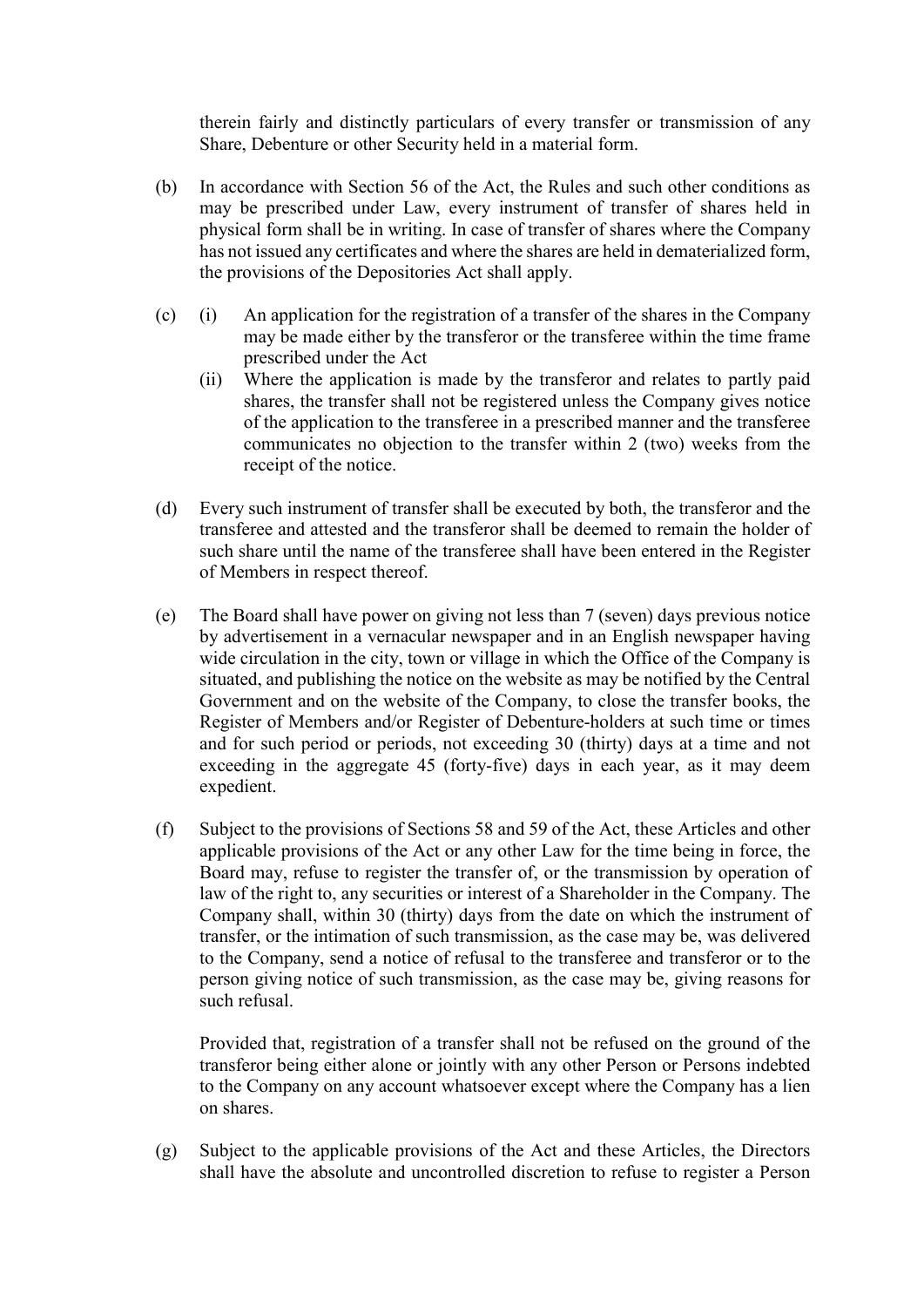entitled by transmission to any shares or his nominee as if he were the transferee named in any ordinary transfer presented for registration, and shall not be bound to give any reason for such refusal and in particular may also decline in respect of shares upon which the Company has a lien.

- (h) Subject to the provisions of these Articles, any transfer of shares in whatever lot should not be refused, though there would be no objection to the Company refusing to split a share certificate into several scripts of any small denominations or, to consider a proposal for transfer of shares comprised in a share certificate to several Shareholders, involving such splitting, if on the face of it such splitting/transfer appears to be unreasonable or without a genuine need. The Company should not, therefore, refuse transfer of shares in violation of the stock exchange listing requirements on the ground that the number of shares to be transferred is less than any specified number.
- (i) In case of the death of any one or more Shareholders named in the Register of Members as the joint-holders of any shares, the survivors shall be the only Shareholder or Shareholders recognized by the Company as having any title to or interest in such shares, but nothing therein contained shall be taken to release the estate of a deceased joint-holder from any liability on shares held by him jointly with any other Person.
- (j) The Executors or Administrators or holder of the succession certificate or the legal representatives of a deceased Shareholder, (not being one of two or more jointholders), shall be the only Shareholders recognized by the Company as having any title to the shares registered in the name of such Shareholder, and the Company shall not be bound to recognize such Executors or Administrators or holders of succession certificate or the legal representatives unless such Executors or Administrators or legal representatives shall have first obtained probate or letters of administration or succession certificate, as the case may be, from a duly constituted court in India, provided that the Board may in its absolute discretion dispense with production of probate or letters of administration or succession certificate, upon such terms as to indemnity or otherwise as the Board may in its absolute discretion deem fit and may under Article 22(a) of these Articles register the name of any Person who claims to be absolutely entitled to the shares standing in the name of a deceased Shareholder, as a Shareholder.
- (k) The Board shall not knowingly issue or register a transfer of any share to a minor or insolvent or Person of unsound mind, except fully paid shares through a legal guardian.
- (l) Subject to the provisions of Articles, any Person becoming entitled to shares in consequence of the death, lunacy, bankruptcy of any Shareholder or Shareholders, or by any lawful means other than by a transfer in accordance with these Articles, may with the consent of the Board, (which it shall not be under any obligation to give), upon producing such evidence that he sustains the character in respect of which he proposes to act under this Article, or of his title, as the Board thinks sufficient, either be registered himself as the holder of the shares or elect to have some Person nominated by him and approved by the Board, registered as such holder; provided nevertheless, that if such Person shall elect to have his nominee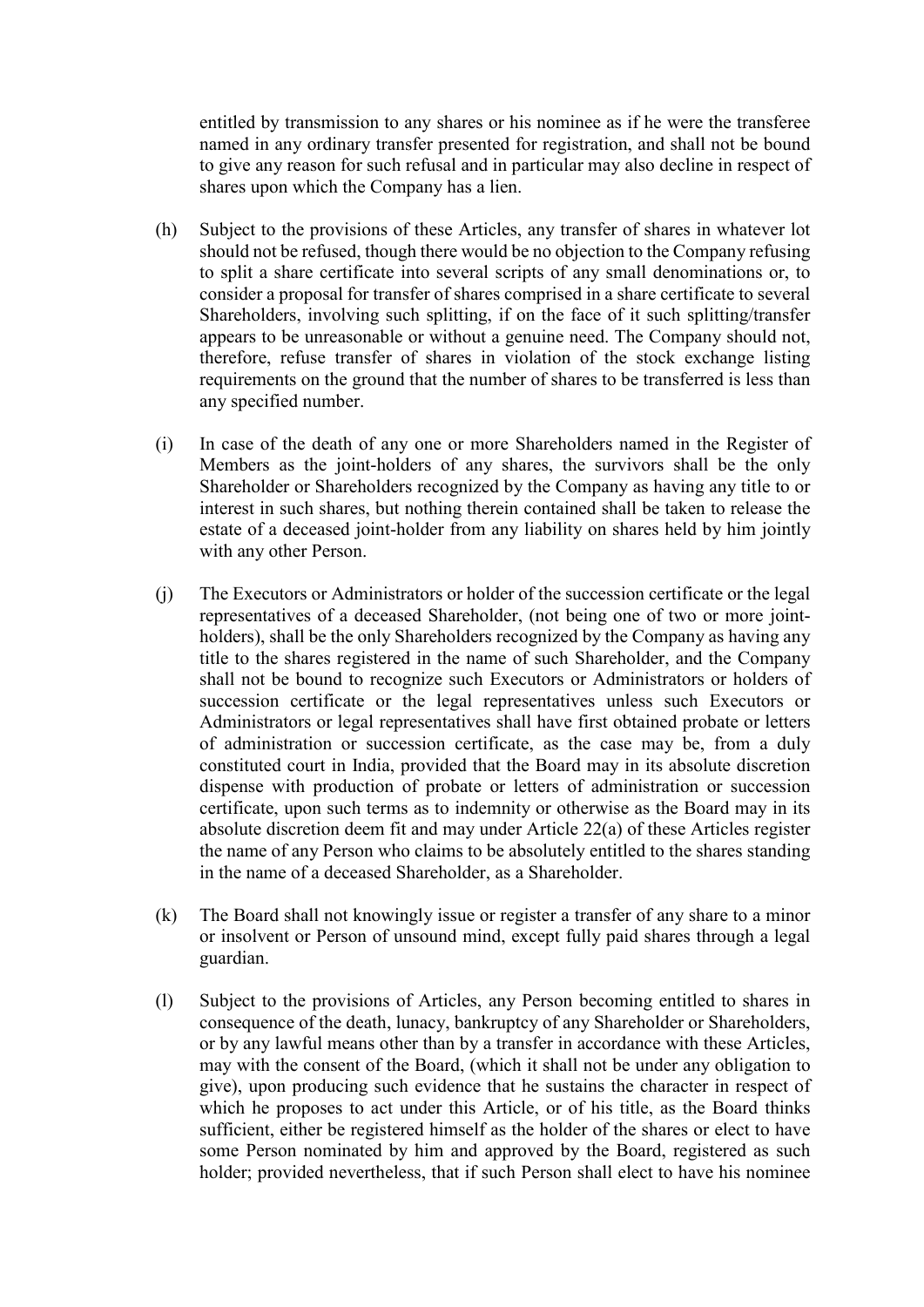registered, he shall testify the election by executing in favour of his nominee an instrument of transfer in accordance with the provisions herein contained and until he does so, he shall not be freed from any liability in respect of the shares.

(m) A Person becoming entitled to a share by reason of the death or insolvency of a Shareholder shall be entitled to the same Dividends and other advantages to which he would be entitled if he were the registered holder of the shares, except that he shall not, before being registered as a Shareholder in respect of the shares, be entitled to exercise any right conferred by membership in relation to meetings of the Company.

Provided that the Directors shall, at any time, give notice requiring any such Person to elect either to be registered himself or to transfer the shares, and if such notice is not complied with within 90 (ninety) days, the Directors may thereafter withhold payment of all Dividends, bonuses or other monies payable in respect of the shares until the requirements of the notice have been complied with.

(n) Every instrument of transfer shall be presented to the Company duly stamped for registration accompanied by such evidence as the Board may require to prove the title of the transferor, his right to transfer the shares. Every registered instrument of transfer shall remain in the custody of the Company until destroyed by order of the Board.

Where any instrument of transfer of shares has been received by the Company for registration and the transfer of such shares has not been registered by the Company for any reason whatsoever, the Company shall transfer the Dividends in relation to such shares to a special account unless the Company is authorized by the registered holder of such shares, in writing, to pay such Dividends to the transferee and will keep in abeyance any offer of right shares and/or bonus shares in relation to such shares.

In case of transfer and transmission of shares or other marketable securities where the Company has not issued any certificates and where such shares or Securities are being held in any electronic and fungible form in a Depository, the provisions of the Depositories Act shall apply.

- (o) Before the registration of a transfer, the certificate or certificates of the share or shares to be transferred must be delivered to the Company along with a properly stamped and executed instrument of transfer in accordance with the provisions of Section 56 of the Act.
- (p) No fee shall be payable to the Company, in respect of the registration of transfer or transmission of shares, or for registration of any power of attorney, probate, letters of administration and succession certificate, certificate of death or marriage or other similar documents, sub division and/or consolidation of shares and debentures and sub-divisions of letters of allotment, renounceable letters of right and split, consolidation, renewal and genuine transfer receipts into denomination corresponding to the market unit of trading.
- (q) The Company shall incur no liability or responsibility whatsoever in consequence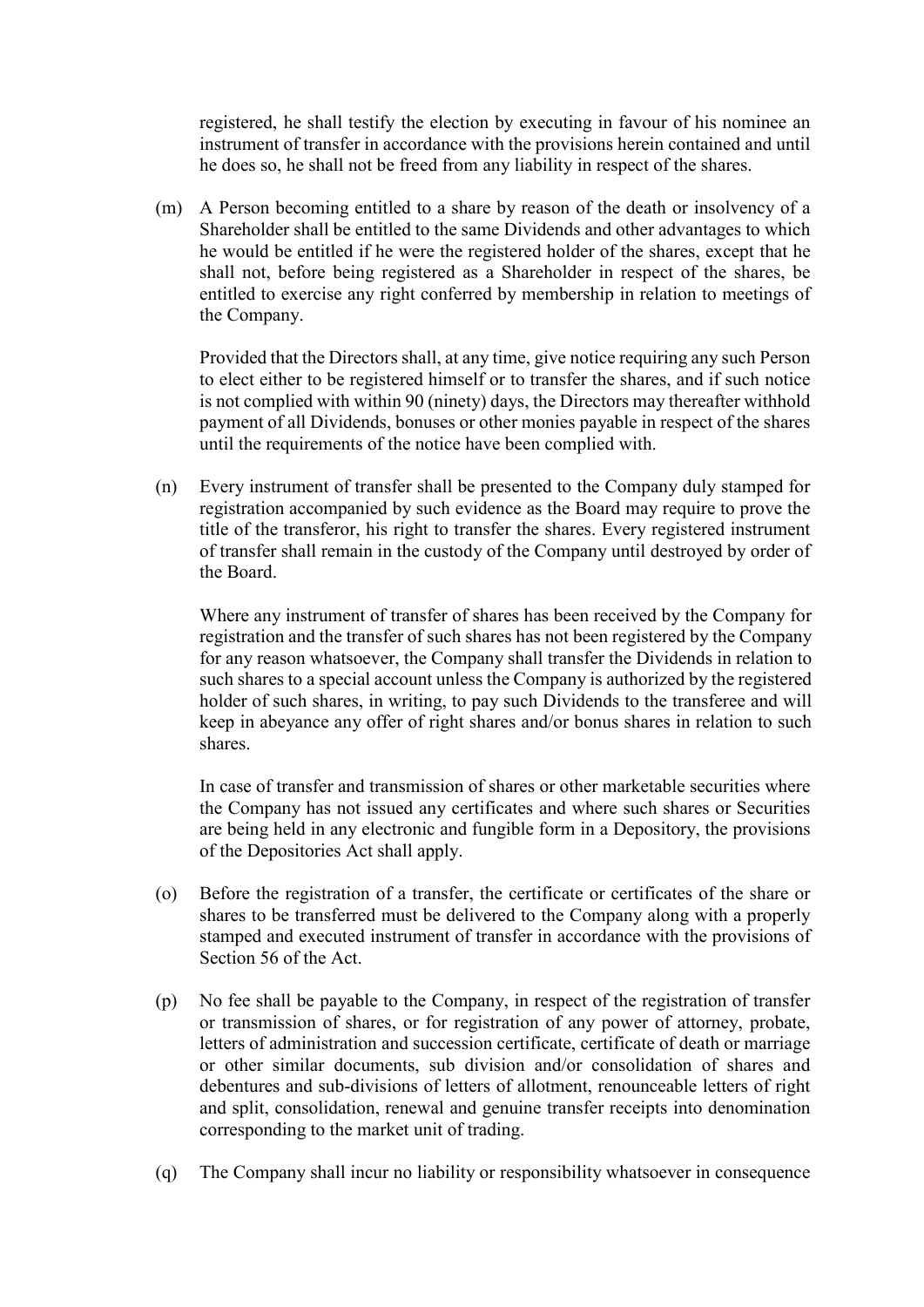of its registering or giving effect to any transfer of shares made or purporting to be made by any apparent legal owner thereof, (as shown or appearing in the Register of Members), to the prejudice of a Person or Persons having or claiming any equitable right, title or interest to or in the said shares, notwithstanding that the Company may have had any notice of such equitable right, title or interest or notice prohibiting registration of such transfer, and may have entered such notice or referred thereto, in any book of the Company and the Company shall not be bound or required to regard or attend or give effect to any notice which may be given to it of any equitable right, title or interest or be under any liability whatsoever for refusing or neglecting so to do, though it may have been entered or referred to in some book of the Company but the Company shall nevertheless be at liberty to regard and attend to any such notice, and give effect thereto if the Board shall so think fit.

- (r) There shall be a common form of transfer in accordance with the Act and Rules.
- (s) The provision of these Articles shall subject to the applicable provisions of the Act, the Rules and any requirements of Law. Such provisions shall mutatis mutandis apply to the transfer or transmission by operation of Law to other Securities of the Company.

## **23. DEMATERIALIZATION OF SECURITIES**

(a) Dematerialization:

Notwithstanding anything contained in these Articles, the Company shall be entitled to dematerialize its existing Securities, rematerialize its Securities held in the Depositories and/or to offer its fresh Securities in a dematerialized form pursuant to the Depositories Act, and the rules framed thereunder, if any.

- (b) Subject to the applicable provisions of the Act, either the Company or the investor may exercise an option to issue, dematerialize, hold the securities (including shares) with a Depository in electronic form and the certificates in respect thereof shall be dematerialized, in which event the rights and obligations of the parties concerned and matters connected therewith or incidental thereto shall be governed by the provisions of the Depositories Act.
- (c) Notwithstanding anything contained in these Articles to the contrary, in the event the Securities of the Company are dematerialized, the Company shall issue appropriate instructions to the Depository not to Transfer the Securities of any Shareholder except in accordance with these Articles. The Company shall cause the Promoters to direct the respective Depository participants not to accept any instruction slip or delivery slip or other authorisation for Transfer in contravention of these Articles.
- (d) If a Person opts to hold his Securities with a Depository, the Company shall intimate such Depository the details of allotment of the Securities and on receipt of the information, the Depository shall enter in its record the name of the allottee as the Beneficial Owner of the Securities.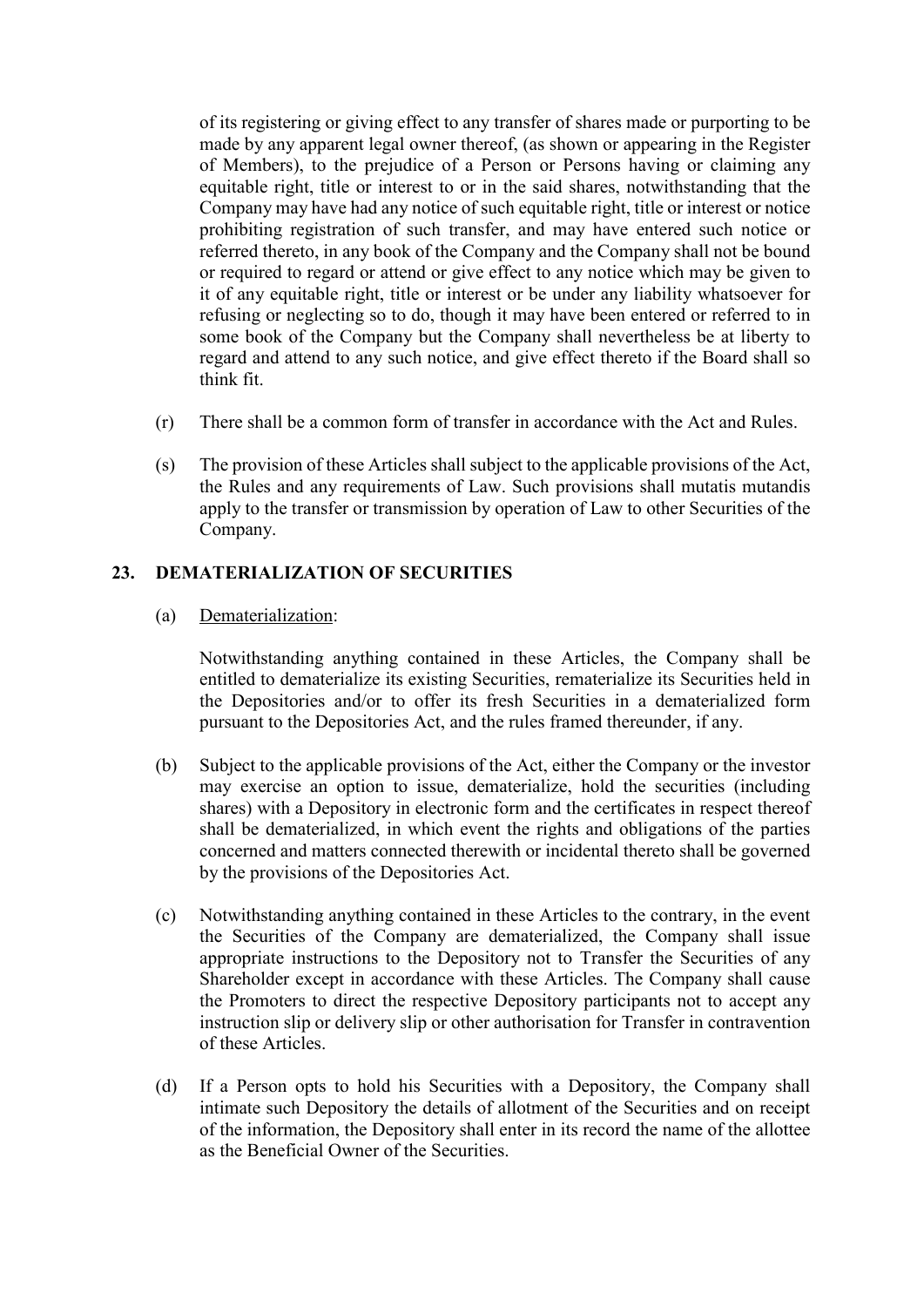#### (e) Securities in Depositories to be in fungible form:

All Securities held by a Depository shall be dematerialized and be held in fungible form. Nothing contained in Sections 88, 89 and 186 of the Act shall apply to a Depository in respect of the Securities held by it on behalf of the Beneficial Owners.

## (f) Rights of Depositories & Beneficial Owners:

- (i) Notwithstanding anything to the contrary contained in the Act or these Articles, a Depository shall be deemed to be the Registered Owner for the purposes of effecting transfer of ownership of Securities on behalf of the Beneficial Owner.
- (ii) Save as otherwise provided in (i) above, the Depository as the Registered Owner of the Securities shall not have any voting rights or any other rights in respect of the Securities held by it.
- (iii) Every person holding shares of the Company and whose name is entered as the Beneficial Owner in the records of the Depository shall be deemed to be a Shareholder of the Company.
- (iv) The Beneficial Owner of Securities shall, in accordance with the provisions of these Articles and the Act, be entitled to all the rights and subject to all the liabilities in respect of his Securities, which are held by a Depository.
- (g) Except as ordered by a court of competent jurisdiction or as may be required by Law required and subject to the applicable provisions of the Act, the Company shall be entitled to treat the person whose name appears on the Register as the holder of any share or whose name appears as the Beneficial Owner of any share in the records of the Depository as the absolute owner thereof and accordingly shall not be bound to recognize any benami trust or equity, equitable contingent, future, partial interest, other claim to or interest in respect of such shares or (except only as by these Articles otherwise expressly provided) any right in respect of a share other than an absolute right thereto in accordance with these Articles, on the part of any other personwhether or not it has expressed or implied notice thereof but the Board shall at their sole discretion register any share in the joint names of any two or more persons or the survivor or survivors of them.

#### (h) Register and Index of Beneficial Owners:

The Company shall cause to be kept a register and index of members with details of shares and debentures held in materialized and dematerialized forms in any media as may be permitted by Law including any form of electronic media.

The register and index of Beneficial Owners maintained by a Depository under the Depositories Act shall be deemed to be a register and index of members for the purposes of this Act. The Company shall have the power to keep in any state or country outside India a register resident in that state or country.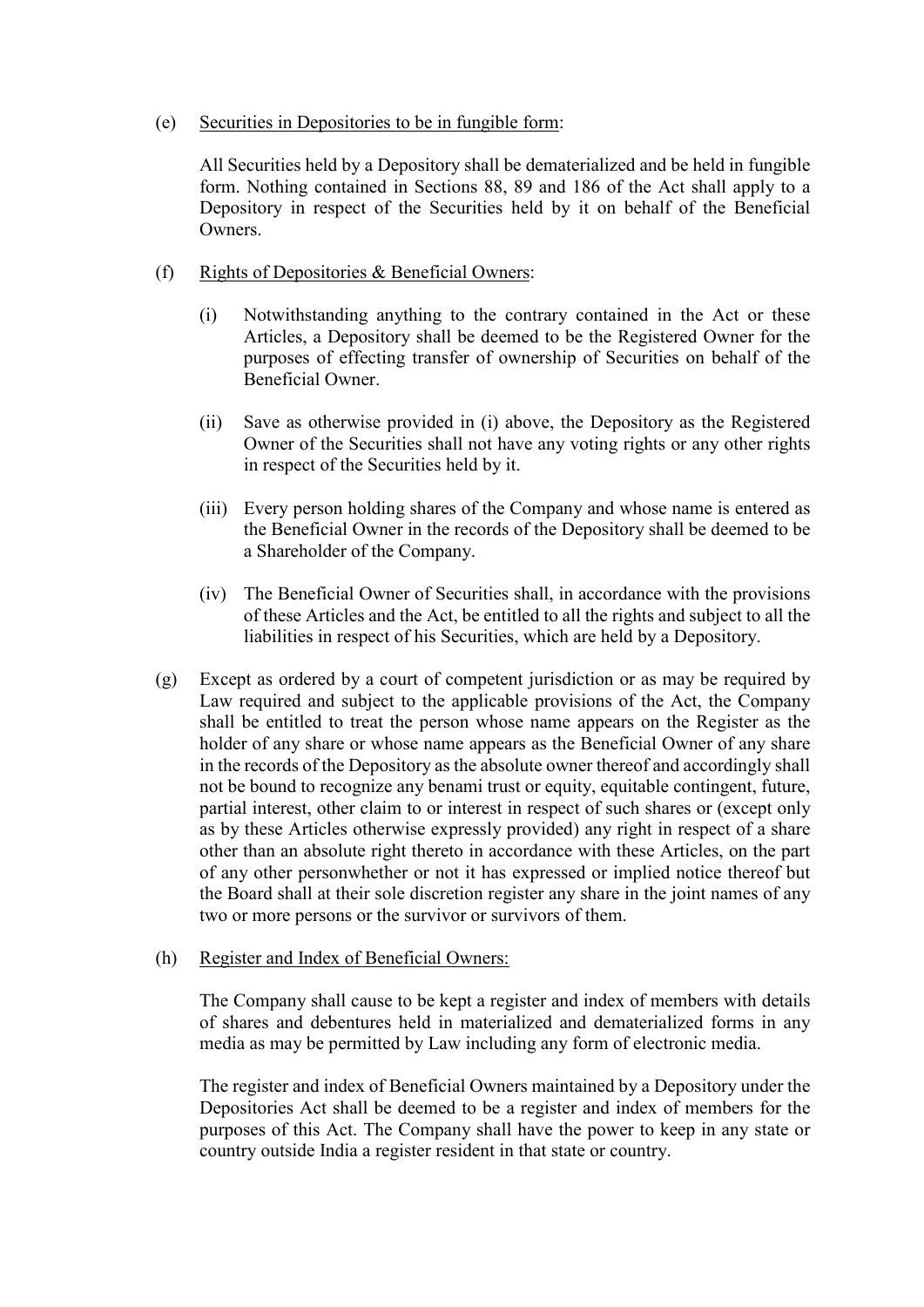#### (i) Cancellation of Certificates upon surrender by Person:

Upon receipt of certificate of securities on surrender by a person who has entered into an agreement with the Depository through a participant, the Company shall cancel such certificates and shall substitute in its record, the name of the Depository as the registered owner in respect of the said Securities and shall also inform the Depository accordingly.

## (j) Service of Documents:

Notwithstanding anything contained in the Act or these Articles to the contrary, where Securities are held in a Depository, the records of the beneficial ownership may be served by such Depository on the Company by means of electronic mode or by delivery of floppies or discs.

- (k) Transfer of Securities:
	- (i) Nothing contained in Section 56 of the Act or these Articles shall apply to a transfer of Securities effected by transferor and transferee both of whom are entered as Beneficial Owners in the records of a Depository.
	- (ii) In the case of transfer or transmission of shares or other marketable Securities where the Company has not issued any certificates and where such shares or Securities are being held in any electronic or fungible form in a Depository, the provisions of the Depositories Act shall apply.
- (l) Allotment of Securities dealt with in a Depository:

Notwithstanding anything in the Act or these Articles, where Securities are dealt with by a Depository, the Company shall intimate the details of allotment of relevant Securities thereof to the Depository immediately on allotment of such Securities.

(m) Certificate Number and other details of Securities in Depository:

Nothing contained in the Act or these Articles regarding the necessity of having certificate number/distinctive numbers for Securities issued by the Company shall apply to Securities held with a Depository.

(n) Register and Index of Beneficial Owners:

The Register and Index of Beneficial Owners maintained by a Depository under the Depositories Act, shall be deemed to be the Register and Index (if applicable) of Shareholders and Security-holders for the purposes of these Articles.

(o) Provisions of Articles to apply to Shares held in Depository:

Except as specifically provided in these Articles, the provisions relating to joint holders of shares, calls, lien on shares, forfeiture of shares and transfer and transmission of shares shall be applicable to shares held in Depository so far as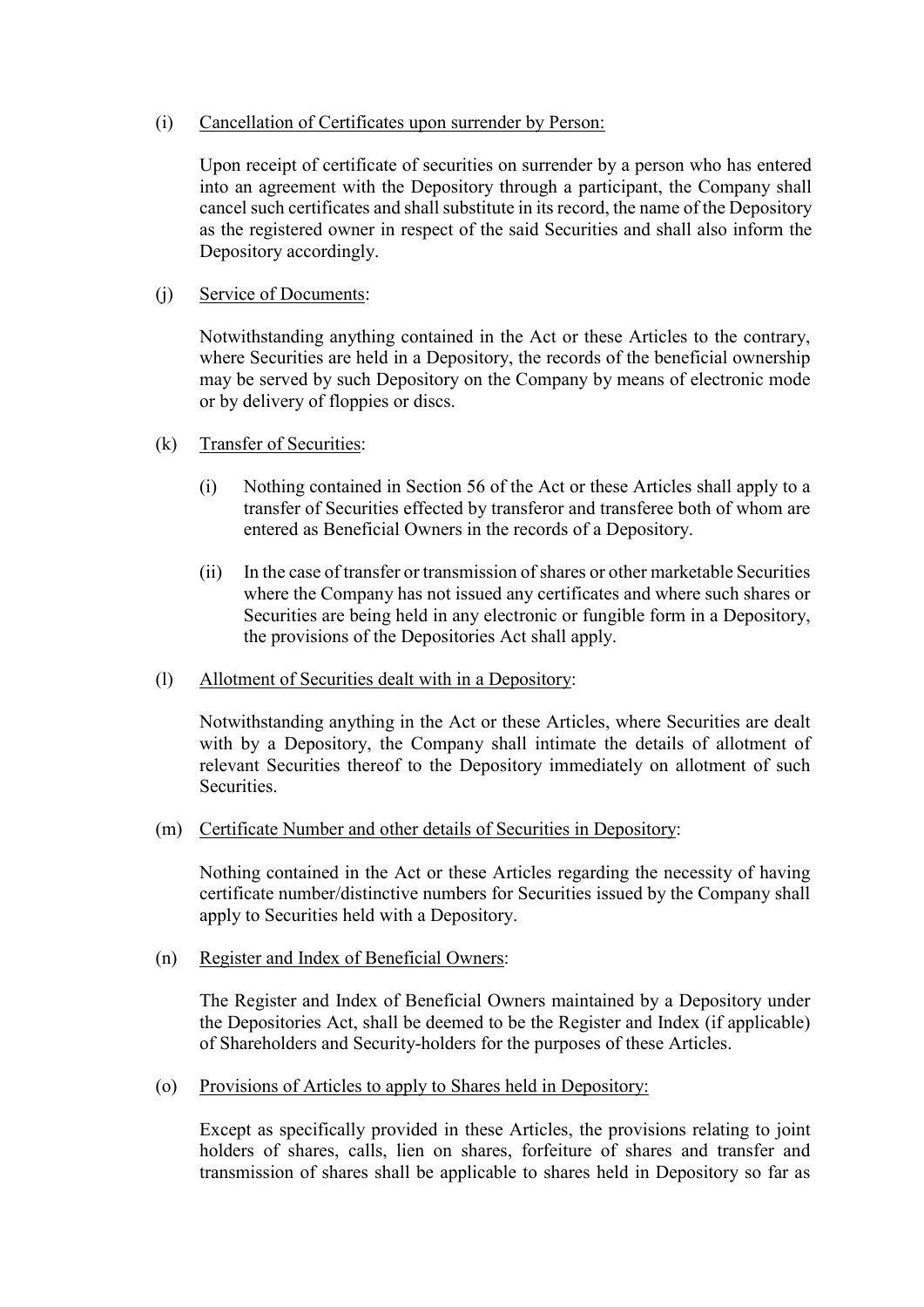they apply to shares held in physical form subject to the provisions of the Depositories Act.

## (p) Depository to furnish information:

Every Depository shall furnish to the Company information about the transfer of securities in the name of the Beneficial Owner at such intervals and in such manner as may be specified by Law and the Company in that behalf.

#### (q) Option to opt out in respect of any such Security:

If a Beneficial Owner seeks to opt out of a Depository in respect of any Security, he shall inform the Depository accordingly. The Depository shall on receipt of such information make appropriate entries in its records and shall inform the Company. The Company shall within 30 (thirty) days of the receipt of intimation from a Depository and on fulfillment of such conditions and on payment of such fees as may be specified by the regulations, issue the certificate of securities to the Beneficial Owner or the transferee as the case may be.

#### (r) Overriding effect of this Article:

Provisions of this Article will have full effect and force not withstanding anything to the contrary or inconsistent contained in any other Articles.

#### **24. NOMINATION BY SECURITIES HOLDERS**

- a) Every holder of Securities of the Company may, at any time, nominate, in the manner prescribed under the Companies (Share Capital and Debentures) Rules, 2014, a Person as his nominee in whom the Securities of the Company held by him shall vest in the event of his death.
- b) Where the Securities of the Company are held by more than one Person jointly, the joint holders may together nominate, in the manner prescribed under the Companies (Share Capital and Debentures) Rules, 2014, a Person as their nominee in whom all the rights in the Securities Company shall vest in the event of death of all the joint holders.
- c) Notwithstanding anything contained in any other Law for the time being in force or in any disposition, whether testamentary or otherwise, in respect of the Securities of the Company, where a nomination made in the manner prescribed under the Companies (Share Capital and Debentures) Rules, 2014, purports to confer on any Person the right to vest the Securities of the Company, the nominee shall, on the death of the holder of Securities of the Company or, as the case may be, on the death of the joint holders become entitled to all the rights in Securities of the holder or, as the case may be, of all the joint holders, in relation to such Securities of the Company to the exclusion of all other Persons, unless the nomination is varied or cancelled in the prescribed manner under the Companies (Share Capital and Debentures) Rules, 2014.
- d) Where the nominee is a minor, the holder of the Securities concerned, can make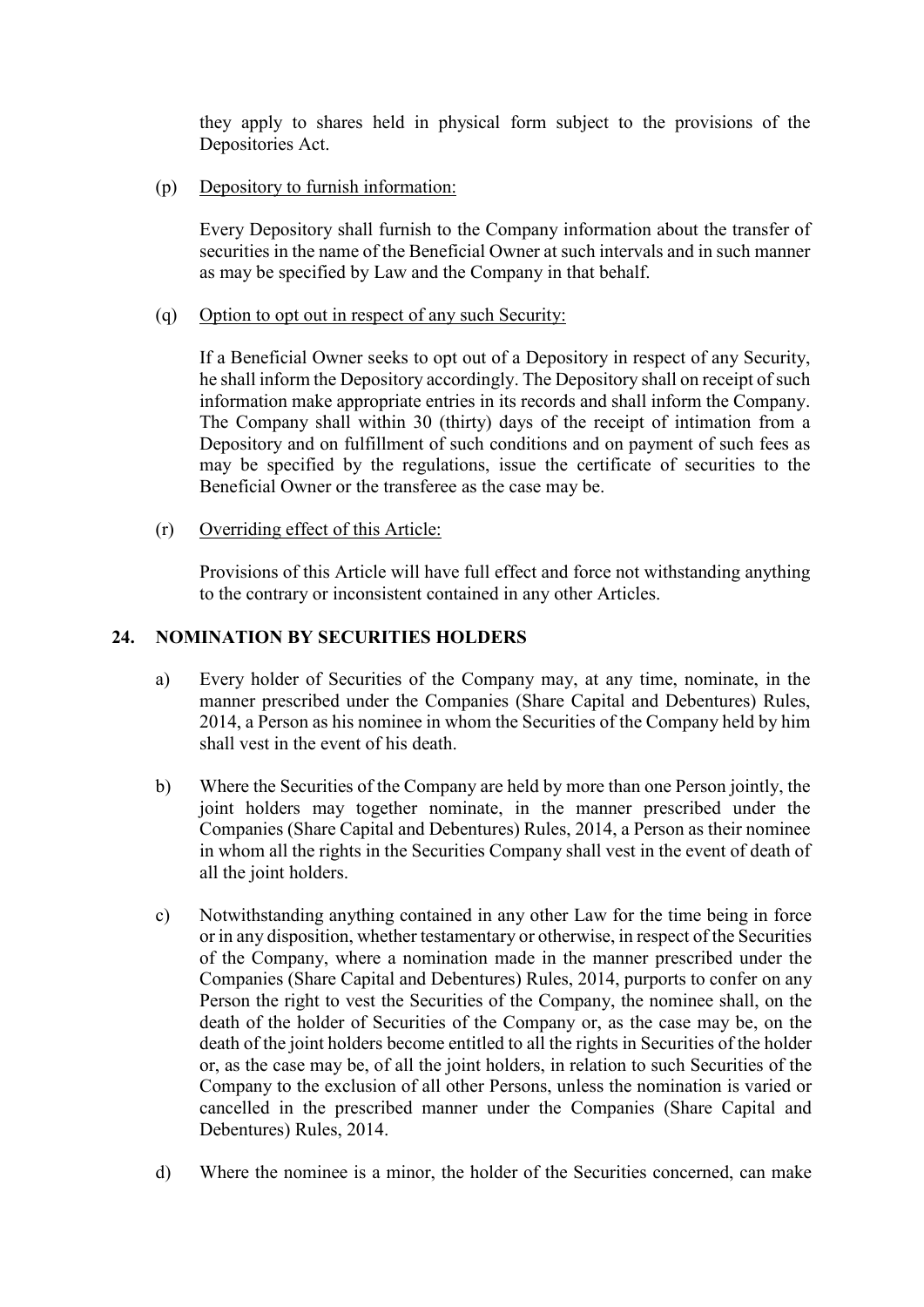the nomination to appoint in prescribed manner under the Companies (Share Capital and Debentures) Rules, 2014, any Person to become entitled to the Securities of the Company in the event of his death, during the minority.

e) The transmission of Securities of the Company by the holders of such Securities and transfer in case of nomination shall be subject to and in accordance with the provisions of the Companies (Share Capital and Debentures) Rules, 2014.

#### **25. NOMINATION FOR FIXED DEPOSITS**

A depositor (who shall be the member of the Company) may, at any time, make a nomination and the provisions of Section 72 of the Act shall, as far as may be, apply to the nominations made in relation to the deposits made subject to the provisions of the Rules as may be prescribed in this regard.

#### **26. NOMINATION IN CERTAIN OTHER CASES**

Subject to the applicable provisions of the Act and these Articles, any person becoming entitled to Securities in consequence of the death, lunacy, bankruptcy or insolvency of any holder of Securities, or by any lawful means other than by a transfer in accordance with these Articles, may, with the consent of the Board (which it shall not be under any obligation to give), upon producing such evidence that he sustains the character in respect of which he proposes to act under this Article or of such title as the Board thinks sufficient, either be registered himself as the holder of the Securities or elect to have some Person nominated by him and approved by the Board registered as such holder; provided nevertheless that, if such Person shall elect to have his nominee registered, he shall testify the election by executing in favour of his nominee an instrument of transfer in accordance with the provisions herein contained and until he does so, he shall not be freed from any liability in respect of the Securities.

#### **27. COPIES OF MEMORANDUM AND ARTICLES TO BE SENT TO MEMBERS**

Copies of the Memorandum and Articles of Association of the Company and other documents referred to in Section 17 of the Act shall be sent by the Company to every Shareholder at his request within 7 (seven) days of the request on payment of such sum as prescribed under the Companies (Incorporation) Rules, 2014.

#### **28. BORROWING POWERS**

- (a) Subject to the provisions of Sections 73, 179 and 180, and other applicable provisions of the Act and these Articles, the Board may, from time to time, at its discretion by resolution passed at the meeting of a Board:
	- (i) accept or renew deposits from Shareholders;
	- (ii) borrow money by way of issuance of Debentures;
	- (iii) borrow money otherwise than on Debentures;
	- (iv) accept deposits from Shareholders either in advance of calls or otherwise;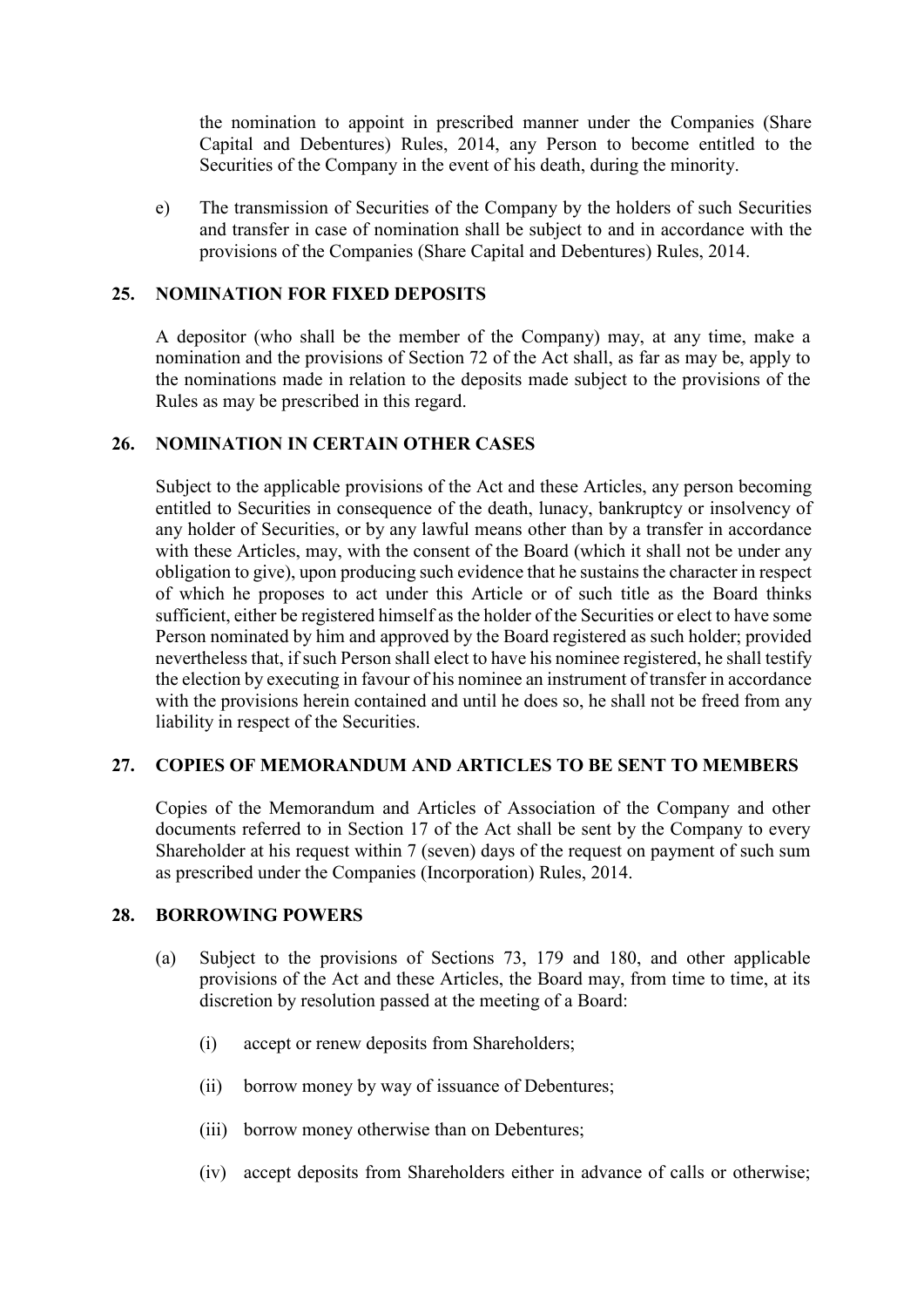and

(v) generally raise or borrow or secure the payment of any sum or sums of money for the purposes of the Company.

Provided, however, that where the money to be borrowed together with the money already borrowed (apart from temporary loans obtained from the Company's bankers in the ordinary course of business) exceed the aggregate of the Paid-up capital of the Company and its free reserves (not being reserves set apart for any specific purpose), the Board shall not borrow such money without the consent of the Company by way of a Special Resolution in a General Meeting.

- (b) Subject to the provisions of these Articles, the payment or repayment of money borrowed as aforesaid may be secured in such manner and upon such terms and conditions in all respects as the resolution of the Board shall prescribe including by the issue of bonds, perpetual or redeemable Debentures or debenture–stock, or any mortgage, charge, hypothecation, pledge, lien or other security on the undertaking of the whole or any part of the property of the Company, both present and future. Provided however that the Board shall not, except with the consent of the Company by way of a Special Resolution in General Meeting mortgage, charge or otherwise encumber, the Company's uncalled Capital for the time being or any part thereof and Debentures and other Securities may be assignable free from any equities between the Company and the Person to whom the same may be issued.
- (c) Any bonds, Debentures, debenture-stock or other Securities may if permissible in Law be issued at a discount, premium or otherwise by the Company and shall with the consent of the Board be issued upon such terms and conditions and in such manner and for such consideration as the Board shall consider to be for the benefit of the Company, and on the condition that they or any part of them may be convertible into Equity Shares of any denomination, and with any privileges and conditions as to the redemption, surrender, allotment of shares, appointment of Directors or otherwise. Provided that Debentures with rights to allotment of or conversion into Equity Shares shall not be issued except with, the sanction of the Company in General Meeting accorded by a Special Resolution.
- (d) Subject to the applicable provisions of the Act and these Articles, if any uncalled Capital of the Company is included in or charged by any mortgage or other security, the Board shall make calls on the Shareholders in respect of such uncalled Capital in trust for the Person in whose favour such mortgage or security is executed, or if permitted by the Act, may by instrument under seal authorize the Person in whose favour such mortgage or security is executed or any other Person in trust for him to make calls on the Shareholders in respect of such uncalled Capital and the provisions hereinafter contained in regard to calls shall *mutatis mutandis* apply to calls made under such authority and such authority may be made exercisable either conditionally or unconditionally or either presently or contingently and either to the exclusion of the Board's power or otherwise and shall be assignable if expressed so to be.
- (e) The Board shall cause a proper Register to be kept in accordance with the provisions of Section 85 of the Act of all mortgages, Debentures and charges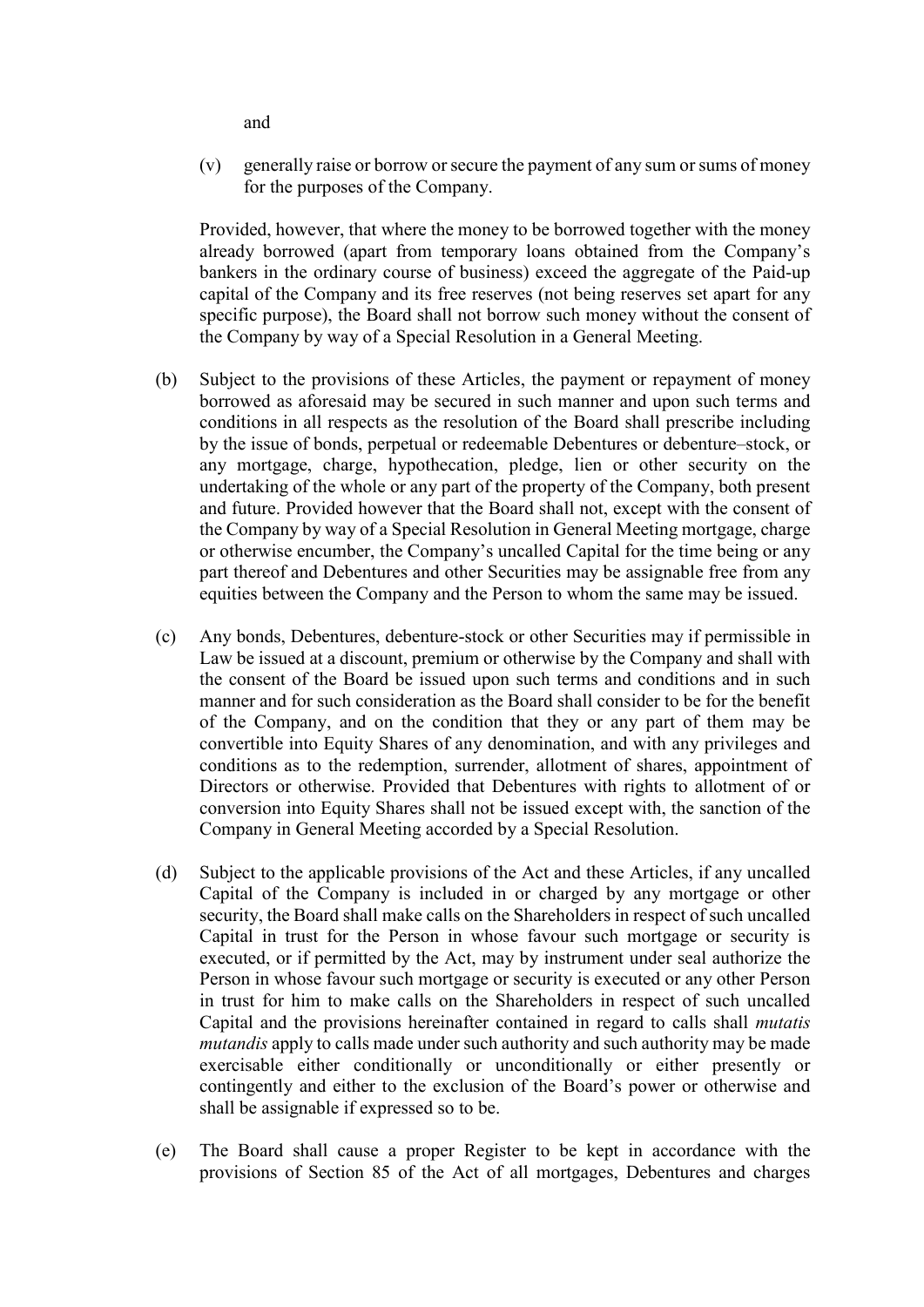specifically affecting the property of the Company; and shall cause the requirements of the relevant provisions of the Act in that behalf to be duly complied with within the time prescribed under the Act or such extensions thereof as may be permitted under the Act, as the case may be, so far as they are required to be complied with by the Board.

- (f) Any capital required by the Company for its working capital and other capital funding requirements may be obtained in such form as decided by the Board from time to time.
- (g) The Company shall also comply with the provisions of the Companies (Registration of Charges) Rules, 2014 in relation to the creation and registration of aforesaid charges by the Company.

## **29. SHARE WARRANTS**

- (a) The Company may issue share warrants subject to, and in accordance with, the provisions of Sections 114 and 115 of the Companies Act, 1956; and accordingly the Board may in its discretion, with respect to any Share which is fully Paid-up, on application in writing signed by the Persons registered as holder of the Share, and authenticated by such evidence (if any) as the Board may, from time to time, require as to the identity of the Person signing the application, and on receiving the certificate (if any) of the Share, and the amount of the stamp duty on the warrant and such fee as the Board may from time to time require, issue a share warrant.
- (b) (i) The bearer of a share warrant may at any time deposit the warrant at the Office of the Company, and so long as the warrant remains so deposited, the depositor shall have the same right of signing a requisition for calling a meeting of the Company, and of attending, and voting and exercising the other privileges of a Shareholder at any meeting held after the expiry of 2 (two) clear days from the time of deposit, as if his name were inserted in the Register of Members as the holder of the Share included in the deposited warrant.
	- (ii) Not more than one person shall be recognised as depositor of the share warrant.
	- (iii) The Company shall, on 2 (two) days' written notice, return the deposited share warrant to the depositor.
- (c) (i) Subject as herein otherwise expressly provided, no person shall, as bearer of a share warrant, sign a requisition for calling a meeting of the Company, or attend, or vote or exercise any other privileges of a Shareholder at a meeting of the Company, or be entitled to receive any notices from the Company.
	- (ii) The bearer of a share warrant shall be entitled in all other respects to the same privileges and advantages as if he were named in the Register of Members as the Shareholder included in the warrant, and he shall be a Shareholder of the Company.
- (d) The Board may, from time to time, make rules as to the terms on which (if it shall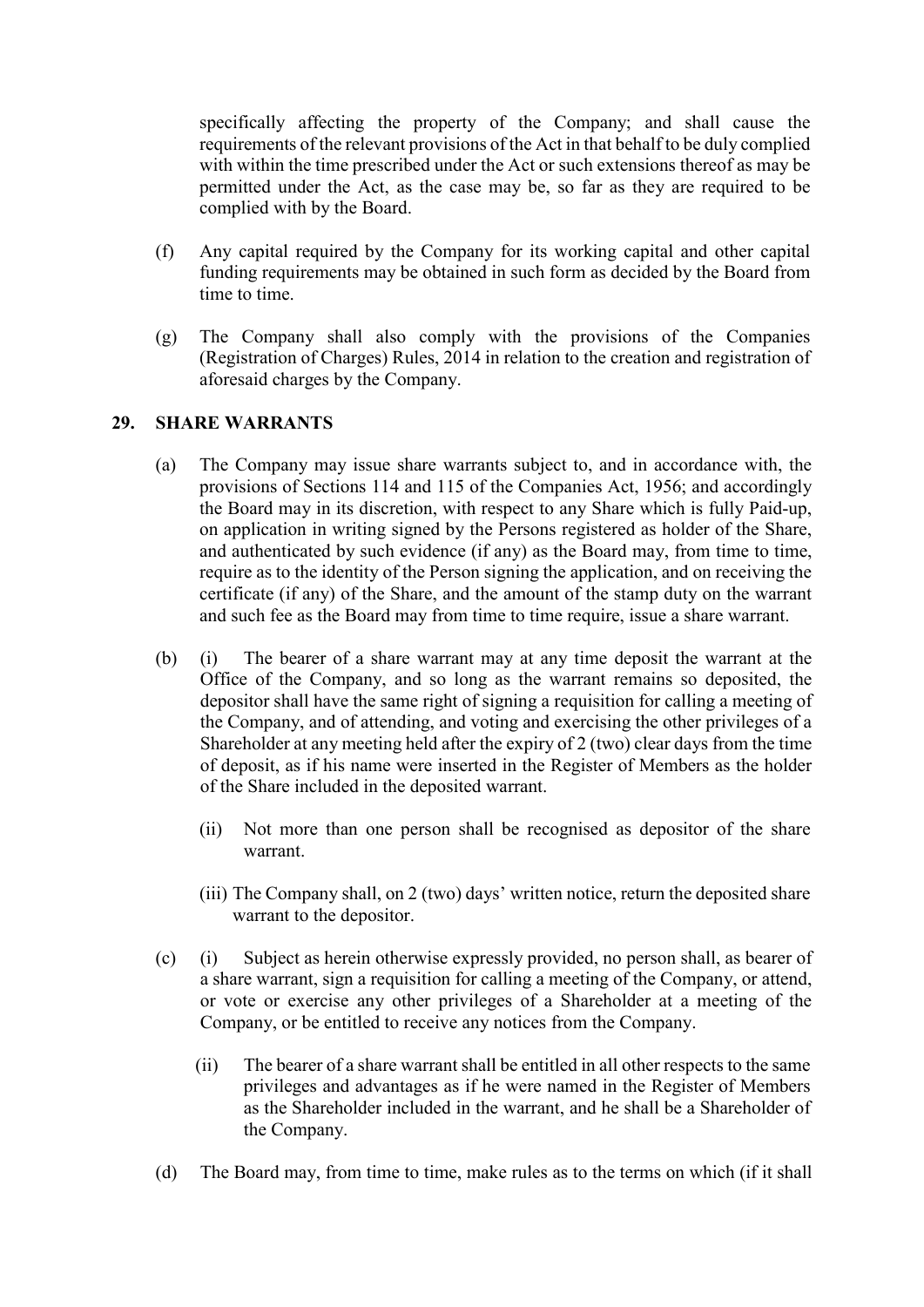think fit) a new share warrant or coupon may be issued by way of renewal in case of defacement, loss or destruction.

(e) The provisions contained under this Article shall cease to have effect post the notification of section 465 of the Act which shall repeal the provisions of Companies Act, 1956.

#### **30. CONVERSION OF SHARES INTO STOCK AND RECONVERSION**

- (a) The Company in General Meeting may, by Ordinary Resolution, convert any Paidup shares into stock and when any shares shall have been converted into stock, the several holders of such stock may henceforth transfer their respective interest therein, or any part of such interests, in the same manner and subject to the same regulations as those subject to which shares from which the stock arose might have been transferred, if no such conversion had taken place or as near thereto as circumstances will admit. The Company may, by an Ordinary Resolution, at any time reconvert any stock into Paid-up shares of any denomination. Provided that the Board may, from time to time, fix the minimum amount of stock transferable, so however such minimum shall not exceed the nominal account from which the stock arose.
- (b) The holders of stock shall, according to the amount of stock held by them, have the same rights, privileges and advantages as regards Dividends, voting at meetings of the Company, and other matters, as if they held the shares from which the stock arose, but no such privileges or advantages, (except participation in the Dividends and profits of the Company and in the assets on winding-up), shall be conferred by an amount of stock which would not, if existing in shares, have conferred that privilege or advantage.

## **31. ANNUAL GENERAL MEETING**

In accordance with the provisions of the Act, the Company shall in each year hold a General Meeting specified as its Annual General Meeting and shall specify the meeting as such in the notices convening such meetings. Further, not more than 15 (fifteen) months gap shall exist between the date of one Annual General Meeting and the date of the next. All General Meetings other than Annual General Meetings shall be Extraordinary General Meetings.

## **32. WHEN ANNUAL GENERAL MEETING TO BE HELD**

Nothing contained in the foregoing provisions shall be taken as affecting the right conferred upon the Registrar under the provisions of Section 96(1) of the Act to extend the time within which any Annual General Meeting may be held.

## **33. VENUE, DAY AND TIME FOR HOLDING ANNUAL GENERAL MEETING**

(a) Every Annual General Meeting shall be called during business hours, that is, between 9 A.M. and 6 P.M. on a day that is not a national holiday, and shall be held at the Office of the Company or at some other place within the city, town or village in which the Office of the Company is situated, as the Board may determine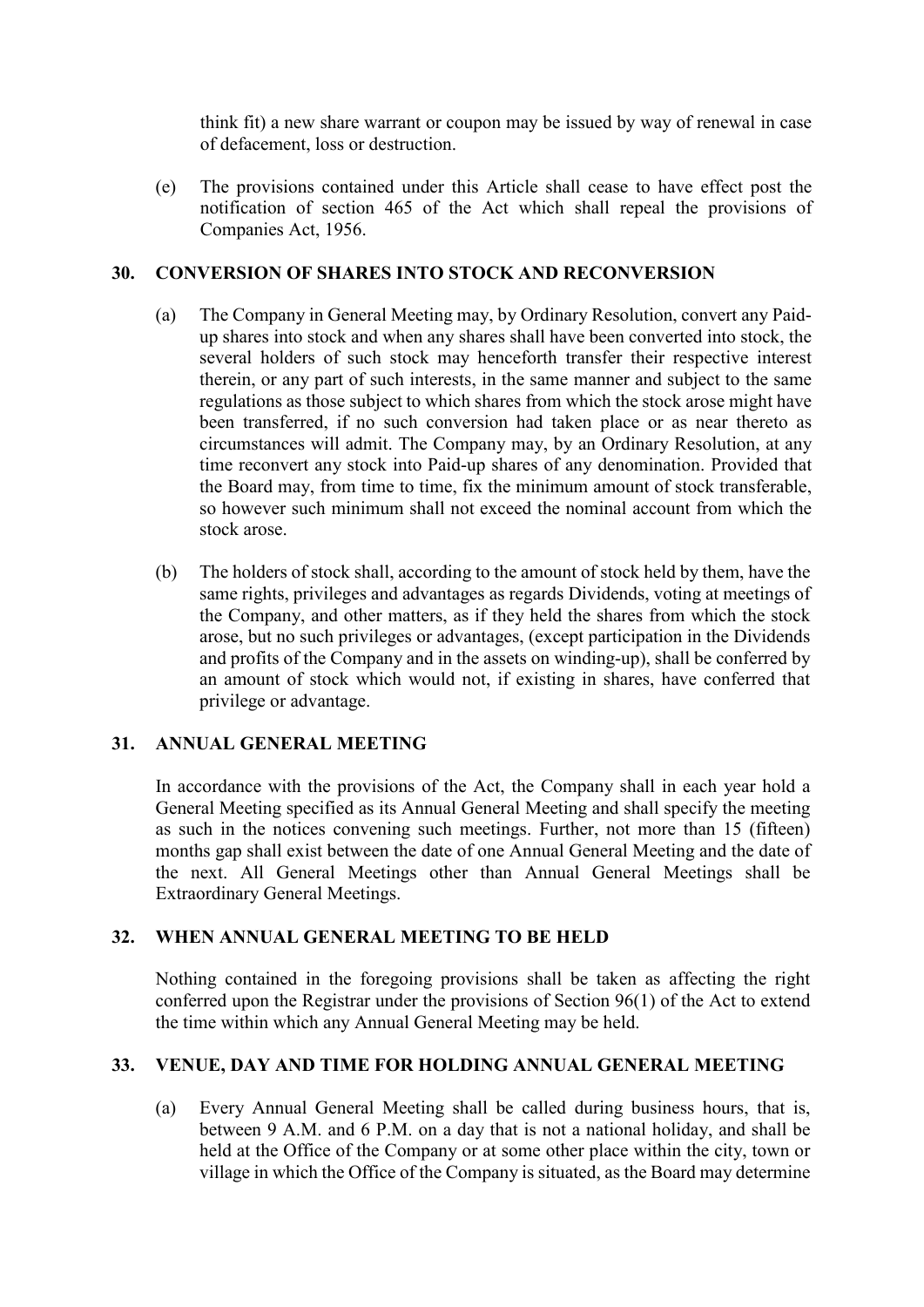and the notices calling the Meeting shall specify it as the Annual General Meeting.

(b) Every Shareholder of the Company shall be entitled to attend the Annual General Meeting either in person or by proxy and the Auditor of the Company shall have the right to attend and to be heard at any General Meeting which he attends on any part of the business which concerns him as Auditor. At every Annual General Meeting of the Company there shall be laid on the table, the Directors' Report and Audited Statement of Accounts, Auditors' Report, (if not already incorporated in the Audited Statement of Accounts), the proxy Register with proxies and the Register of Directors' shareholdings which latter Register shall remain open and accessible during the continuance of the Meeting. The Board shall cause to be prepared the Annual Return and forward the same to the concerned Registrar of Companies, in accordance with Sections 92 and 137 of the Act. The Directors are also entitled to attend the Annual General Meeting.

#### **34. NOTICE OF GENERAL MEETINGS**

(a) Number of days' notice of General Meeting to be given: A General Meeting of the Company may be called by giving not less than 21 (twenty one) days clear notice in writing or in electronic mode, excluding the day on which notice is served or deemed to be served (i.e., on expiry of 48 (forty eight) hours after the letter containing the same is posted). However, a General Meeting may be called after giving shorter notice if consent is given in writing or by electronic mode by not less than 95 (ninety five) percent of the Shareholders entitled to vote at that meeting.

The notice of every meeting shall be given to:

- (a) every Shareholder, legal representative of any deceased Shareholder or the assignee of an insolvent member of the Company,
- (b) Auditor or Auditors of the Company, and
- (c) all Directors.
- (b) Notice of meeting to specify place, etc., and to contain statement of business: Notice of every meeting of the Company shall specify the place, date, day and hour of the meeting, and shall contain a statement of the business to be transacted thereat shall be given in the manner prescribed under Section 102 of the Act.
- (c) Contents and manner of service of notice and Persons on whom it is to be served: Every notice may be served by the Company on any Shareholder thereof either personally or by sending it by post to their/its registered address in India and if there be no registered address in India, to the address supplied by the Shareholder to the Company for giving the notice to the Shareholder.
- (d) Special Business: Subject to the applicable provisions of the Act, where any items of business to be transacted at the meeting are deemed to be special, there shall be annexed to the notice of the meeting a statement setting out all material facts concerning each item of business including any particular nature of the concern or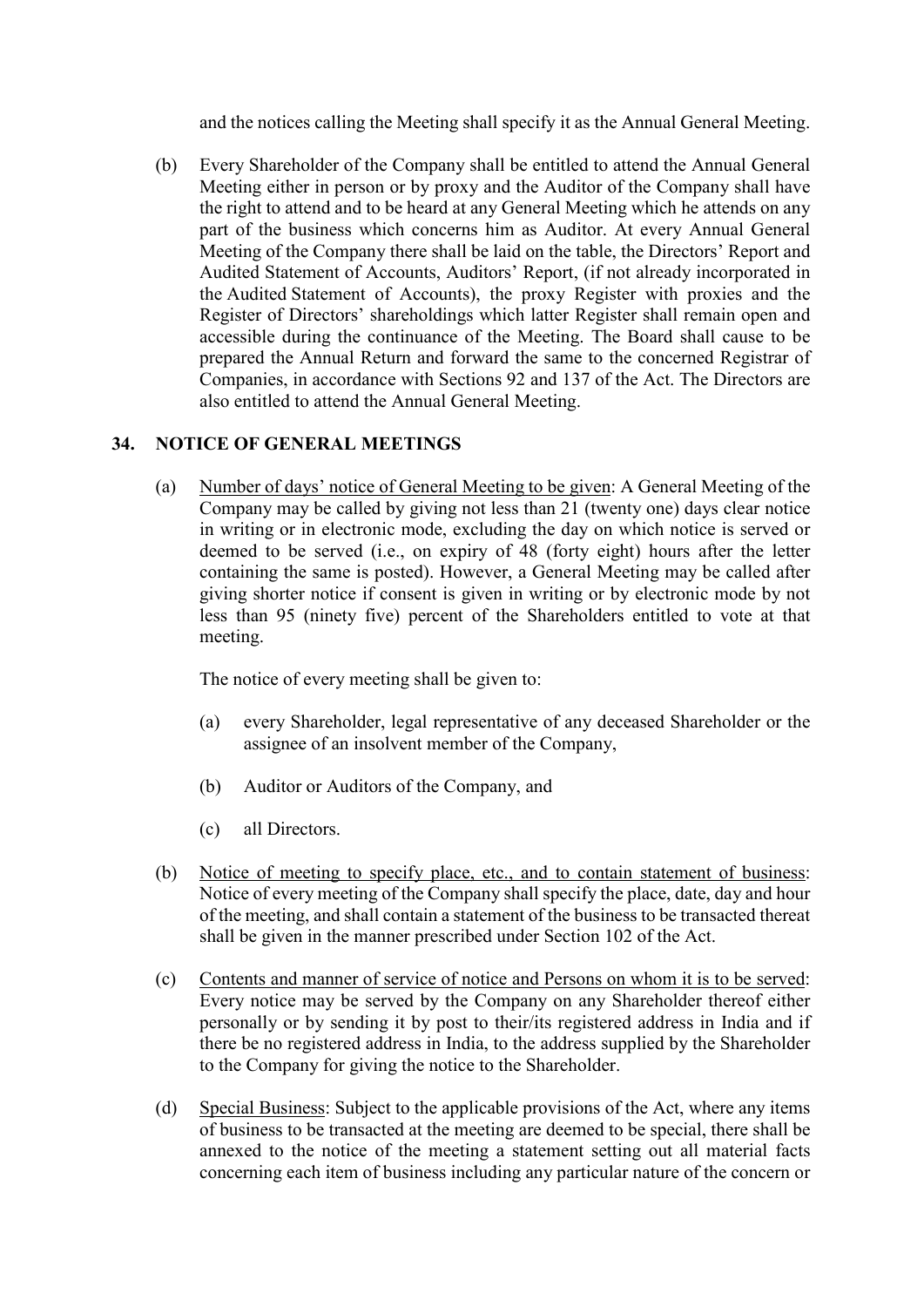interest if any therein of every Director or manager (as defined under the provisions of the Act), if any or key managerial personnel (as defined under the provisions of the Act) or the relatives of any of the aforesaid and where any item of special business relates to or affects any other company, the extent of shareholding interest in that other company of every Director or manager (as defined under the provisions of the Act), if any or key managerial personnel (as defined under the provisions of the Act) or the relatives of any of the aforesaid of the first mentioned company shall also be set out in the statement if the extent of such interest is not less than 2 per cent of the paid up share capital of that other company. All business transacted at any meeting of the Company shall be deemed to be special and all business transacted at the Annual General Meeting of the Company with the exception of the business specified in Section 102 of the Act shall be deemed to be special.

- (e) Resolution requiring Special Notice: With regard to resolutions in respect of which special notice is required to be given by the Act, a special notice shall be given as required by Section 115 of the Act.
- (f) Notice of Adjourned Meeting when necessary: When a meeting is adjourned for 30 (thirty) days or more, notice of the adjourned meeting shall be given as in the case of an original meeting in accordance with the applicable provisions of the Act.
- (g) Notice when not necessary: Save as aforesaid, and as provided in Section 103 of the Act, it shall not be necessary to give any notice of an adjournment or of the business to be transacted at an adjourned meeting.
- (h) The notice of the General Meeting shall comply with the provisions of Companies (Management and Administration) Rules, 2014.

#### **35. REQUISITION OF EXTRAORDINARY GENERAL MEETING**

- (a) The Board may, whenever it thinks fit, call an Extraordinary General Meeting and it shall do so upon a requisition received from such number of Shareholders who hold, on the date of receipt of the requisition, not less than one-tenth of such of the Paid up Share Capital of the Company as on that date carries the right of voting and such meeting shall be held at the Office or at such place and at such time as the Board thinks fit.
- (b) Any valid requisition so made by Shareholders must state the object or objects of the meeting proposed to be called, and must be signed by the requisitionists and be deposited at the Office; provided that such requisition may consist of several documents in like form each signed by one or more requisitionists.
- (c) Upon the receipt of any such valid requisition, the Board shall forthwith call an Extraordinary General Meeting and if they do not proceed within 21 (twenty-one) days from the date of the requisition being deposited at the Office to cause a meeting to be called on a day not later than 45 (forty-five) days from the date of deposit of the requisition, the requisitionists or such of their number as represent either a majority in value of the Paid up Share Capital held by all of them or not less than one-tenth of such of the Paid-up Share Capital of the Company as is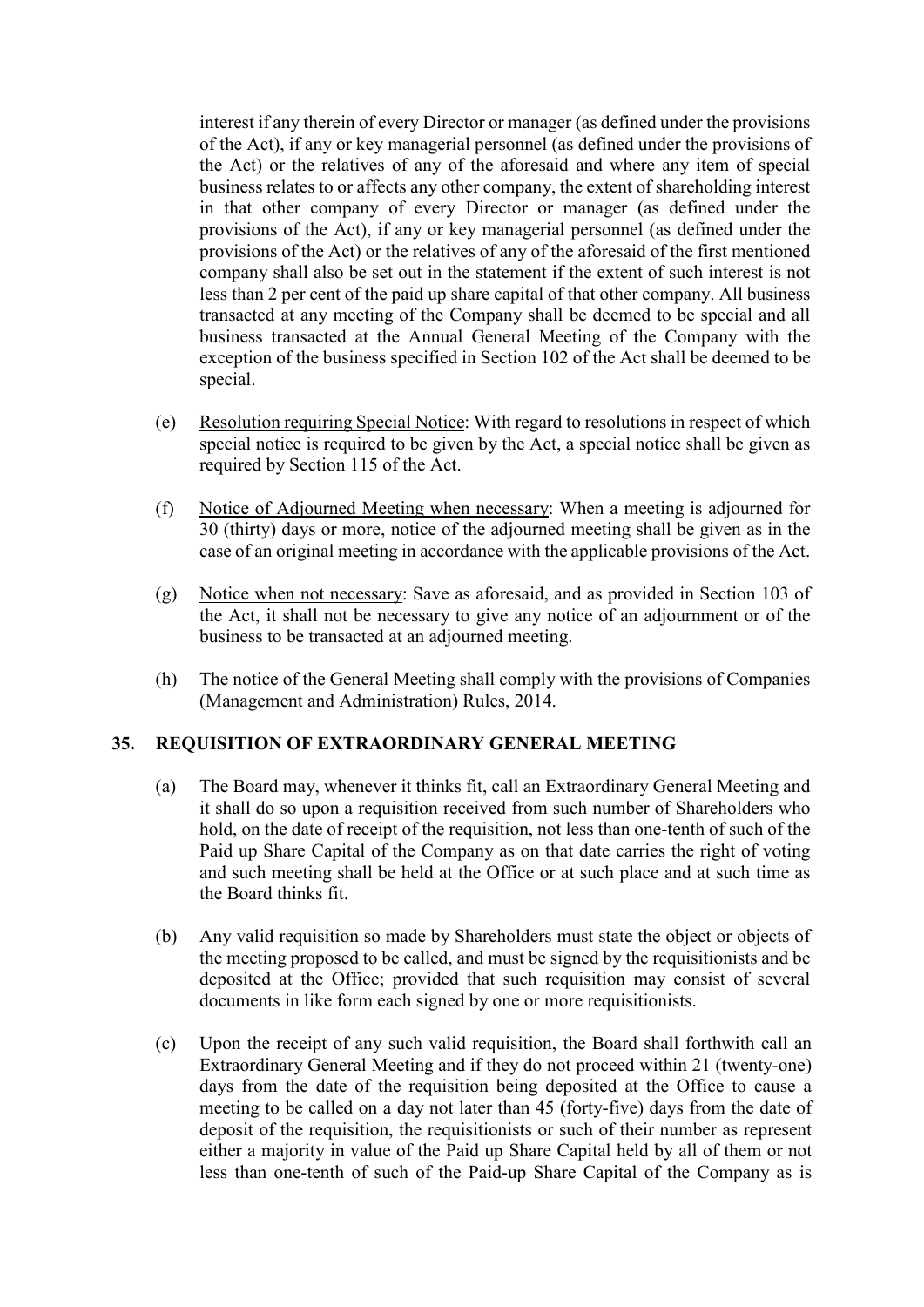referred to in Section 100 of the Act, whichever is less, may themselves call the meeting, but in either case any meeting so called shall be held within three months from the date of the delivery of the requisition as aforesaid.

- (d) Any meeting called under the foregoing sub-articles by the requisitionists, shall be called in the same manner, as nearly as possible, as that in which a meeting is to be called by the Board.
- (e) The accidental omission to give any such notice as aforesaid to any of the Shareholders, or the non-receipt thereof, shall not invalidate any resolution passed at any such meeting.
- (f) No General Meeting, Annual or Extraordinary, shall be competent to enter into, discuss or transact any business which has not been mentioned in the notice or notices by which it was convened.
- (g) The Extraordinary General Meeting called under this article shall be subject to and in accordance with the provisions contained under the Companies (Management and Administration) Rules, 2014.

## **36. NO BUSINESS TO BE TRANSACTED IN GENERAL MEETING IF QUORUM IS NOT PRESENT**

The quorum for the Shareholders' Meeting shall be in accordance with Section 103 of the Act. Subject to the provisions of Section 103(2) of the Act, if such a quorum is not present within half an hour from the time set for the Shareholders' Meeting, the Shareholders' Meeting shall be adjourned to the same time and place or to such other date and such other time and place as the Board may determine and the agenda for the adjourned Shareholders' Meeting shall remain the same. If at such adjourned meeting also, a quorum is not present, at the expiration of half an hour from the time appointed for holding the meeting, the members present shall be a quorum, and may transact the business for which the meeting was called.

## **37. CHAIRMAN OF THE GENERAL MEETING**

The Chairman of the Board shall be entitled to take the Chair at every General Meeting, whether Annual or Extraordinary. If there is no such Chairman of the Board or if at any meeting he shall not be present within fifteen minutes of the time appointed for holding such meeting or if he is unable or unwilling to take the Chair, then the Directors present shall elect one of them as Chairman. If no Director is present or if all the Directors present decline to take the Chair, then the Shareholders present shall elect one of their member to be the Chairman of the meeting. No business shall be discussed at any General Meeting except the election of a Chairman while the Chair is vacant.

#### **38. CHAIRMAN CAN ADJOURN THE GENERAL MEETING**

The Chairman may, with the consent given in the meeting at which a quorum is present (and if so directed by the meeting) adjourn the General Meeting from time to time and from place to place within the city, town or village in which the Office of the Company is situate but no business shall be transacted at any adjourned meeting other than the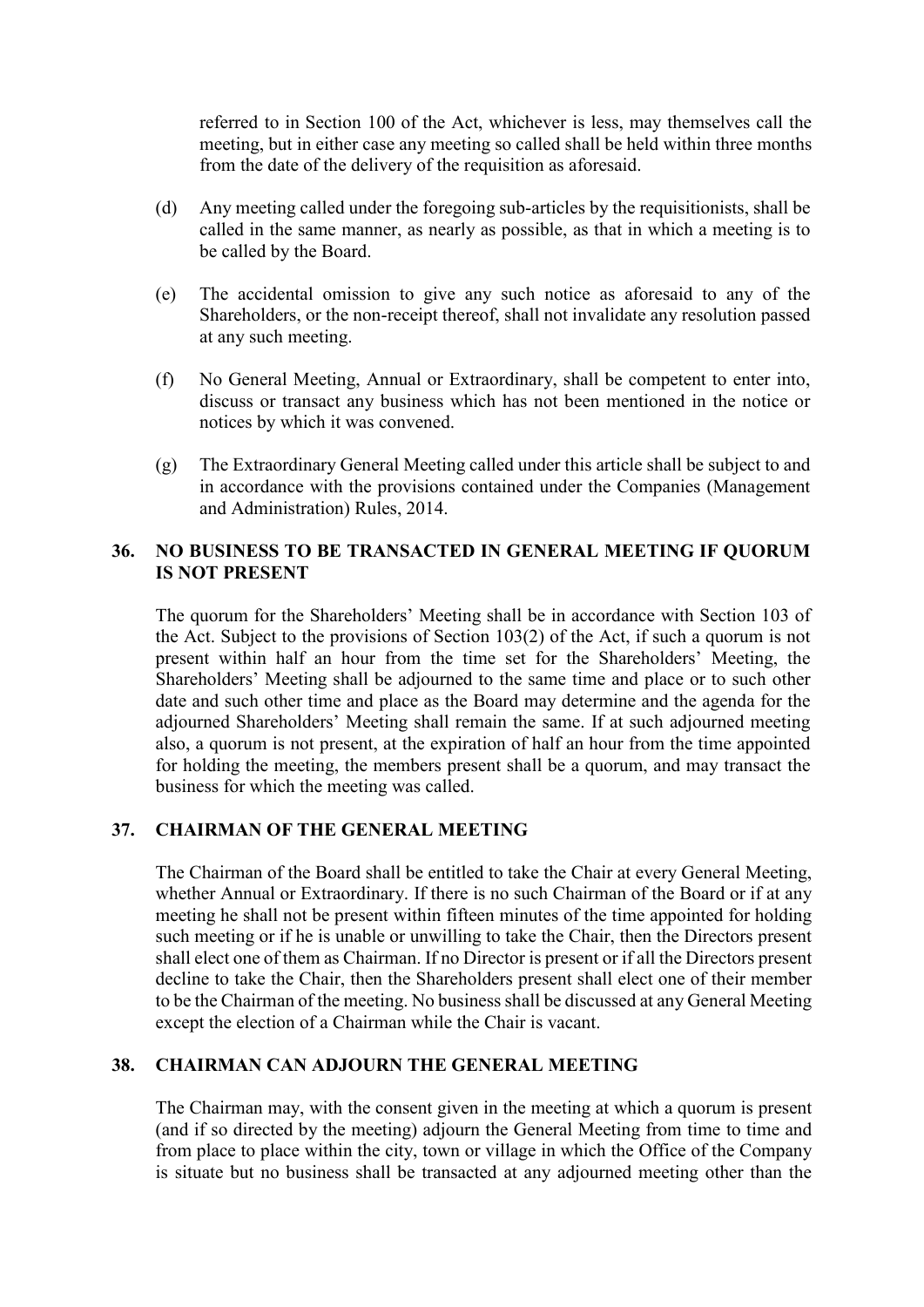business left unfinished at the meeting from which the adjournment took place.

#### **39. QUESTIONS AT GENERAL MEETING HOW DECIDED**

- (a) At any General Meeting, a resolution put to the vote of the General Meeting shall, unless a poll is demanded, be decided by a show of hands. Before or on the declaration of the result of the voting on any resolution by a show of hands, a poll may be carried out in accordance with the applicable provisions of the Act or the voting is carried out electronically. Unless a poll is demanded, a declaration by the Chairman that a resolution has, on a show of hands, been carried or carried unanimously, or by a particular majority, or lost and an entry to that effect in the Minute Book of the Company shall be conclusive evidence of the fact, of passing of such resolution or otherwise.
- (b) In the case of equal votes, the Chairman shall both on a show of hands and at a poll, (if any), have a casting vote in addition to the vote or votes to which he may be entitled as a Shareholder.
- (c) If a poll is demanded as aforesaid, the same shall subject to anything stated in these Articles be taken at such time, (not later than forty-eight hours from the time when the demand was made), and place within the City, Town or Village in which the Office of the Company is situate and either by a show of hands or by ballot or by postal ballot, as the Chairman shall direct and either at once or after an interval or adjournment, or otherwise and the result of the poll shall be deemed to be the decision of the meeting at which the poll was demanded. Any business other than that upon which a poll has been demanded may be proceeded with, pending the taking of the poll. The demand for a poll may be withdrawn at any time by the Person or Persons who made the demand.
- (d) Where a poll is to be taken, the Chairman of the meeting shall appoint two scrutineers to scrutinise the votes given on the poll and to report thereon to him. One of the scrutineers so appointed shall always be a Shareholder, (not being an officer or employee of the Company), present at the meeting provided such a Shareholder is available and willing to be appointed. The Chairman shall have power at any time before the result of the poll is declared, to remove a scrutineer from office and fill vacancies in the office of scrutineer arising from such removal or from any other cause.
- (e) Any poll duly demanded on the election of a Chairman of a meeting or any question of adjournment, shall be taken at the meeting forthwith. A poll demanded on any other question shall be taken at such time not later than 48 hours from the time of demand, as the Chairman of the meeting directs.
- (f) The demand for a poll except on the question of the election of the Chairman and of an adjournment shall not prevent the continuance of a meeting for the transaction of any business other than the question on which the poll has been demanded.
- (g) No report of the proceedings of any General Meeting of the Company shall be circulated or advertised at the expense of the Company unless it includes the matters required by these Articles or Section 118 of the Act to be contained in the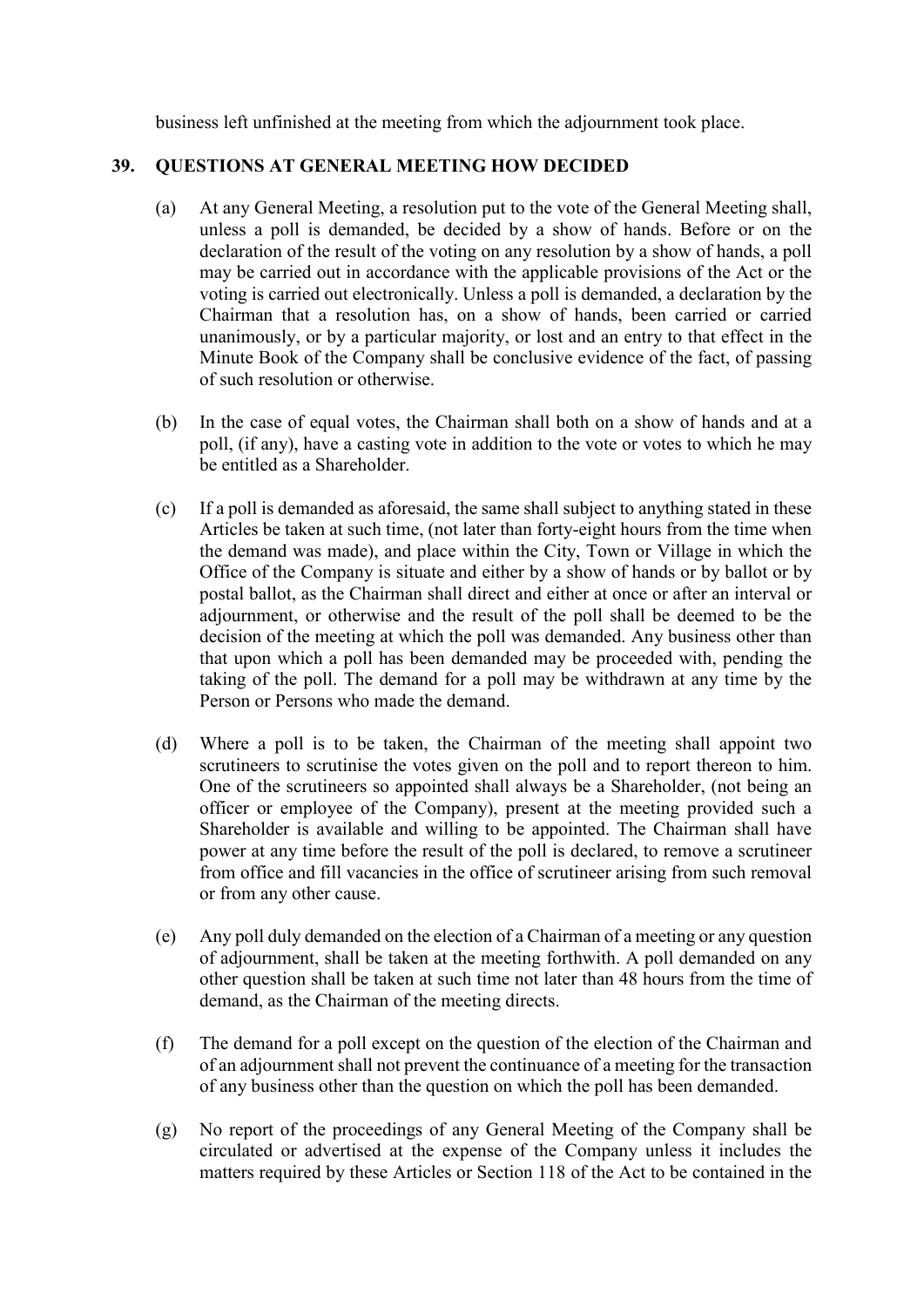Minutes of the proceedings of such meeting.

(h) The Shareholders will do nothing to prevent the taking of any action by the Company or act contrary to or with the intent to evade or defeat the terms as contained in these Articles.

# **40. PASSING RESOLUTIONS BY POSTAL BALLOT**

- (a) Notwithstanding any of the provisions of these Articles, the Company may, and in the case of resolutions relating to such business as notified under the Companies (Management and Administration) Rules, 2014, as amended, or other Law required to be passed by postal ballot, shall get any resolution passed by means of a postal ballot, instead of transacting the business in the General Meeting of the Company. Also, the Company may, in respect of any item of business other than ordinary business and any business in respect of which Directors or Auditors have a right to be heard at any meeting, transact the same by way of postal ballot.
- (b) Where the Company decides to pass any resolution by resorting to postal ballot, it shall follow the procedures as prescribed under Section 110 of the Act and the Companies (Management and Administration) Rules, 2014, as amended from time.

# **41. VOTES OF MEMBERS**

- (a) No Shareholder shall be entitled to vote either personally or by proxy at any General Meeting or meeting of a class of Shareholders either upon a show of hands or upon a poll in respect of any shares registered in his name on which calls or other sums presently payable by him have not been paid or in regard to which the Company has exercised any right of lien.
- (b) No member shall be entitled to vote at a General Meeting unless all calls or other sums presently payable by him have been paid, or in regard to which the Company has lien and has exercised any right of lien.
- (c) Subject to the provisions of these Articles, without prejudice to any special privilege or restrictions as to voting for the time being attached to any class of shares for the time being forming a part of the Capital of the Company, every Shareholder not disqualified by the last preceding Article, shall be entitled to be present, and to speak and vote at such meeting, and on a show of hands, every Shareholder present in person shall have one vote and upon a poll, the voting right of such Shareholder present, either in person or by proxy, shall be in proportion to his share of the Paid Up Share Capital of the Company held alone or jointly with any other Person or Persons.

Provided however, if any Shareholder holding Preference shares be present at any meeting of the Company, save as provided in Section 47(2) of the Act, he shall have a right to vote only on resolutions placed before the Meeting, which directly affect the rights attached to his preference shares.

(d) On a poll taken at a meeting of the Company, a Shareholder entitled to more than one vote, or his proxy, or any other Person entitled to vote for him (as the case may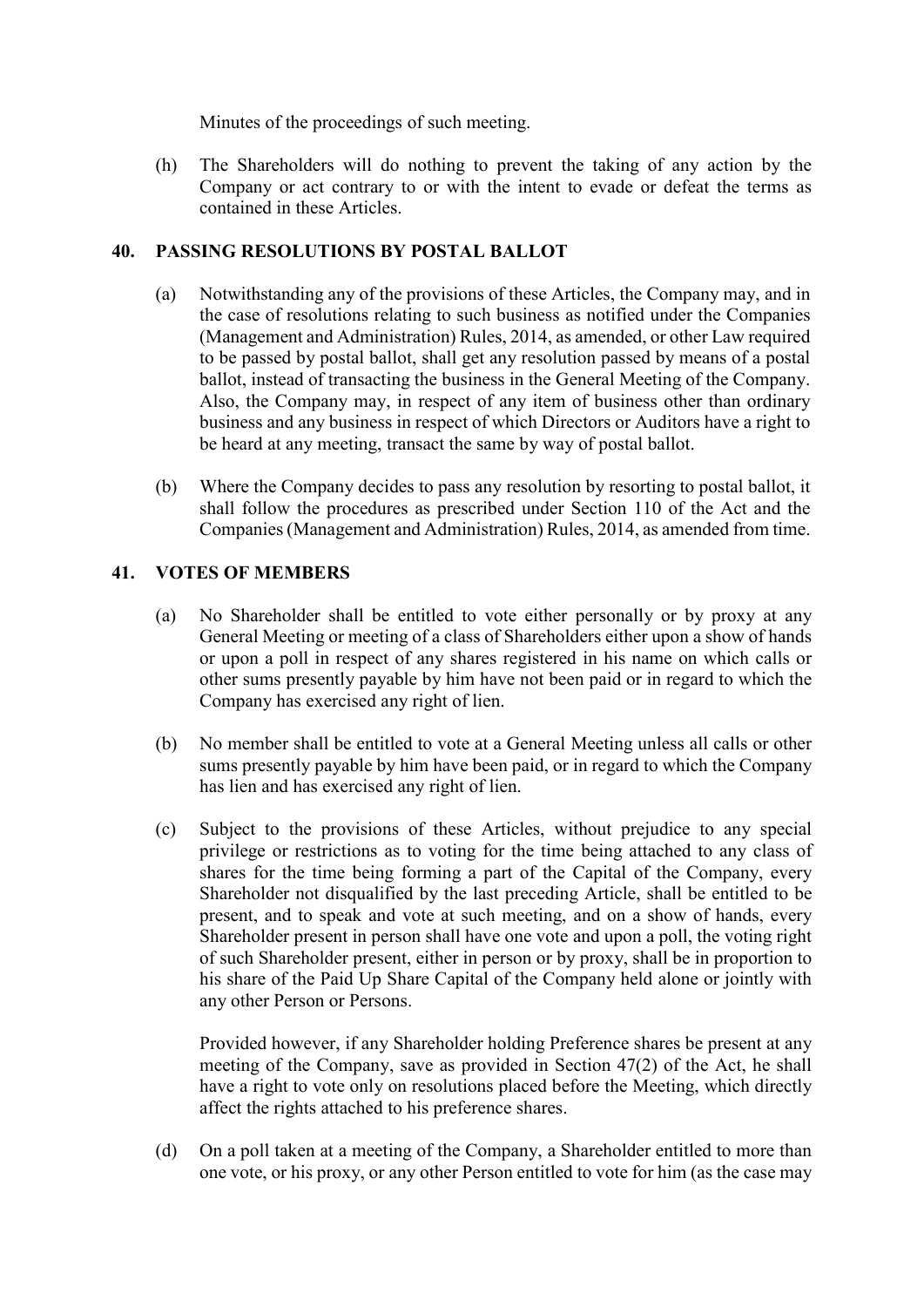be), need not, if he votes, use or cast all his votes in the same way.

- (e) A Shareholder of unsound mind or in respect of whom an order has been made by any court having jurisdiction in lunacy, may vote, whether on a show of hands or on a poll, through a committee or through his legal guardian; and any such committee or guardian may, on a poll vote by proxy. If any Shareholder be a minor his vote in respect of his Share(s) shall be exercised by his guardian(s), who may be selected (in case of dispute) by the Chairman of the meeting.
- (f) If there be joint registered holders of any shares, any one of such Persons may vote at any meeting or may appoint another Person, (whether a Shareholder or not) as his proxy in respect of such shares, as if he were solely entitled thereto; but the proxy so appointed shall not have any right to speak at the meeting and if more than one of such joint-holders be present at any meeting, then one of the said Persons so present whose name stands higher in the Register of Members shall alone be entitled to speak and to vote in respect of such shares, but the other jointholders shall be entitled to be present at the meeting. Several Executors or Administrators of a deceased Shareholder in whose name shares stand shall for the purpose of these Articles be deemed joint-holders thereof.
- (g) Subject to the provision of these Articles, votes may be given personally or by an attorney or by proxy. A body corporate, whether or not a Company within the meaning of the Act, being a Shareholder may vote either by a proxy or by a representative duly authorised in accordance with Section 113 of the Act and such representative shall be entitled to exercise the same rights and powers, (including the right to vote by proxy), on behalf of the body corporate which he represents as that body could have exercised if it were an individual Shareholder.
- (h) Any Person entitled to transfer any shares of the Company may vote at any General Meeting in respect thereof in the same manner as if he were the registered holder of such shares, provided that forty-eight hours at least before the time of holding the meeting or adjourned meeting, as the case may be, at which he proposes to vote, he shall satisfy the Board of his right to such shares and give such indemnity (if any) as the Board may require unless the Board shall have previously admitted his right to vote at such meeting in respect thereof.
- (i) Every proxy, (whether a Shareholder or not), shall be appointed in writing under the hand of the appointer or his attorney, or if such appointer is a corporation under the Common Seal of such corporation or be signed by an officer or an attorney duly authorised by it, and any committee or guardian may appoint proxy. The proxy so appointed shall not have any right to speak at a meeting.
- (j) An instrument of proxy may appoint a proxy either for (i) the purposes of a particular meeting (as specified in the instrument) or (ii) for any adjournment thereof or (iii) it may appoint a proxy for the purposes of every meeting of the Company, or (iv) of every meeting to be held before a date specified in the instrument for every adjournment of any such meeting.
- (k) A Shareholder present by proxy shall be entitled to vote only on a poll.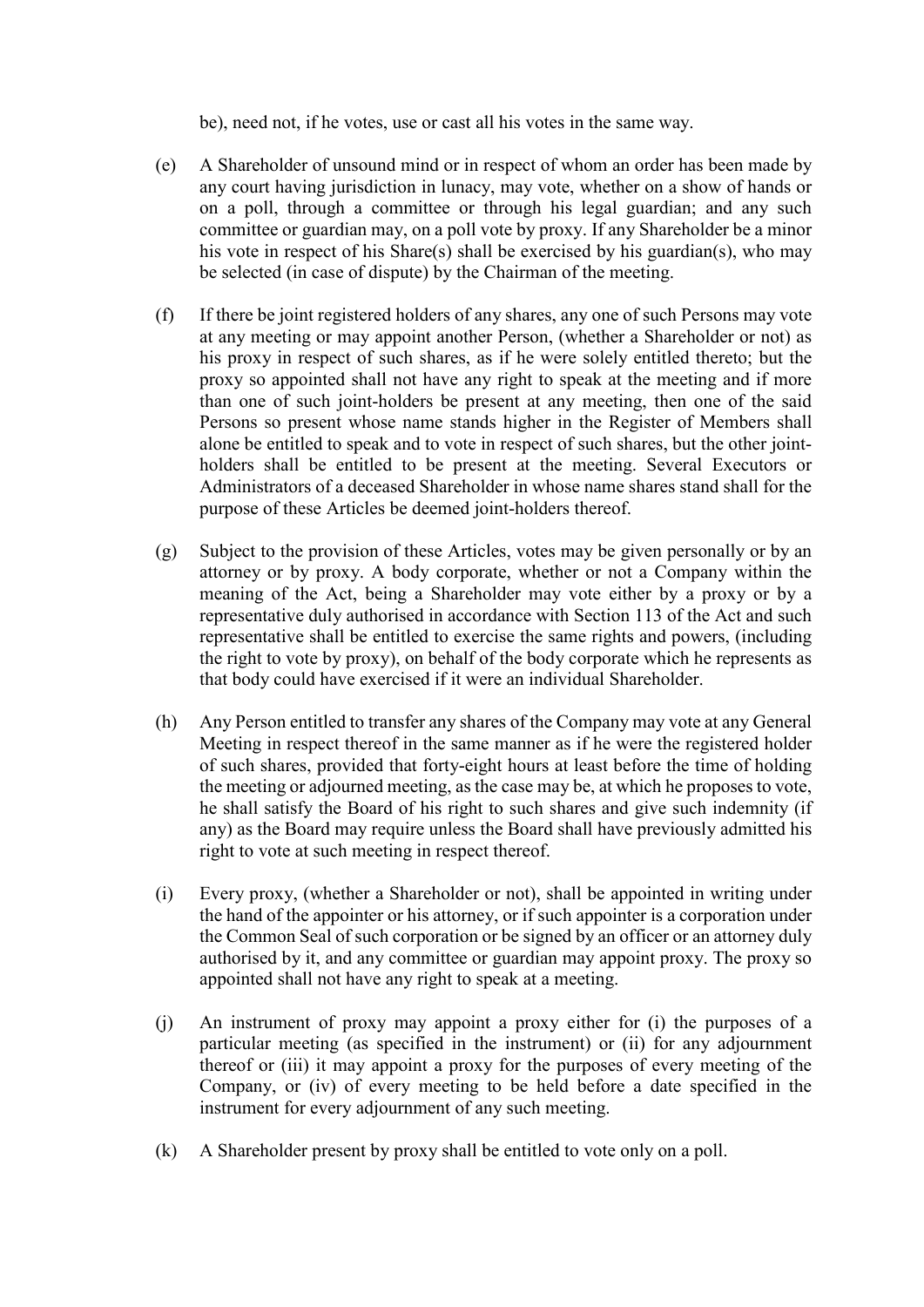- (l) An instrument appointing a proxy and a power of attorney or other authority (including by way of a Board Resolution, (if any),) under which it is signed or a notarially certified copy of that power or authority or resolution as the case may be, shall be deposited at the Office not later than forty-eight hours before the time for holding the meeting at which the Person named in the instrument proposes to vote and in default the instrument of proxy shall not be treated as valid. No instrument appointing a proxy shall be valid after the expiration of 12 months from the date of its execution. An attorney shall not be entitled to vote unless the power of attorney or other instrument or resolution as the case may be appointing him or a notarially certified copy thereof has either been registered in the records of the Company at any time not less than forty-eight hours before the time for holding the meeting at which the attorney proposes to vote, or is deposited at the Office of the Company not less than forty-eight hours before the time fixed for such meeting as aforesaid. Notwithstanding that a power of attorney or other authority has been registered in the records of the Company, the Company may, by notice in writing addressed to the Shareholder or the attorney, given at least 48 (forty eight) hours before the meeting, require him to produce the original power of attorney or authority or resolution as the case may be and unless the same is deposited with the Company not less than forty-eight hours before the time fixed for the meeting, the attorney shall not be entitled to vote at such meeting unless the Board in their absolute discretion excuse such non-production and deposit.
- (m) Every instrument of proxy whether for a specified meeting or otherwise should, as far as circumstances admit, be in any of the forms set out in the Companies (Management and Administration) Rules, 2014.
- (n) If any such instrument of appointment be confined to the object of appointing an attorney or proxy for voting at meetings of the Company it shall remain permanently or for such time as the Directors may determine in the custody of the Company; if embracing other objects a copy thereof, examined with the original, shall be delivered to the Company to remain in the custody of the Company.
- (o) A vote given in accordance with the terms of an instrument of proxy shall be valid notwithstanding the previous death of the principal, or revocation of the proxy or of any power of attorney under which such proxy was signed, or the transfer of the Share in respect of which the vote is given, provided that no intimation in writing of the death, revocation or transfer shall have been received at the Office before the meeting.
- (p) No objection shall be made to the validity of any vote, except at the Meeting or poll at which such vote shall be tendered, and every vote whether given personally or by proxy, not disallowed at such meeting or poll shall be deemed valid for all purposes of such meeting or poll whatsoever.
- (q) The Chairman of any meeting shall be the sole judge of the validity of every vote tendered at such meeting. The Chairman present at the taking of a poll shall be in the sole judge of the validity of every vote tendered at such poll.
	- (i) The Company shall cause minutes of all proceedings of every General Meeting to be kept by making within 30 (thirty) days of the conclusion of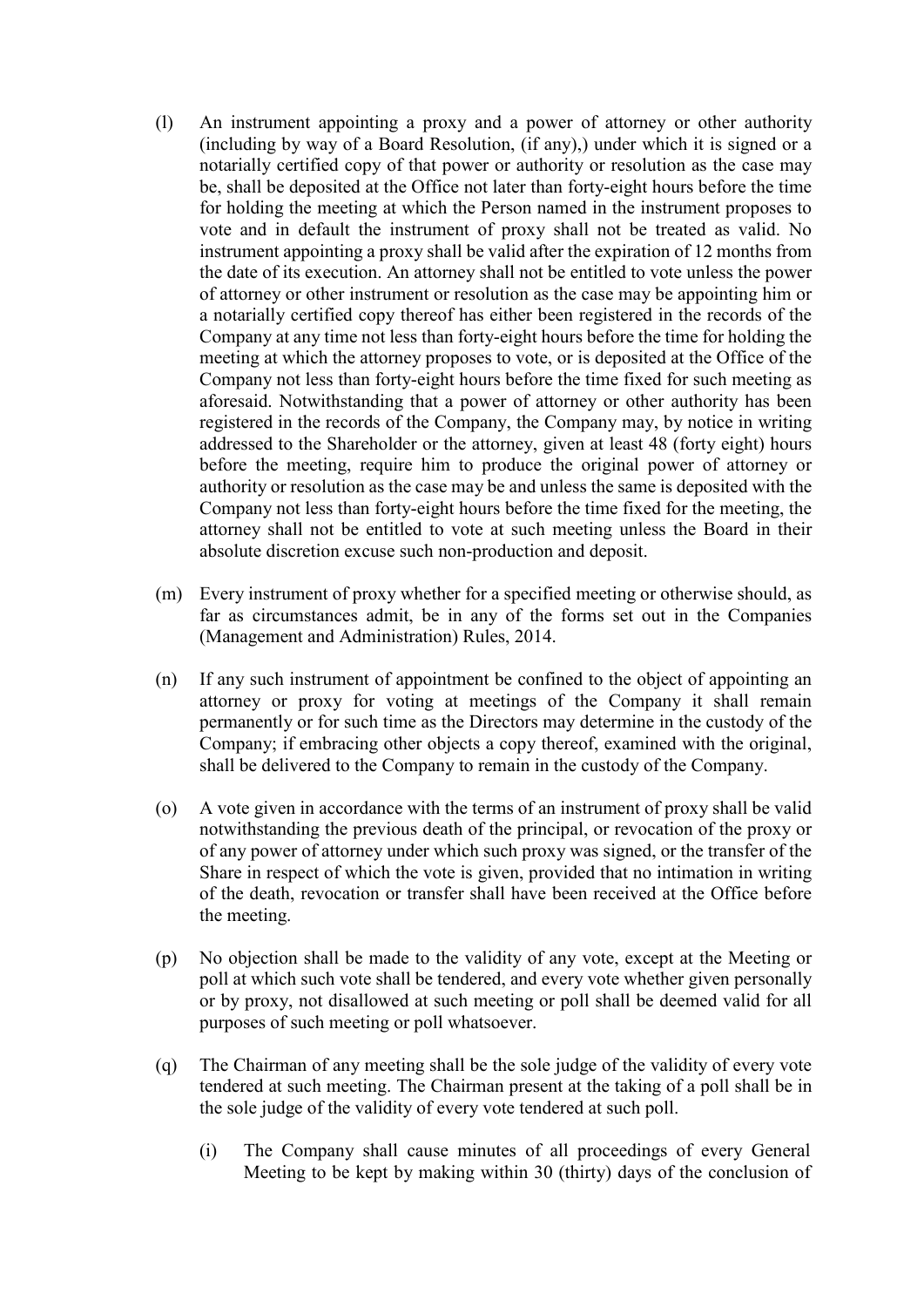every such meeting concerned, entries thereof in books kept for that purpose with their pages consecutively numbered.

- (ii) Each page of every such book shall be initialed or signed and the last page of the record of proceedings of each meeting in such book shall be dated and signed by the Chairman of the same meeting within the aforesaid period of 30 (thirty) days or in the event of the death or inability of that Chairman within that period, by a Director duly authorised by the Board for that purpose.
- (iii) In no case the minutes of proceedings of a meeting shall be attached to any such book as aforesaid by pasting or otherwise.
- (iv) The Minutes of each meeting shall contain a fair and correct summary of the proceedings thereat.
- (v) All appointments of Directors of the Company made at any meeting aforesaid shall be included in the minutes of the meeting.
- (vi) Nothing herein contained shall require or be deemed to require the inclusion in any such Minutes of any matter which in the opinion of the Chairman of the Meeting (i) is or could reasonably be regarded as, defamatory of any person, or (ii) is irrelevant or immaterial to the proceedings, or (iii) is detrimental to the interests of the Company. The Chairman of the meeting shall exercise an absolute discretion in regard to the inclusion or noninclusion of any matter in the Minutes on the aforesaid grounds.
- (vii) Any such Minutes shall be evidence of the proceedings recorded therein.
- (viii) The book containing the Minutes of proceedings of General Meetings shall be kept at the Office of the Company and shall be open, during business hours, for such periods not being less in the aggregate than two hours in each day as the Board determines, for the inspection of any Shareholder without charge.
- (ix) The Company shall cause minutes to be duly entered in books provided for the purpose of:
	- a) the names of the Directors and Alternate Directors present at each General Meeting;
	- b) all Resolutions and proceedings of General Meeting.
- (r) The Shareholders shall vote (whether in person or by proxy) all of the shares owned or held on record by them at any Annual or Extraordinary General Meeting of the Company called for the purpose of filling positions to the Board, appointed as a Director of the Company under Sections 152 and 164(1) of the Act in accordance with these Articles.
- (s) The Shareholders will do nothing to prevent the taking of any action by the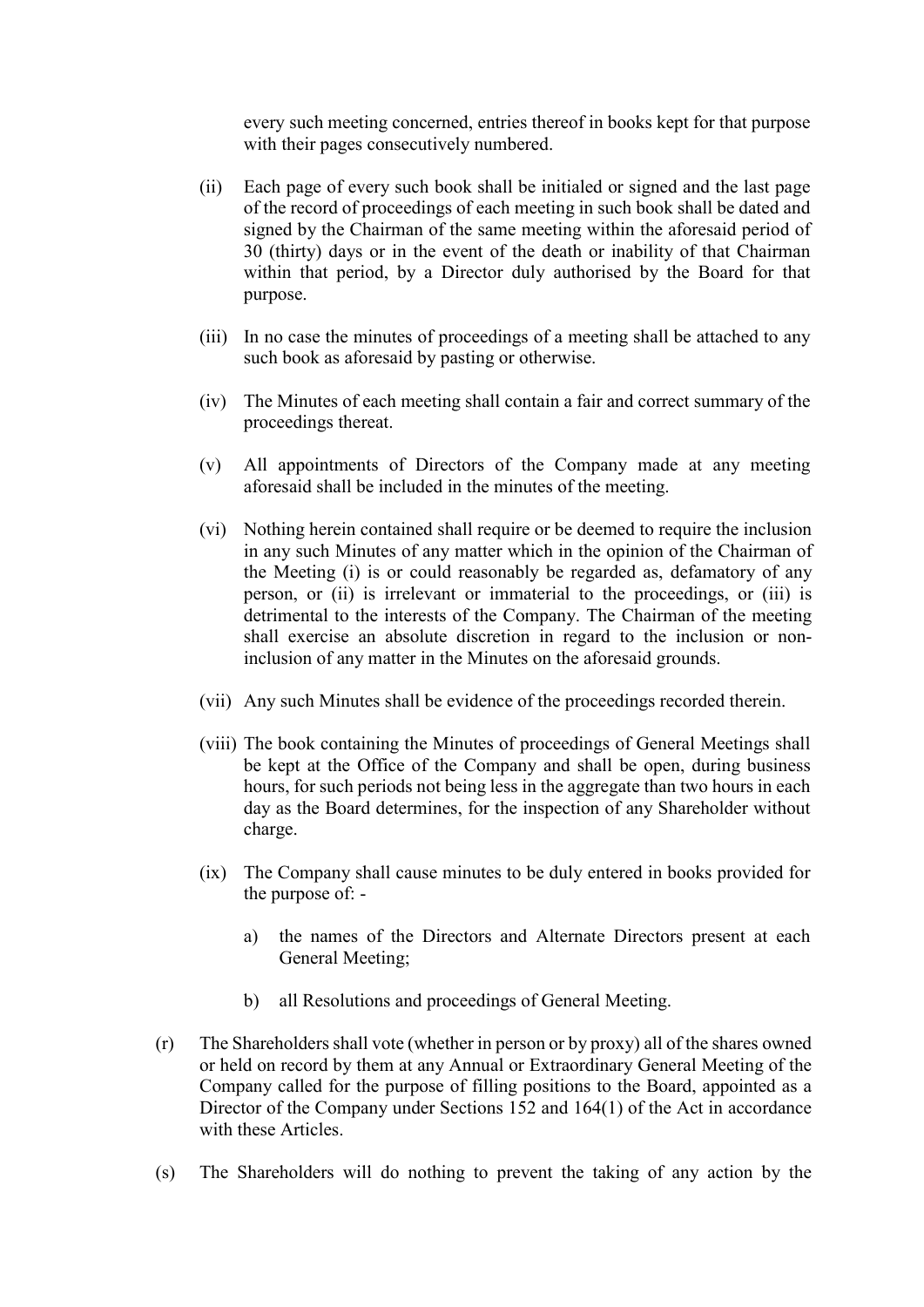Company or act contrary to or with the intent to evade or defeat the terms as contained in these Articles.

- (t) All matters arising at a General Meeting of the Company, other than as specified in the Act or these Articles if any, shall be decided by a majority vote.
- (u) The Shareholders shall exercise their voting rights as shareholders of the Company to ensure that the Act or these Articles are implemented and acted upon by the Shareholders, and by the Company and to prevent the taking of any action by the Company or by any Shareholder, which is contrary to or with a view or intention to evade or defeat the terms as contained in these Articles.
- (v) Any corporation which is a Shareholder of the Company may, by resolution of the Board or other governing body, authorise such person as it thinks fit to act as its representative at any meeting of the Company and the said person so authorised shall be entitled to exercise the same powers on behalf of the corporation which he represents as that corporation could have exercised if it were an individual Shareholder in the Company (including the right to vote by proxy).
- (w) The Company shall also provide e-voting facility to the Shareholders of the Company in terms of the provisions of the Companies (Management and Administration) Rules, 2014, the Listing Agreement or any other Law, if applicable to the Company.

#### **42. DIRECTORS**

Subject to the applicable provisions of the Act, the number of Directors of the Company shall not be less than 3 (three) and not more than 15 (fifteen). The Company shall also comply with the provisions of the Companies (Appointment and Qualification of Directors) Rules, 2014 and the provisions of the Listing Agreement. The Board shall have an optimum combination of executive and Independent Directors with atleast 1 (one) woman Director, as may be prescribed by Law from time to time.

## **43. CHAIRMAN OF THE BOARD OF DIRECTORS**

- (a) The members of the Board shall elect any one of them as the Chairman of the Board. The Chairman shall preside at all meetings of the Board and the General Meeting of the Company. The Chairman shall have a casting vote in the event of a tie.
- (b) If for any reason the Chairman is not present at the meeting or is unwilling to act as Chairman, the members of the Board shall appoint any one of the remaining Directors as the Chairman.

## **44. APPOINTMENT OF ALTERNATE DIRECTORS**

Subject to Section 161 of the Act, any Director (hereinafter called "**the Original Director**") shall be entitled to nominate an alternate director (subject to such person being acceptable to the Chairman) (the "**Alternate Director**") to act for him during his absence for a period of not less than 3 (three) months from India. The Board may appoint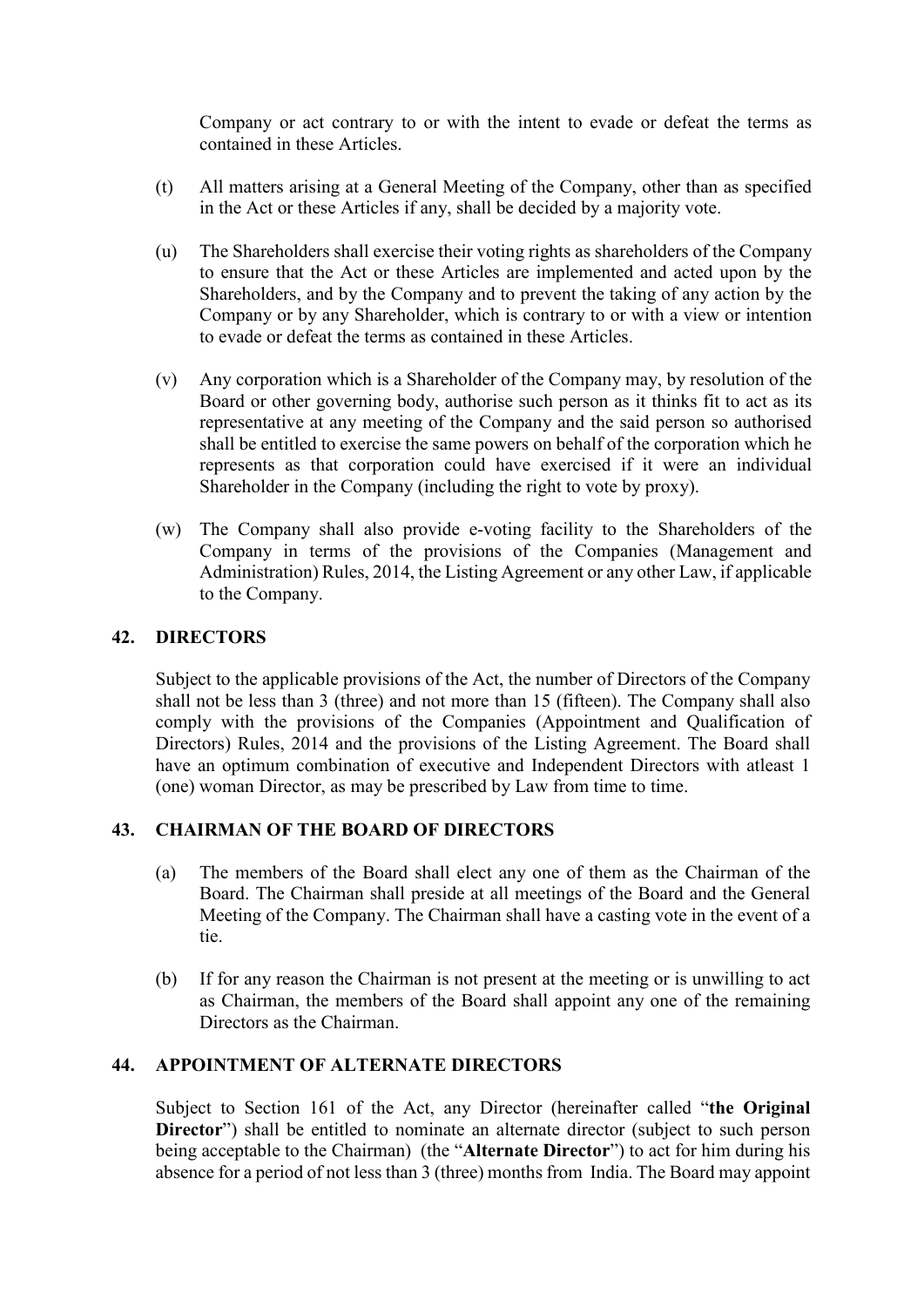such a person as an Alternate Director to act for a Director during the Original Director's absence for a period of not less than three months from India. An Alternate Director appointed under this Article shall not hold office for a period longer than that permissible to the Original Director in whose place he has been appointed and shall vacate office if and when the Original Director returns to the State. If the term of the office of the Original Director is determined before he so returns to the State, any provisions in the Act or in these Articles for automatic re-appointment shall apply to the Original Director and not to the Alternate Director.

## **45. CASUAL VACANCY AND ADDITIONAL DIRECTORS**

Subject to the applicable provisions of the Act and these Articles, the Board shall have the power at any time and from time to time to appoint any qualified Person to be a Director either as an addition to the Board or to fill a casual vacancy but so that the total number of Directors shall not at any time exceed the maximum number fixed under Article 42**.** Any Person so appointed as an addition shall hold office only up to the earlier of the date of the next Annual General Meeting or at the last date on which the Annual General Meeting should have been held but shall be eligible for appointment by the Company as a Director at that meeting subject to the applicable provisions of the Act.

#### **46. DEBENTURE DIRECTORS**

If it is provided by a trust deed, securing or otherwise, in connection with any issue of Debentures of the Company, that any Person/lender or Persons/lenders shall have power to nominate a Director of the Company, then in the case of any and every such issue of Debentures, the Person/lender or Persons/lenders having such power may exercise such power from time to time and appoint a Director accordingly. Any Director so appointed is herein referred to a Debenture Director. A Debenture Director may be removed from office at any time by the Person/lender or Persons/lenders in whom for the time being is vested the power under which he was appointed and another Director may be appointed in his place. A Debenture Director shall not be bound to hold any qualification shares and shall not be liable to retire by rotation or be removed by the Company. The trust deed may contain ancillary provisions as may be arranged between the Company and the trustees and all such provisions shall have effect notwithstanding any other provisions contained herein.

#### **47. INDEPENDENT DIRECTORS**

The Company shall have such number of Independent Directors on the Board of the Company, as may be required in terms of the provisions of Section 149 of the Companies Act, 2013 and the Companies (Appointment and Qualification of Directors) Rules, 2014 or any other Law, as may be applicable. Further, the appointment of such Independent Directors shall be in terms of the aforesaid provisions of Law and subject to the requirements prescribed under Regulation 16 of Listing Agreement.

#### **48. EQUAL POWER TO DIRECTOR**

**Except as otherwise provided in these Articles, all the Directors of the Company shall have in all matters, equal rights and privileges and shall be subject to equal obligations and duties in respect of the affairs of the Company.**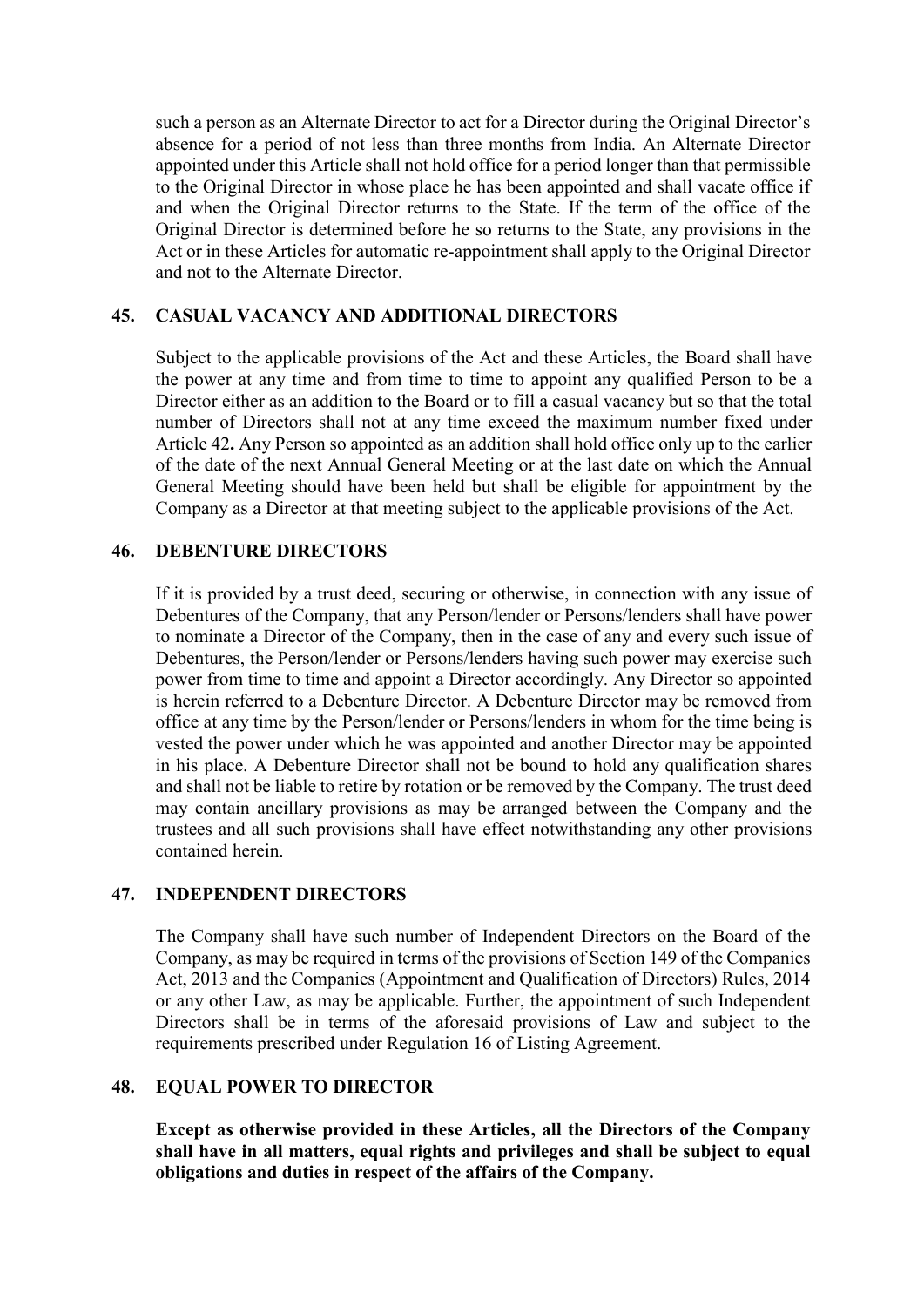#### **49. NOMINEE DIRECTORS**

Whenever the Board enters into a contract with any lenders for borrowing any money or for providing any guarantee or security or for technical collaboration or assistance or enter into any other arrangement, the Board shall have, subject to the provisions of Section 152 of the Act the power to agree that such lenders shall have the right to appoint or nominate by a notice in writing addressed to the Company one or more Directors on the Board for such period and upon such conditions as may be mentioned in the common loan agreement/ facility agreement. The nominee director representing lenders shall not be required to hold qualification shares and not be liable to retire by rotation. The Directors may also agree that any such Director, or Directors may be removed from time to time by the lenders entitled to appoint or nominate them and such lenders may appoint another or other or others in his or their place and also fill in any vacancy which may occur as a result of any such Director, or Directors ceasing to hold that office for any reason whatsoever. The nominee director shall hold office only so long as any monies remain owed by the Company to such lenders.

The nominee director shall be entitled to all the rights and privileges of other Directors including the sitting fees and expenses as payable to other Directors but, if any other fees, commission, monies or remuneration in any form are payable to the Directors, the fees, commission, monies and remuneration in relation to such nominee director shall accrue to the lenders and the same shall accordingly be paid by the Company directly to the lenders.

Provided that if any such nominee director is an officer of any of the lenders, the sittings fees in relation to such nominee director shall also accrue to the lenders concerned and the same shall accordingly be paid by the Company directly to that lenders.

Any expenditure that may be incurred by the lenders or the nominee director in connection with the appointment or directorship shall be borne by the Company.

The nominee director so appointed shall be a member of the project management subcommittee, audit sub-committee and other sub-committees of the Board, if so desired by the lenders.

The nominee director shall be entitled to receive all notices, agenda, etc. and to attend all general meetings and Board meetings and meetings of any committee(s) of the Board of which he is a member and to receive all notices, agenda and minutes, etc. of the said meeting.

If at any time, the nominee director is not able to attend a meeting of Board or any of its committees, of which he is a member, the lenders may depute an observer to attend the meeting. The expenses incurred by the lenders in this connection shall be borne by the Company.

## **50. NO QUALIFICATION SHARES FOR DIRECTORS**

A Director shall not be required to hold any qualification shares of the Company.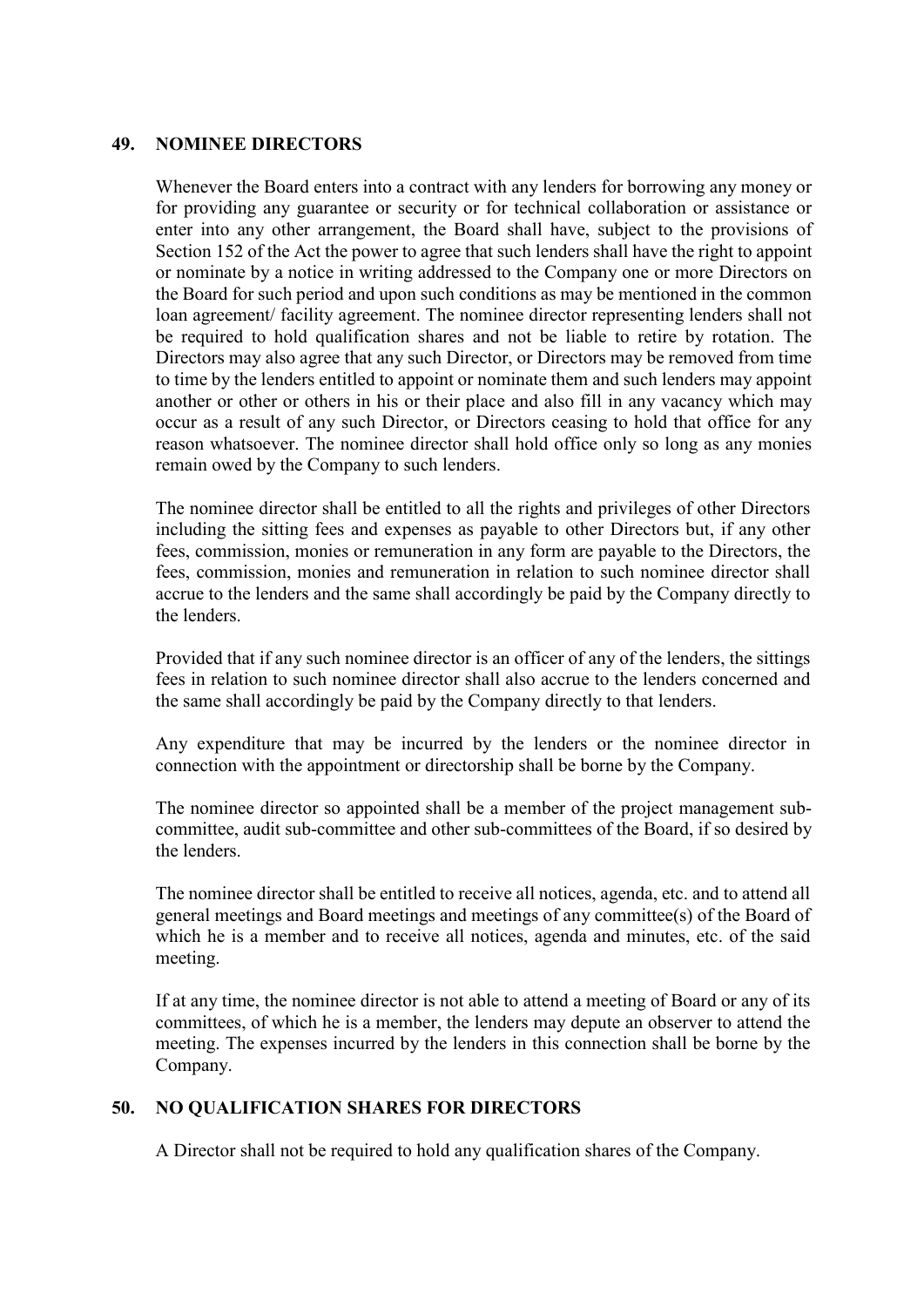## **51. REMUNERATION OF DIRECTORS**

- (a) Subject to the applicable provisions of the Act, the Rules, Law including the provisions of the Listing Agreement, a Managing Director or Managing Directors, and any other Director/s who is/are in the whole time employment of the Company may be paid remuneration either by a way of monthly payment or at a specified percentage of the net profits of the Company or partly by one way and partly by the other, subject to the limits prescribed under the Act.
- (b) Subject to the applicable provisions of the Act, a Director (other than a Managing Director or an executive Director) may receive a sitting fee not exceeding such sum as may be prescribed by the Act or the central government from time to time for each meeting of the Board or any Committee thereof attended by him.
- (c) The remuneration payable to each Director for every meeting of the Board or Committee of the Board attended by them shall be such sum as may be determined by the Board from time to time within the maximum limits prescribed from time to time by the Central Government pursuant to the first proviso to Section 197 of the Act.
- (d) All fees/compensation to be paid to non-executive Directors including Independent Directors shall be as fixed by the Board and shall require the prior approval of the Shareholders in a General meeting. Such approval shall also specify the limits for the maximum number of stock options that can be granted to a non-executive Director, in any financial year, and in aggregate. However, such prior approval of the Shareholders shall not be required in relation to the payment of sitting fees to non-executive Directors if the same is made within the prescribed limits under the Act for payment of sitting fees with approval of Central Government. Notwithstanding anything contained in this article, the Independent Directors shall not be eligible to receive any stock options.

# **52. SPECIAL REMUNERATION FOR EXTRA SERVICES RENDERED BY A DIRECTOR**

If any Director be called upon to perform extra services or special exertions or efforts (which expression shall include work done by a Director as a member of any Committee formed by the Directors), the Board may arrange with such Director for such special remuneration for such extra services or special exertions or efforts either by a fixed sum or otherwise as may be determined by the Board. Such remuneration may either be in addition, to or in substitution for his remuneration otherwise provided, subject to the applicable provisions of the Act.

## **53. TRAVEL EXPENSES OF DIRECTORS**

The Board may allow and pay to any Director, who is not a bona fide resident of the place where the meetings of the Board/Committee meetings are ordinarily held; and who shall come to such place for the purpose of attending any meeting, such sum as the Board may consider fair compensation for travelling, lodging and/ or other expenses, in addition to his fee for attending such Board / Committee meetings as above specified; and if any Director be called upon to go or reside out of his ordinary place of his residence on the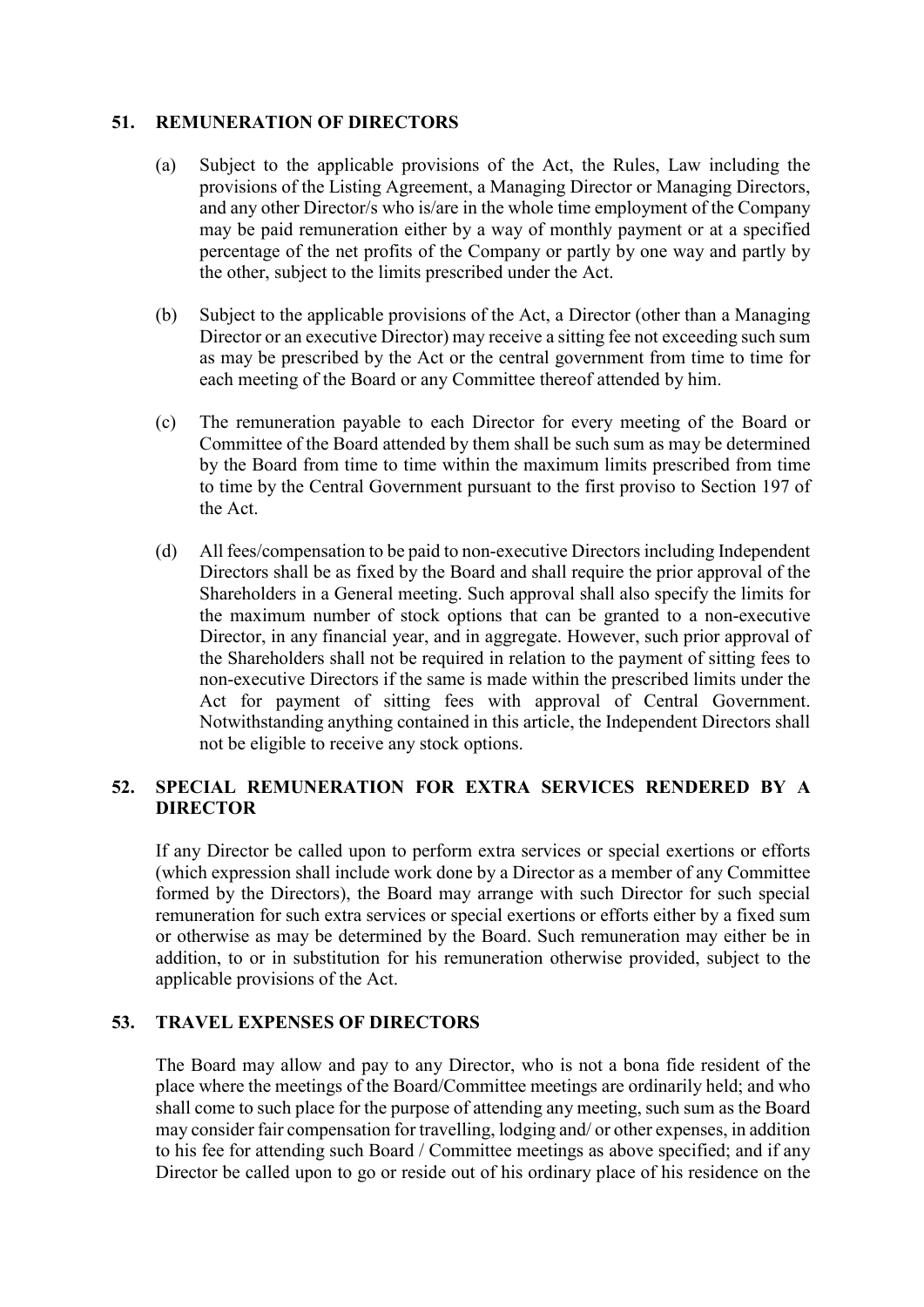Company's business, he shall be entitled to be repaid and reimbursed travelling and other expenses incurred in connection with the business of the Company in accordance with the provisions of the Act.

# **54. CONTINUING DIRECTORS**

The continuing Directors may act notwithstanding any vacancy in their body, but if, and so long as their number is reduced below the minimum number fixed by Article 42 hereof, the continuing Directors not being less than two may act for the purpose of increasing the number of Directors to that number, or for summoning a General Meeting, but for no other purpose.

## **55. VACATION OF OFFICE BY DIRECTOR**

- (a) Subject to relevant provisions of Sections 167 and 188 of the Act, the office of a Director, shall *ipso facto* be vacated if:
	- (i) he is found to be of unsound mind by a court of competent jurisdiction; or
	- (ii) he applies to be adjudicated an insolvent; or
	- (iii) he is adjudged an insolvent; or
	- (iv) he is convicted by a court of any offence involving moral turpitude and is sentenced in respect thereof to imprisonment for not less than 6 (six) months; or
	- (v) he fails to pay any calls made on him in respect of shares of the Company held by him whether alone or jointly with others, within 6 (six) months from the date fixed for the payment of such call, unless the Central Government has by notification in the Official Gazette removed the disqualification incurred by such failure; or
	- (vi) he absents himself from 3 (three) consecutive meetings of the Board or from all Meetings of the Board for a continuous period of 3 (three) months, whichever is longer, without obtaining leave of absence from the Board; or
	- (vii) he, (whether by himself or by any Person for his benefit or on his account), or any firm in which he is a partner, or any private company of which he is a director, accepts a loan, or any guarantee or security for a loan, from the Company, in contravention of Section 185 of the Act; or
	- (viii) having been appointed a Director by virtue of his holding any office or other employment in the Company, he ceases to hold such office or other employment in the Company; or
	- (ix) he acts in contravention of Section 184 of the Act; or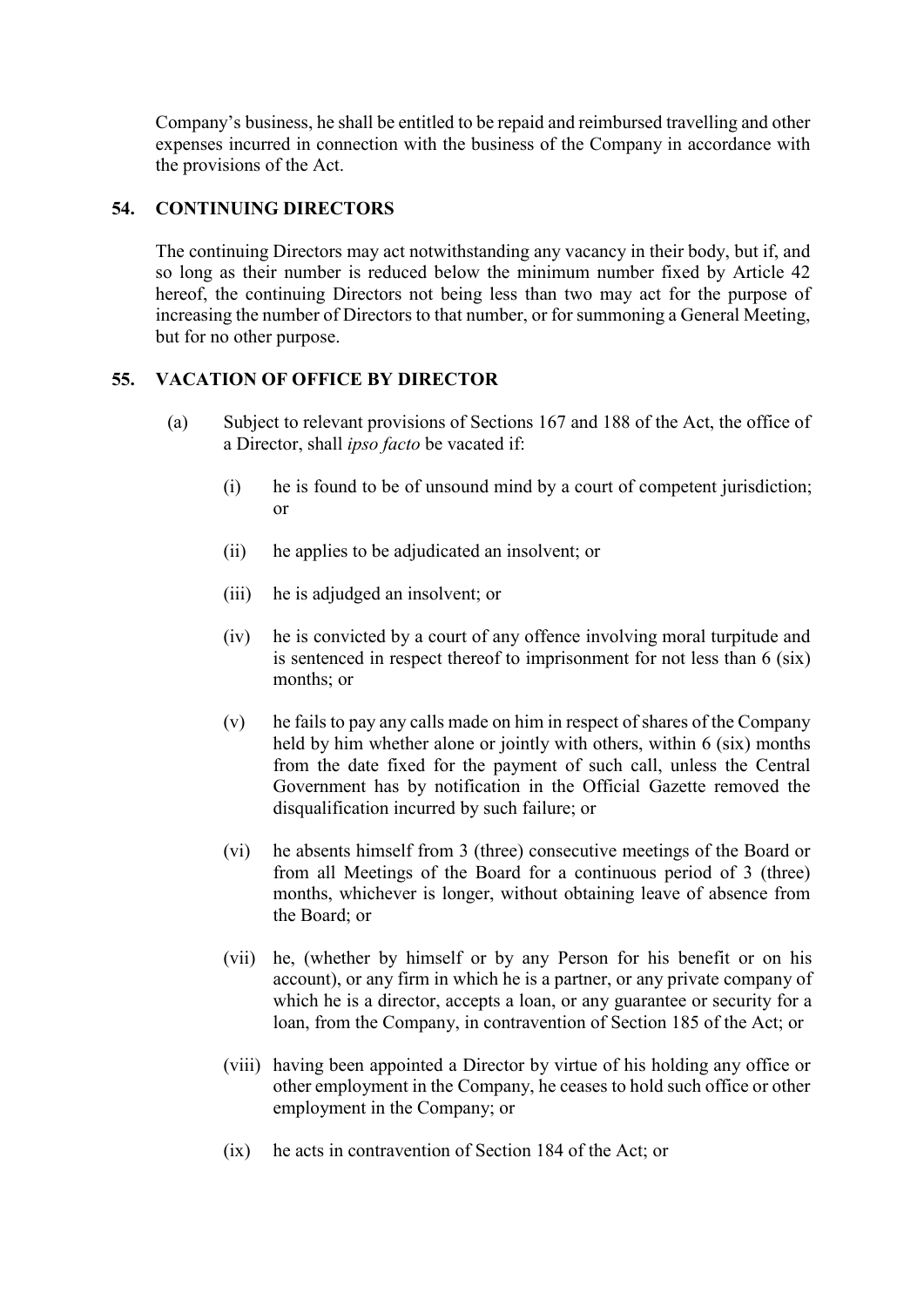- (x) he becomes disqualified by an order of the court under Section 203 of the Companies Act, 1956; or
- (xi) he is removed in pursuance of Section 169 of the Act; or
- (xii) he is disqualified under Section 164of the Act.

Subject to the applicable provisions of the Act, a Director may resign his office at any time by notice in writing addressed to the Board and such resignation shall become effective upon its acceptance by the Board.

#### **56. RELATED PARTY TRANSACTIONS**

- (a) Except with the consent of the Board or the Shareholders, as may be required in terms of the provisions of section 188 of the Companies Act, 2013 and the Companies (Meetings of Board and its Powers) Rules, 2014, no company shall enter into any contract or arrangement with a 'related party' with respect to: :
	- i. sale, purchase or supply of any goods or materials;
	- ii. selling or otherwise disposing of, or buying, property of any kind;
	- iii. leasing of property of any kind;
	- iv. availing or rendering of any services;
	- v. appointment of any agent for purchase or sale of goods, materials, services or property;
	- vi. such Director's or its relative's appointment to any office or place of profit in the company, its subsidiary company or associate company; and
	- vii. underwriting the subscription of any securities or derivatives thereof, of the company:

without the consent of the Shareholders by way of a Special Resolution in accordance with Section 188 of the Act.

- (b) no Shareholder of the Company shall vote on such Special Resolution, to approve any contract or arrangement which may be entered into by the Company, if such Shareholder is a related party.
- (c) nothing in this Article shall apply to any transactions entered into by the Company in its ordinary course of business other than transactions which are not on an arm's length basis
- (d) The Director, so contracting or being so interested shall not be liable to the Company for any profit realised by any such contract or the fiduciary relation thereby established.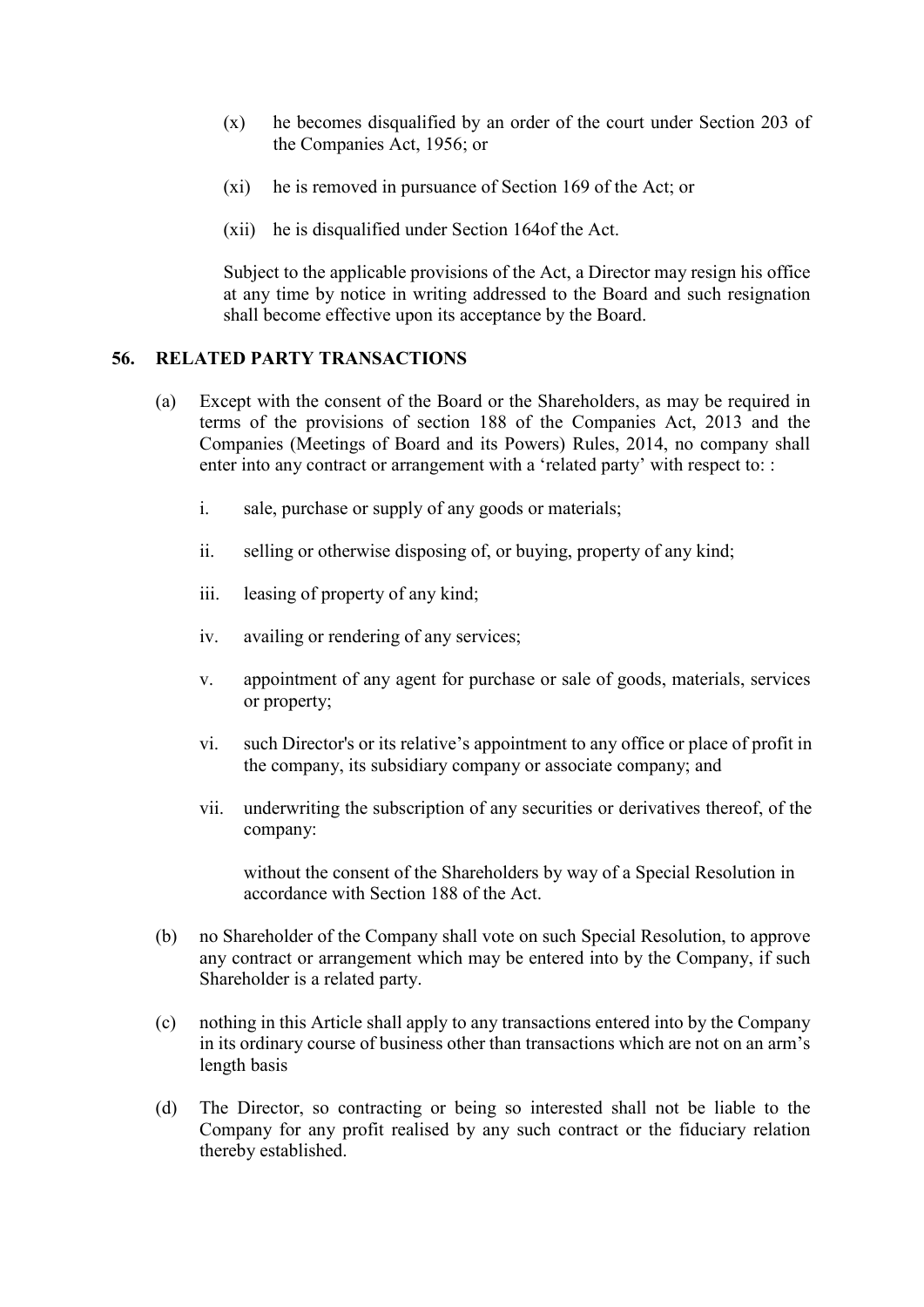- (e) The terms "office of profit" and "arm's length basis" shall have the meaning ascribed to them under Section 188 of the Act.
- (f) The term 'related party' shall have the same meaning as ascribed to it under theCompanies Act, 2013
- (g) The compliance of the Companies (Meetings of Board and its Powers) Rules, 2014 shall be made for the aforesaid contracts and arrangements.

#### **57. DISCLOSURE OF INTEREST**

- (a) A Director of the Company who is in any way, whether directly or indirectly concerned or interested in a contract or arrangement, or proposed contract or arrangement entered into or to be entered into by or on behalf of the Company, shall disclose the nature of his concern or interest at a meeting of the Board in the manner provided in Section 184 of the Act; Provided that it shall not be necessary for a Director to disclose his concern or interest in any such contract or arrangement entered into or to be entered into with any other company where any of the Directors of the company or two or more of them together holds or hold not more than 2% (two per cent) of the Paid-up Share Capital in the other company or the Company as the case may be. A general notice given to the Board by the Director, to the effect that he is a director or member of a specified body corporate or is a member of a specified firm and is to be regarded as concerned or interested in any contract or arrangement which may, after the date of the notice, be entered into with that body corporate or firm, shall be deemed to be a sufficient disclosure of concern or interest in relation to any contract or arrangement so made. Any such general notice shall expire at the end of the Financial Year in which it is given but may be renewed for a further period of one Financial Year at a time by a fresh notice given in the last month of the Financial Year in which it would have otherwise expired. No such general notice, and no renewal thereof shall be of effect unless, either it is given at a meeting of the Board or the Director concerned takes reasonable steps to secure that it is brought up and read at the first meeting of the Board after it is given.
- (b) No Director shall as a Director, take any part in the discussion of, vote on any contract or arrangement entered into or to be entered into by or on behalf of the Company, if he is in any way, whether directly or indirectly, concerned or interested in such contract or arrangements; nor shall his presence count for the purpose of forming a quorum at the time of any such discussion or vote; and if he does vote, his vote shall be void; provided however that nothing herein contained shall apply to:-
	- (i) any contract or indemnity against any loss which the Directors, or any one or more of them, may suffer by reason of becoming or being sureties or a surety for the Company;
	- (ii) any contract or arrangement entered into or to be entered into with a public company or a private company which is subsidiary of a public company in which the interest of the Director consists solely,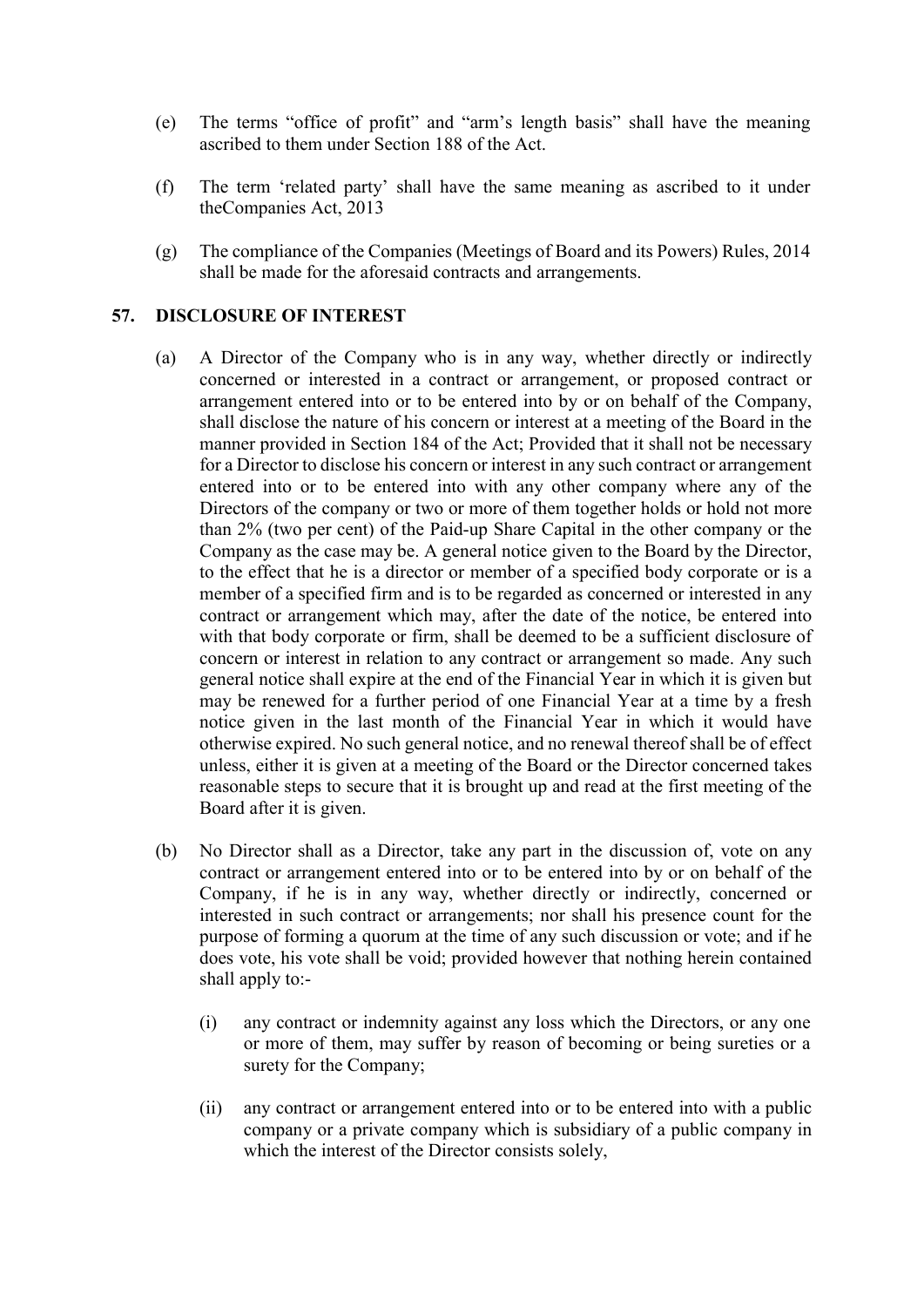- 1. in his being  $-$ 
	- I. a director of such company, and
	- II. the holder of not more than shares of such number or value therein as is requisite to qualify him for appointment as a Director thereof, he having been nominated as such Director by this Company, or
- 2. in his being a member holding not more than 2 (two) per cent of its Paidup Share Capital.

Subject to the provisions of Section 188 of the Act and other applicable provisions, if any, of the Act, any Director of the Company, any partner or relative of such Director, any firm in which such Director or a relative of such Director is a partner, any private company of which such Director is a director or member, and any director or manager of such private company, may hold any office or place of profit in the Company.

- (c) The Company shall keep a Register in accordance with Section 189 of the Act and shall within the time specified therein enter therein such of the particulars as may be. The Register aforesaid shall also specify, in relation to each Director of the Company, the names of the bodies corporate and firms of which notice has been given by him under Article 57(a). The Register shall be kept at the Office of the Company and shall be open to inspection at such Office, and extracts may be taken therefrom and copies thereof may be required by any Shareholder of the Company to the same extent, in the same manner, and on payment of the same fee as in the case of the Register of Members of the Company and the provisions of Section 94 of the Act shall apply accordingly.
- (d) A Director may be or become a Director of any Company promoted by the Company, or on which it may be interested as a vendor, shareholder, or otherwise, and no such Director shall be accountable for any benefits received as director or shareholder of such Company except in so far as Section 188 or Section 197 of the Act as may be applicable.

## **58. ONE-THIRD OF DIRECTORS TO RETIRE EVERY YEAR**

At the Annual General Meeting of the Company to be held in every year, one third of such of the Directors as are liable to retire by rotation for time being, or, if their number is not three or a multiple of three then the number nearest to one third shall retire from office, and they will be eligible for re-election. Provided nevertheless that the Directors appointed as Independent Director(s) under Articles hereto shall not retire by rotation under this Article nor shall they be included in calculating the total number of Directors of whom one third shall retire from office under this Article.

## **59. PROCEDURE, IF PLACE OF RETIRING DIRECTORS IS NOT FILLED UP**

(a) If the place of the retiring Director is not so filled up and the meeting has not expressly resolved not to fill the vacancy, the meeting shall stand adjourned till the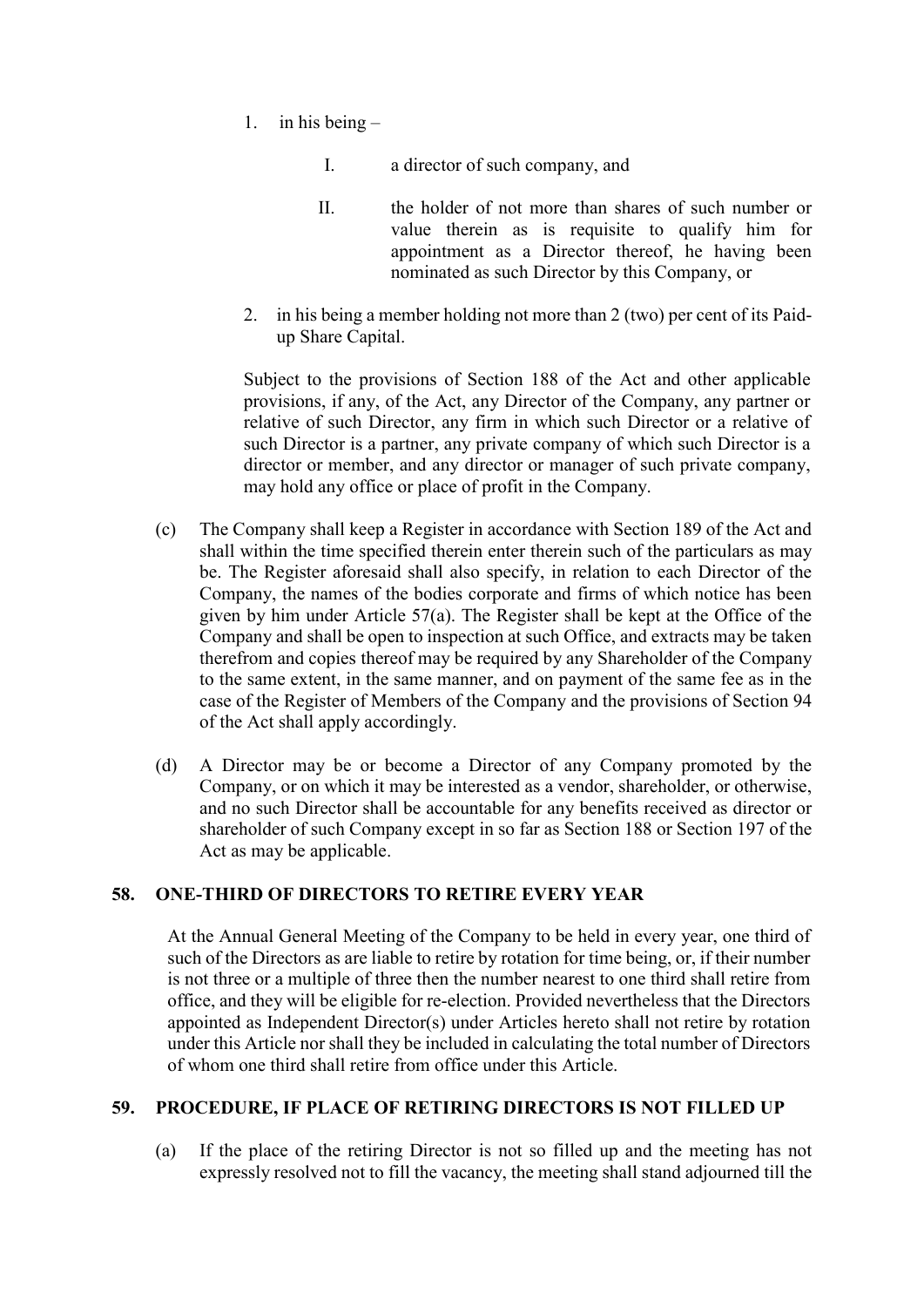same day in the next week, at the same time and place, or if that day is a national holiday, till the next succeeding day which is not a national holiday, at the same time and place.

- (b) If at the adjourned meeting also, the place of the retiring Director is not filled up and that meeting also has not expressly resolved not to fill the vacancy, the retiring Director shall be deemed to have been reappointed at the adjourned meeting, unless:
	- (i) at that meeting or at the previous meeting a resolution for the reappointment of such Director has been put to the meeting and lost;
	- (ii) retiring Director has, by a notice in writing addressed to the Company or its Board, expressed his unwillingness to be so reappointed;
	- (iii) he is not qualified or is disqualified for appointment; or
	- (iv) a resolution whether special or ordinary is required for the appointment or reappointment by virtue of any applicable provisions of the Act.

## **60. COMPANY MAY INCREASE OR REDUCE THE NUMBER OF DIRECTORS.**

Subject to Article 42 and Sections 149, 152 and 164 of the Act, the Company may, by necessary Resolution, from time to time, increase or reduce the number of Directors, and may alter their qualifications and the Company may, (subject to the provisions of Section 169 of the Act), remove any Director before the expiration of his period of office and appoint another qualified in his stead. The person so appointed shall hold office during such time as the Director in whose place he is appointed would have held the same if he had not been removed.

#### **61. REGISTER OF DIRECTORS ETC.**

- (a) The Company shall keep at its Office, a Register containing the particulars of its Directors, Managing Directors, Manager, Secretaries and other Persons mentioned in Section 170 of the Act and shall otherwise comply with the provisions of the said Section in all respects.
- (b) The Company shall in respect of each of its Directors also keep at its Office a Register, as required by Section 170 of the Act, and shall otherwise duly comply with the provisions of the said Section in all respects.

# **62. DISCLOSURE BY DIRECTOR OF APPOINTMENT TO ANY OTHER BODY CORPORATE.**

Every Director shall in accordance with the provisions of Companies (Meeting of Board and its Powers) Rules, 2014 shall disclose his concern or interest in any company or companies or bodies corporate (including shareholding interest), firms or other association of individuals by giving a notice in accordance with such rules.

## **63. MANAGING DIRECTOR(S)/ WHOLE TIME DIRECTOR(S) / EXECUTIVE DIRECTOR(S)/ MANAGER**

Subject to the provisions of Section 203 of the Act and of these Articles, the Board shall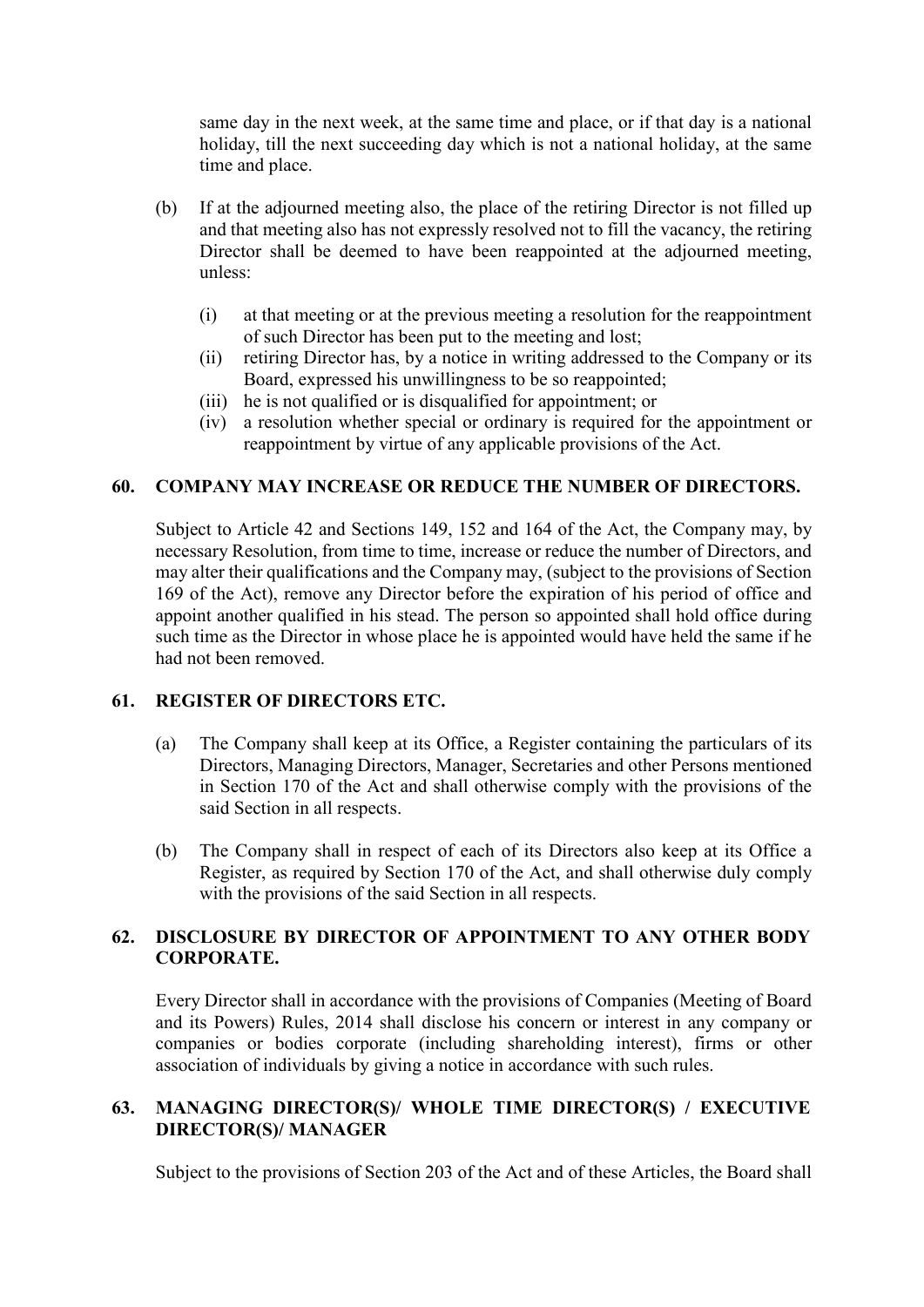have the power to appoint from time to time any full time employee of the Company as Managing Director/ whole time director or executive director or manager of the Company. The Managing Director(s) or the whole time director(s) or manager or executive director(s), as the case may be, so appointed, shall be responsible for and in charge of the day to day management and affairs of the Company and subject to the applicable provisions of the Act and these Articles, the Board shall vest in such Managing Director/s or the whole time director(s) or manager or executive director(s), as the case may be, all the powers vested in the Board generally. The remuneration of a Managing Director or whole time director or executive director or manager may be by way of monthly payment, fee for each meeting or participation in profits, or by any or all those modes or any other mode not expressly prohibited by the Act.

#### **64. PROVISIONS TO WHICH MANAGING DIRECTOR(S)/ WHOLE TIME DIRECTOR(S) / EXECUTIVE DIRECTOR(S)/ MANAGER ARE SUBJECT**

Notwithstanding anything contained herein, a Managing Director(s)/whole time director(s) / executive director(s) / manager shall subject to the provisions of any contract between him and the Company be subject to the same provisions as to resignation and removal as the other Directors of the Company, and if he ceases to hold the office of a Director he shall ipso facto and immediately cease to be a Managing Director(s) / whole time director(s) / executive director(s) / manager.

#### **65. REMUNERATION OF MANAGING DIRECTOR(S)/ WHOLE TIME DIRECTOR(S) / EXECUTIVE DIRECTOR(S)/ MANAGER**

The remuneration of the Managing Director(s) / whole time director(s) / executive director(s) / manager shall (subject to Sections 196, 197 and 203 and other applicable provisions of the Act and of these Articles and of any contract between him and the Company) be fixed by the Directors, from time to time and may be by way of fixed salary and/or perquisites or commission or profits of the Company or by participation in such profits, or by any or all these modes or any other mode not expressly prohibited by the Act.

## **66. POWER AND DUTIES OF MANAGING DIRECTOR(S)/ WHOLE TIME DIRECTOR(S) / EXECUTIVE DIRECTOR(S)/ MANAGER**

Subject to the superintendence, control and direction of the Board, the day-to-day management of the Company shall be in the hands of the Managing Director(s)/ whole time director(s) / executive director(s)/ manager(s) in the manner as deemed fit by the Board and subject to the applicable provisions of the Act, and these Articles, the Board may by resolution vest any such Managing Director(s)/ whole time director(s) / executive director(s)/ manager with such of the powers hereby vested in the Board generally as it thinks fit and such powers may be made exercisable for such period or periods and upon such conditions and subject to the applicable provisions of the Act, and these Articles confer such power either collaterally with or to the exclusion of or in substitution for all or any of the Directors in that behalf and may from time to time revoke, withdraw, alter or vary all or any of such powers.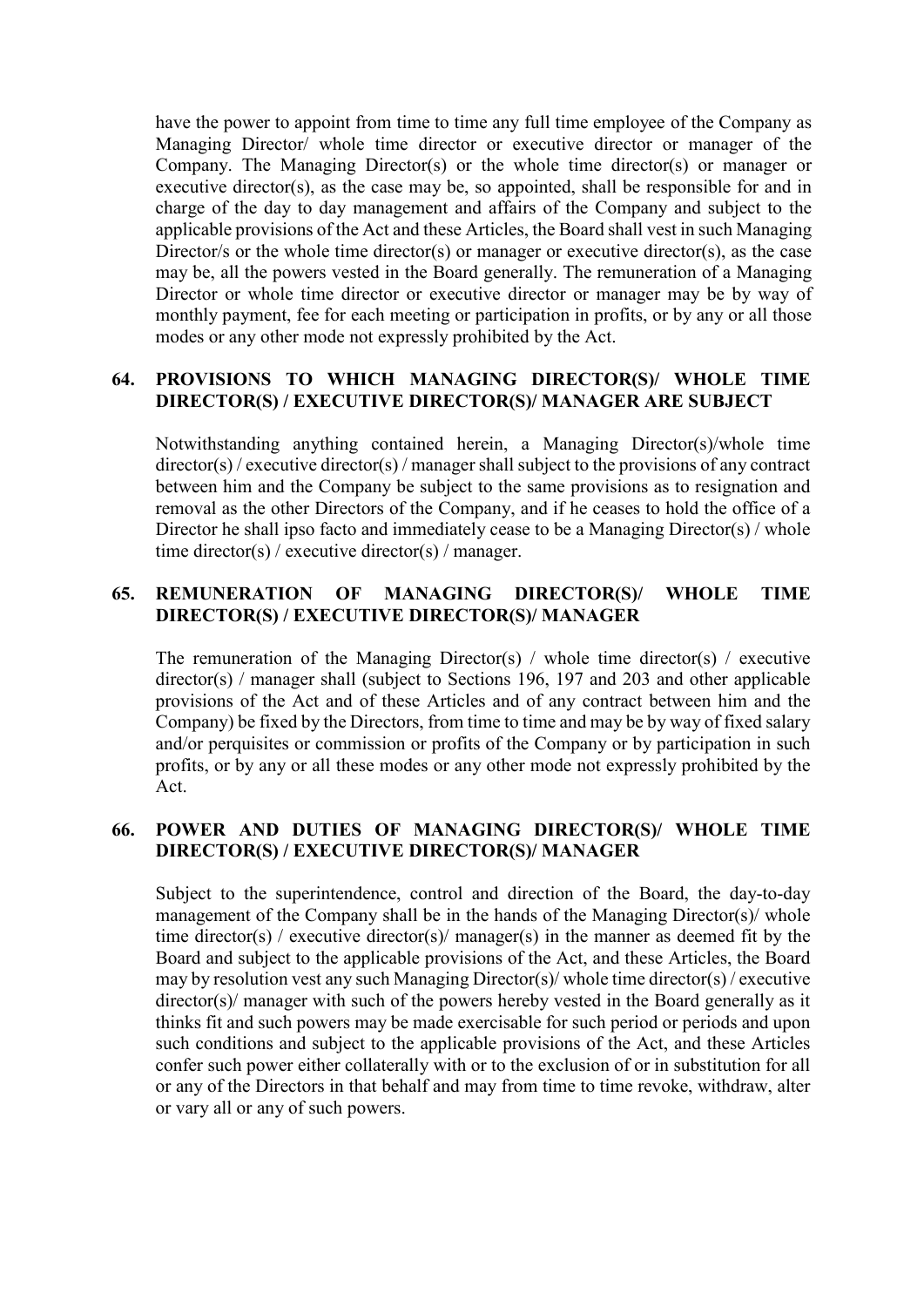#### **67. POWER TO BE EXERCISED BY THE BOARD ONLY BY MEETING:**

The Board shall exercise the following powers on behalf of the Company and the said powers shall be exercised only by resolutions passed at the meeting of the Board: -

- (a) to make calls on Shareholders in respect of money unpaid on their shares;
- (b) to authorise buy-back of securities under Section 68 of the Act;
- (c) to issue securities, including debentures, whether in or outside India;
- (d) to borrow money(ies);
- (e) to invest the funds of the Company;
- (f) to grant loans or give guarantee or provide security in respect of loans;
- (g) to approve financial statements and the Board's report;
- (h) to diversify the business of the Company;
- (i) to approve amalgamation, merger or reconstruction;
- (j) to take over a company or acquire a controlling or substantial stake in another company;
- (k) fees/ compensation payable to non-executive directors including independent directors of the Company; and
- (l) any other matter which may be prescribed under the Companies (Meetings of Board and its Powers) Rules, 2014 and the Listing Agreement.

The Board may, by a resolution passed at a meeting, delegate to any Committee of Directors, the Managing Director, or to any person permitted by Law the powers specified in sub clauses(d) to (f) above.

The aforesaid powers shall be exercised in accordance with the provisions of the Companies (Meetings of Board and its Powers) Rules, 2014 and shall be subject to the provisions of section 180 of the Act.

In terms of Section 180 of the Act, the Board may exercise the following powers subject to receipt of consent by the Company by way of a Special Resolution:

- (a) to sell, lease or otherwise dispose of the whole or substantial part of the undertaking of the Company;
- (b) to borrow money; and
- (c) any such other matter as may be prescribed under the Act, the Listing Agreement and other applicable provisions of Law.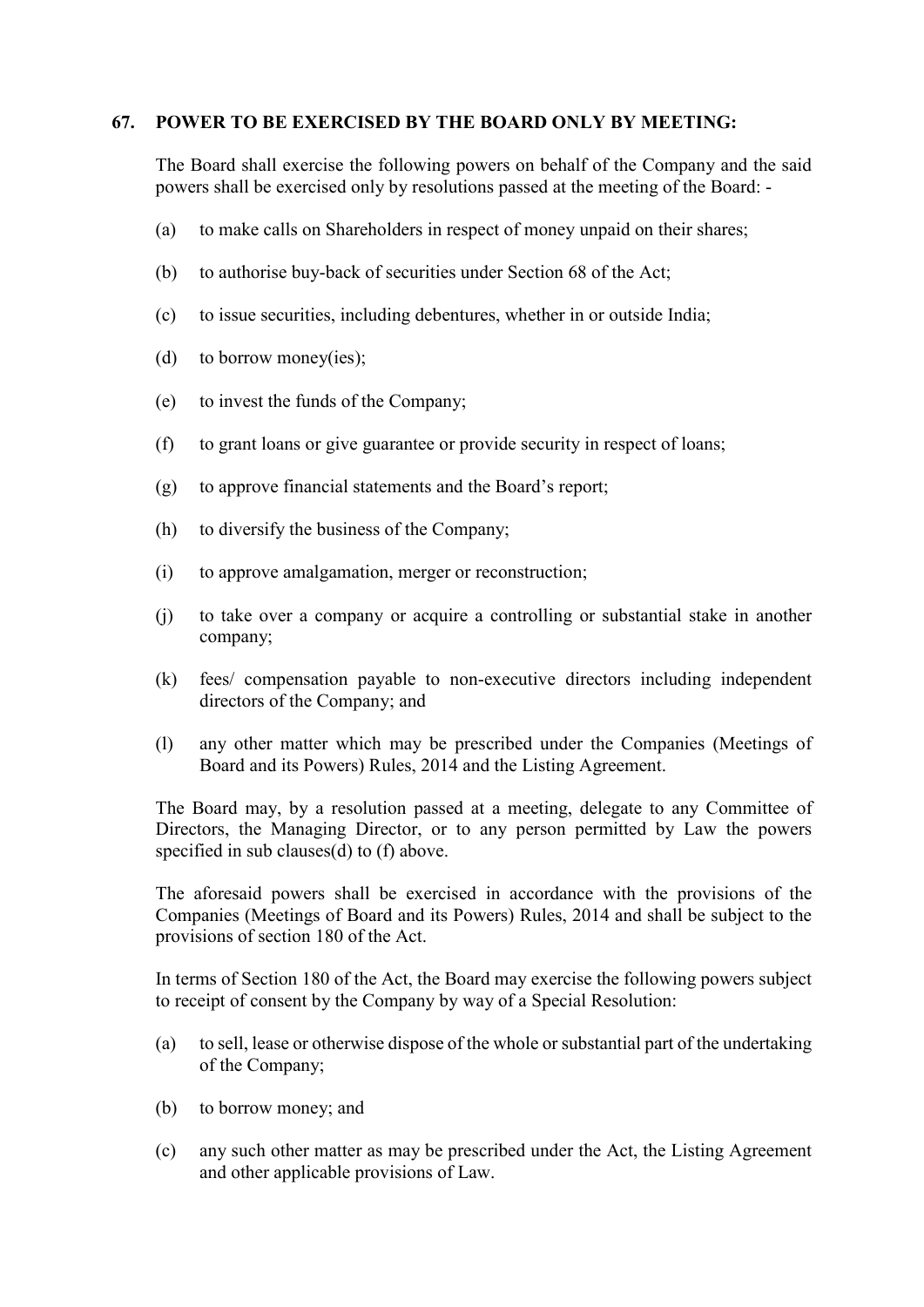#### **68. MAKING LIABILITY OF DIRECTORS UNLIMITED**

The Company may, by Special Resolution in a General Meeting, alter its Memorandum of Association so as to render unlimited the liability of its Directors or of any Director or manager, in accordance with Section 323 of the Companies Act, 1956.

#### **69. PROCEEDINGS OF THE BOARD OF DIRECTORS**

- (a) Board Meetings shall be held at least once in every 3 (three) month period and there shall be at least 4 (four) Board Meetings in any calendar year and there should not be a gap of more than 120 (one hundred twenty) days between two consecutive Board Meetings. Meetings shall be held in Bengaluru, or such a place as may be decided by the Board.
- (b) The participation of Directors in a meeting of the Board may be either in person or through video conferencing or other audio visual means, as may be prescribed, which are capable of recording and recognising the participation of the Directors and of recording and storing the proceedings of such meetings along with date and time. However, such matters as provided under the Companies (Meetings of Board and its Powers) Rules, 2014 shall not be dealt with in a meeting through video conferencing or other audio visual means. Any meeting of the Board held through video conferencing or other audio visual means shall only be held in accordance with the Companies (Meetings of Board and its Powers) Rules, 2014.
- (c) The Company Secretary or any Director shall, as and when directed by the Chairman convene a meeting of the Board by giving a notice in writing to every Director in accordance with the provisions of the Act and the Companies (Meetings of Board and its Powers) Rules, 2014.
- (d) The Board may meet either at the Office of the Company, or at any other location in India or outside India as the Chairman may determine.
- (e) At least 7 (seven) days' notice of every meeting of the Board shall be given in writing to every Director for the time being at his address registered with the Company and such notice shall be sent by hand delivery or by post or by electronic means. A meeting of the Board may be convened in accordance with these Articles by a shorter notice in case of any emergency as directed by the Chairman or the Managing Director or the Executive Director, as the case may be, subject to the presence of 1 (one) Independent Director in the said meeting. If an Independent Director is not present in the said meeting, then decisions taken at the said meeting shall be circulated to all the Directors and shall be final only upon ratification by one independent Director. Such notice or shorter notice may be sent by post or by fax or e-mail depending upon the circumstances.
- (f) At any Board Meeting, each Director may exercise 1 (one) vote. The adoption of any resolution of the Board shall require the affirmative vote of a majority of the Directors present at a duly constituted Board Meeting.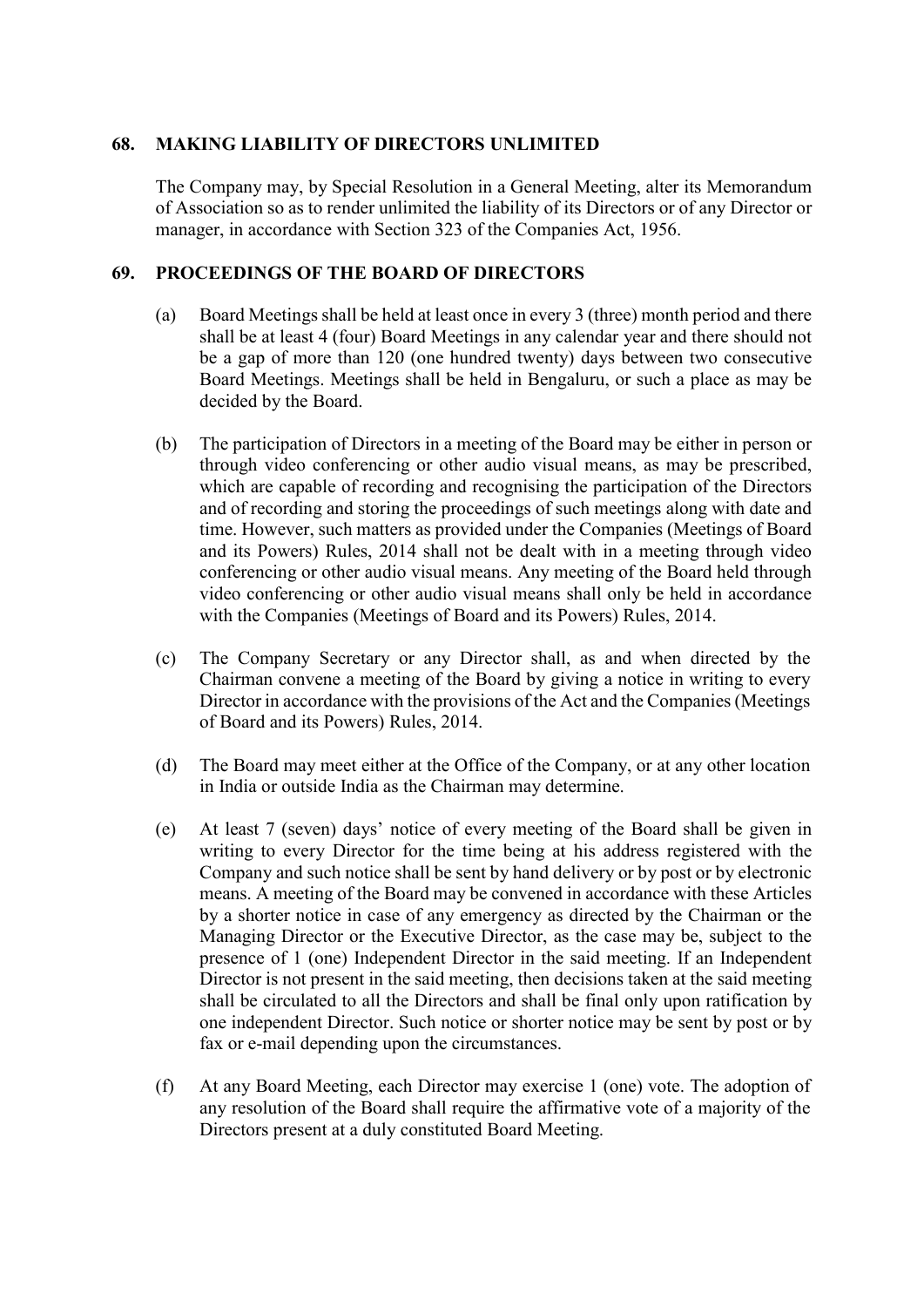# **70. QUORUM FOR BOARD MEETING**

#### (a) Quorum for Board Meetings

Subject to the provisions of Section 174 of the Act, the quorum for each Board Meeting shall be one-third of its total strength and the presence of Directors by video conferencing or by other audio visual means shall also be counted for the purposes of calculating quorum.

If any duly convened Board Meeting cannot be held for want of a quorum, then such a meeting shall automatically stand adjourned for 7 (seven) days after the original meeting at the same time and place, or if that day is a national holiday, on the succeeding day which is not a public holiday to the same time and place. Provided however, the adjourned meeting may be held on such other date and such other place as may be unanimously agreed to by all the Directors in accordance with the provisions of the Act.

(b) If in the event of a quorum once again not being available at such an adjourned meeting, the Directors present shall constitute the quorum and may transact business for which the meeting has been called.

## **71. QUESTIONS AT THE BOARD MEETINGS HOW DECIDED**

- (a) Questions arising at any meeting of the Board, other than as specified in these Articles and the Act, if any, shall be decided by a majority vote. In the case of an equality of votes, the Chairman shall have a second or casting vote.
- (b) No regulation made by the Company in General Meeting, shall invalidate any prior act of the Board, which would have been valid if that regulation had not been made.

## **72. ELECTION OF CHAIRMAN OF BOARD**

- (a) The Board may elect a chairman of its meeting and determine the period for which he is to hold office.
- (b) If no such chairman is elected, or at any meeting the chairman is not present within five minutes after the time appointed for holding the meeting the Directors present may choose one among themselves to be the chairman of the meeting.

## **73. POWERS OF THE BOARD**

Subject to the applicable provisions of the Act, these Articles and other applicable provisions of Law: -

- (a) The Board shall be entitled to exercise all such power and to do all such acts and things as the Company is authorised to exercise and do under the applicable provisions of the Act or by the memorandum and articles of association of the Company.
- (b) The Board is vested with the entire management and control of the Company,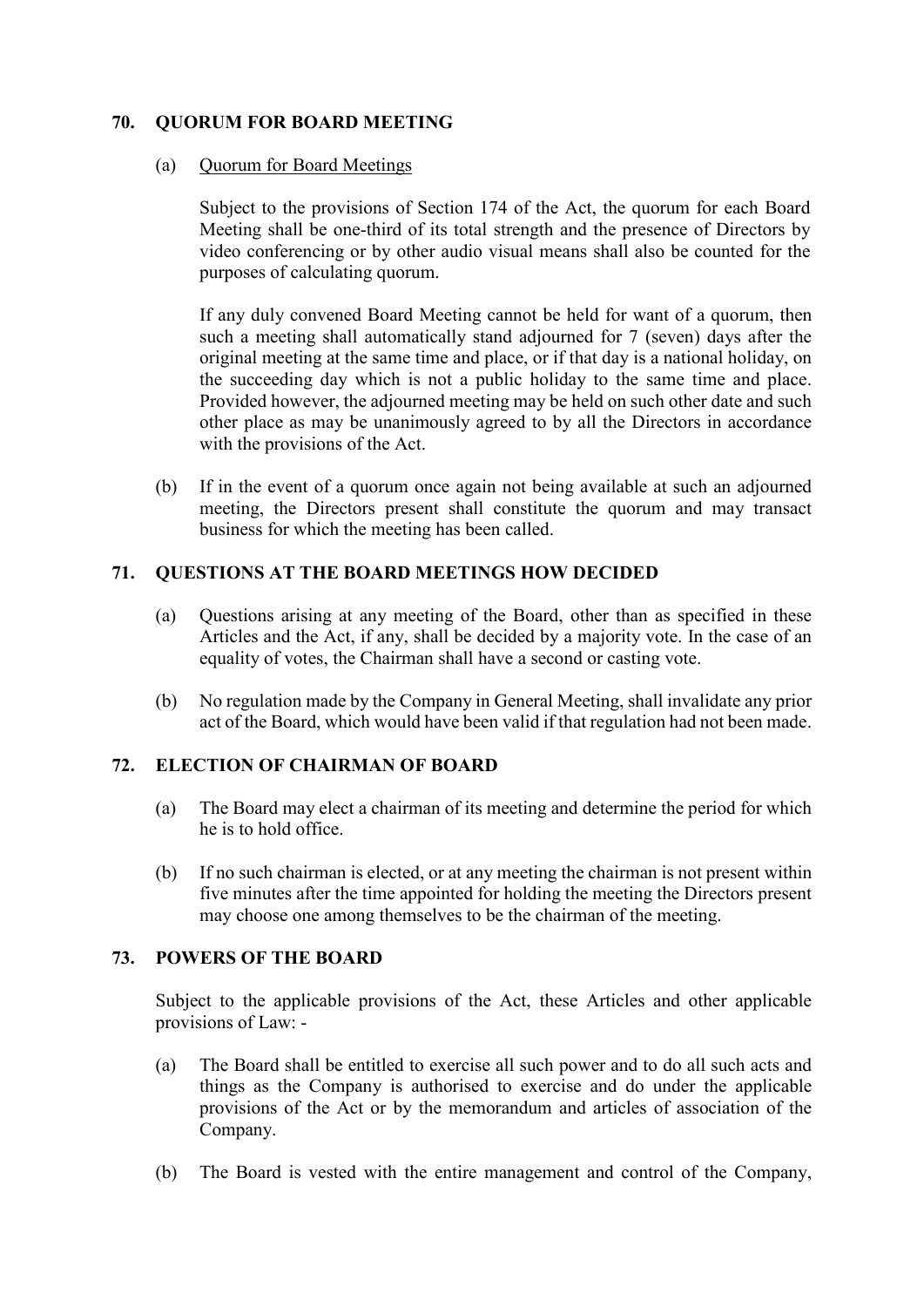including as regards any and all decisions and resolutions to be passed, for and on behalf of the Company.

- (c) Provided that the Board shall not, except with the consent of the Company by a Special Resolution:
	- i. Sell, lease or otherwise dispose of the whole, or substantially the whole, of the undertaking of the Company, or where the Company owns more than one undertaking, of the whole, or substantially the whole, of any such undertaking. The term 'undertaking' and the expression 'substantially the whole of the undertaking' shall have the meaning ascribed to them under the provisions of Section 180 of the Act;
	- ii. Remit, or give time for repayment of, any debt due by a Director;
	- iii. Invest otherwise than in trust securities the amount of compensation received by the Company as a result of any merger or amalgamation; and
	- iv. Borrow money(ies) where the money(ies) to be borrowed together with the money(ies) already borrowed by the Company (apart from temporary loans obtained from the Company's bankers in the ordinary course of businesses), will exceed the aggregate of the paid-up capital of the Company and its free reserves.

## **74. COMMITTEES AND DELEGATION BY THE BOARD**

- (a) The Company shall constitute such Committees as may be required under the Act, applicable provisions of Law and the Listing Agreement. Without prejudice to the powers conferred by the other Articles and so as not to in any way to limit or restrict those powers, the Board may, subject to the provisions of Section 179 of the Act, delegate any of its powers to the Managing Director(s), the executive director(s) or manager or the chief executive officer of the Company. The Managing Director(s), the executive director(s) or the manager or the chief executive officer(s) as aforesaid shall, in the exercise of the powers so delegated, conform to any regulations that may from time to time be imposed on them by the Board and all acts done by them in exercise of the powers so delegated and in conformity with such regulations shall have the like force and effect as if done by the Board.
- (b) Subject to the applicable provisions of the Act, the requirements of Law and these Articles, the Board may delegate any of its powers to Committees of the Board consisting of such member or members of the Board as it thinks fit, and it may from time to time revoke and discharge any such committee of the Board either wholly or in part and either as to persons or purposes. Every Committee of the Board so formed shall, in the exercise of the powers so delegated, conform to any regulations that may from time to time be imposed on it by the Board. All acts done by any such Committee of the Board in conformity with such regulations and in fulfillment of the purposes of their appointment but not otherwise, shall have the like force and effect as if done by the Board.
- (c) The meetings and proceedings of any such Committee of the Board consisting of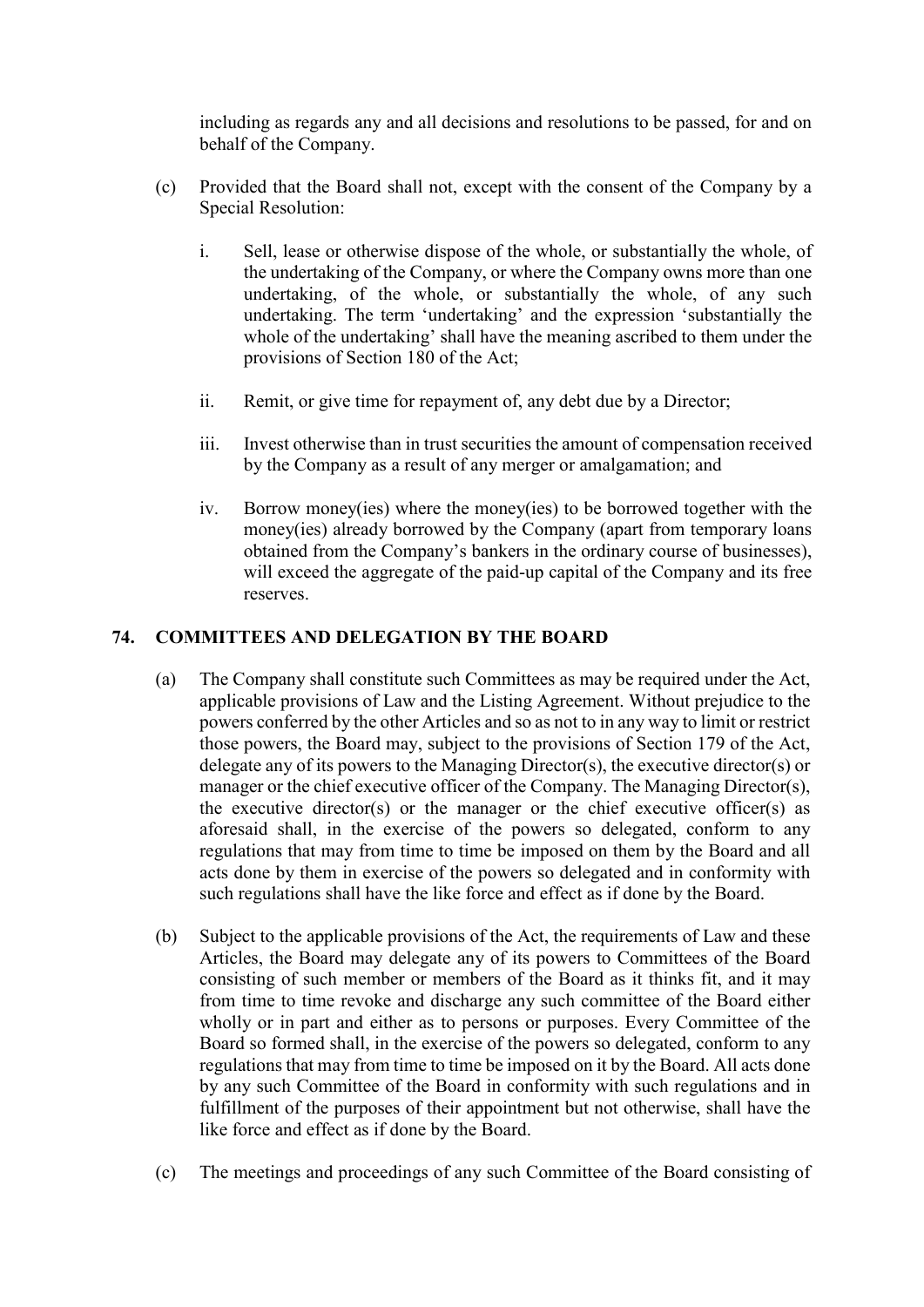two or more members shall be governed by the provisions herein contained for regulating the meetings and proceedings of the Directors, so far as the same are applicable thereto and are not superseded by any regulation made by the Directors under the last preceding Article.

(d) The Board of the Company shall in accordance with the provisions of the Companies (Meetings of the Board and its Powers) Rules, 2014 or any other Law and the provisions of the Listing Agreement, form such committees as may be required under such rules in the manner specified therein, if the same are applicable to the Company.

# **75. ACTS OF BOARD OR COMMITTEE VALID NOTWITHSTANDING INFORMAL APPOINTMENT**

All acts undertaken at any meeting of the Board or of a Committee of the Board, or by any person acting as a Director shall, notwithstanding that it may afterwards be discovered that there was some defect in the appointment of such Director or persons acting as aforesaid, or that they or any of them were disqualified or had vacated office or that the appointment of any of them had been terminated by virtue of any provisions contained in the Act or in these Articles, be as valid as if every such person had been duly appointed, and was qualified to be a Director . Provided that nothing in this Article shall be deemed to give validity to the acts undertaken by a Director after his appointment has been shown to the Company to be invalid or to have been terminated.

#### **76. PASSING OF RESOLUTION BY CIRCULATION**

No resolution shall be deemed to have been duly passed by the Board or by a Committee thereof by circulation, unless the resolution has been circulated in draft form, together with the necessary papers, if any, to all the Directors, or members of the Committee, as the case may be, at their addresses registered with the Company in India by hand delivery or by post or by courier, or through such electronic means as may be provided under the Companies (Meetings of Board and its Powers) Rules, 2014 and has been approved by majority of Directors or members, who are entitled to vote on the resolution. However, in case one-third of the total number of Directors for the time being require that any resolution under circulation must be decided at a meeting, the chairperson shall put the resolution to be decided at a meeting of the Board.

A resolution mentioned above shall be noted at a subsequent meeting of the Board or the Committee thereof, as the case may be, and made part of the minutes of such meeting.

#### **77. MINUTES OF THE PROCEEDINGS OF THE MEETING OF THE BOARD**

- (a) The Company shall prepare minutes of each Board Meeting and the entries thereof in books kept for that purpose with their pages consecutively numbered. Such minutes shall contain a fair and correct summary of the proceedings conducted at the Board Meeting.
- (b) The Company shall circulate the minutes of the meeting to each Director within 7 (seven) Business Days after the Board Meeting.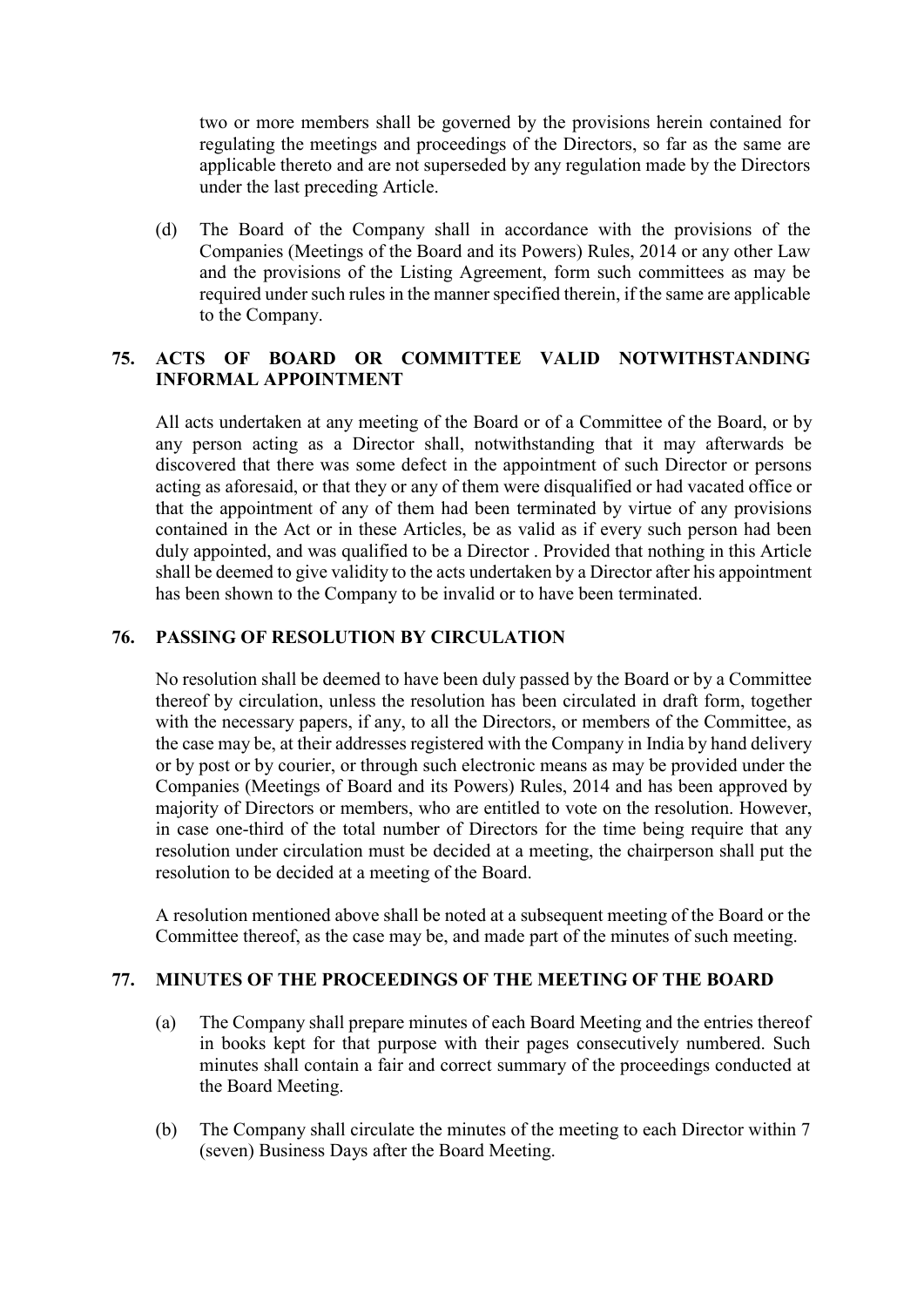- (c) Each page of every such book shall be initialed or signed and the last page of the record of proceedings of each meeting in such book shall be dated and signed by the Chairman of the said meeting or the Chairman of the next succeeding meeting.
- (d) In no case the minutes of proceedings of a meeting shall be attached to any such book as aforesaid by pasting or otherwise.
- (e) The minutes of each meeting shall contain a fair and correct summary of the proceedings thereat and shall also contain: -
	- (i) all appointments of Officers;
	- (ii) the names of the Directors present at each meeting of the Board;
	- (iii) all resolutions and proceedings of the meetings of the Board;
	- (iv) the names of the Directors, if any, dissenting from, or not concurring in, any resolution passed by the Board.
- (f) Nothing contained in sub Articles (a) to (e) above shall be deemed to require the inclusion in any such minutes of any matter which in the opinion of the Chairman of the meeting: -
	- (i) is or could reasonably be regarded as defamatory of any person;
	- (ii) is irrelevant or immaterial to the proceedings; or
	- (iii) is detrimental to the interests of the Company.
- (g) The Chairman shall exercise absolute discretion in regard to the inclusion or noninclusion of any matter in the minutes on the ground specified in sub Article (f) above.
- (h) Minutes of meetings kept in accordance with the aforesaid provisions shall be evidence of the proceedings recorded therein.
- (i) The minutes kept and recorded under this Article shall also comply with the provisions of Secretarial Standard 3 issued by the Institute of Company Secretaries of India constituted under the Company Secretaries Act, 1980 and approved as such by the Central Government and applicable provisions of the Act and Law.

#### **78. REGISTER OF CHARGES**

The Directors shall cause a proper register to be kept, in accordance with the applicable provisions of the Act, of all mortgages and charges specifically affecting the property of the Company and shall duly comply with the requirements of the applicable provisions of the Act in regard to the registration of mortgages and charges therein specified.

#### **79. CHARGE OF UNCALLED CAPITAL**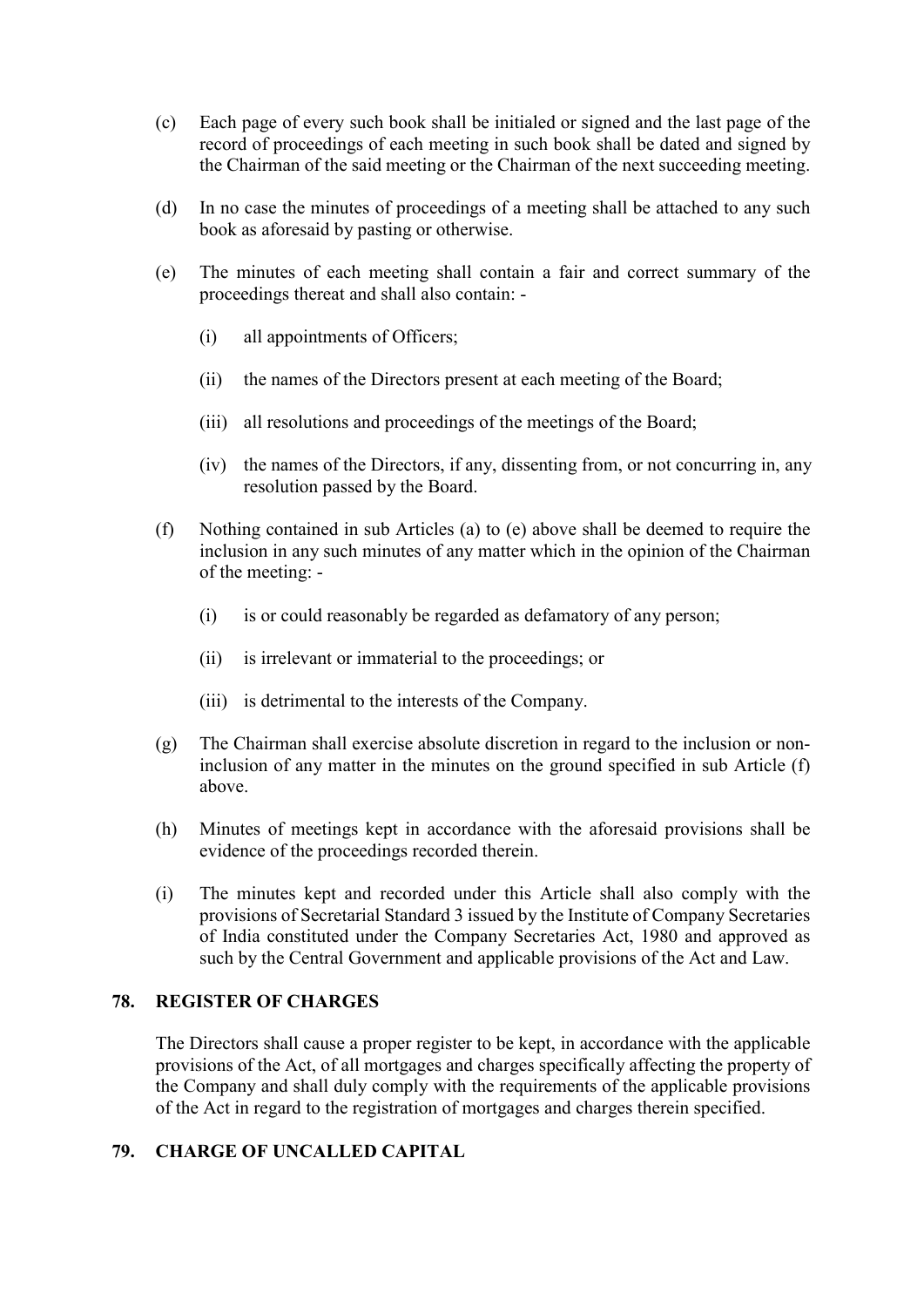Where any uncalled capital of the Company is charged as security or other security is created on such uncalled capital, the Directors may authorize, subject to the applicable provisions of the Act and these Articles, making calls on the Shareholders in respect of such uncalled capital in trust for the person in whose favour such charge is executed.

#### **80. SUBSEQUENT ASSIGNS OF UNCALLED CAPITAL**

Where any uncalled capital of the Company is charged, all persons taking any subsequent charge thereon shall take the same subject to such prior charges and shall not be entitled to obtain priority over such prior charge.

#### **81. CHARGE IN FAVOUR OF DIRECTOR FOR INDEMNITY**

If the Director or any person, shall become personally liable for the payment of any sum primarily due from the Company, the Board may execute or cause to be executed, any mortgage, charge or security over or affecting the whole or part of the assets of the Company by way of indemnity to secure the Directors or other persons so becoming liable as aforesaid from any loss in respect of such liability.

#### **82. OFFICERS**

- (a) The Company shall have its own professional management and such officers shall be appointed from time to time as designated by its Board. The officers of the Company shall serve at the discretion of the Board.
- (b) The officers of the Company shall be responsible for the implementation of the decisions of the Board, subject to the authority and directions of the Board and shall conduct the day to day business of the Company.
- (c) The officers of the Company shall be the Persons in charge of and responsible to the Company for the conduct of the business of the Company and shall be concerned and responsible to ensure full and due compliance with all statutory laws, rules and regulations as are required to be complied with by the Company and/or by the Board of the Company.
- (d) Qualified experienced managerial and marketing executives and other officers shall be appointed for the operation and conduct of the business of the Company.
- (e) The Board shall appoint with the approval of the Chairman, the President and/or Chief Executive Officer and/or Chief Operating Officer of the Company, as well as persons who will be appointed to the posts of senior executive management.

#### **83. THE SECRETARY**

(a) Subject to the provisions of Section 203 of the Act, the Board may, from time to time, appoint any individual as Secretary of the Company to perform such functions, which by the Act or these Articles for the time being of the Company are to be performed by the Secretary and to execute any other duties which may from time to time be assigned to him by the Board. The Board may confer upon the Secretary so appointed any powers and duties as are not by the Act or by these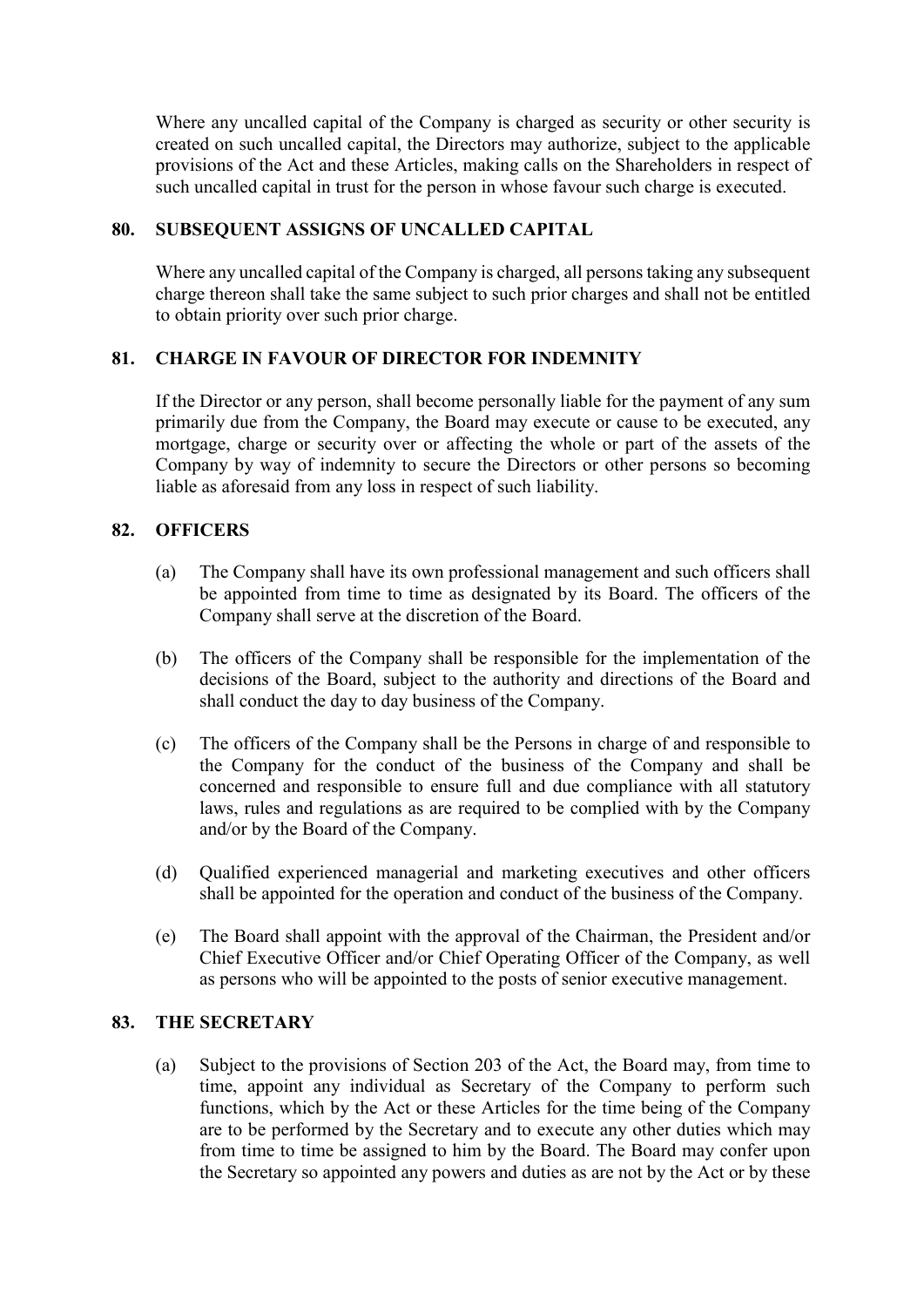Articles required to be exercised by the Board and may from time to time revoke, withdraw, alter or vary all or any of them. The Board may also at any time appoint some individual (who need not be the Secretary), to maintain the Registers required to be kept by the Company.

(b) The Secretary shall be an individual responsible to ensure that there shall be no default, non-compliance, failure, refusal or contravention of any of the applicable provisions of the Act, or any rules, regulations or directions which the Company is required to conform to or which the Board of the Company are required to conform to and shall be designated as such and be the officer in default.

## **84. DIRECTORS' & OFFICERS' LIABILITY INSURANCE**

Subject to the provisions of the Act and Law, the Company shall procure, at its own cost, comprehensive directors and officers liability insurance for each Director which shall not form a part of the remuneration payable to the Directors in the circumstances described under Section 197 of the Act: -

- (a) on terms approved by the Board;
- (b) which includes each Director as a policyholder;
- (c) is from an internationally recognised insurer approved by the Board; and
- (d) for a coverage for claims of an amount not less than the Rupee equivalent of Rs. 5,00,00,000 (Rupees Five Crores Only) in the aggregate or as may be decided by the Board, from time to time.

#### **85. SEAL**

- (a) The Common Seal of the Company, if required to be affixed, shall be affixed to any instrument(s), in the presence of any one of Directors of the Company and/or Chief Financial Officer and/or Company Secretary and/or Compliance Officer of the Company or such person(s) as the Board or aforesaid persons may appoint for the purpose and who shall sign every instrument to which the Seal of the Company is so affixed in their presence.
- (b) Notwithstanding anything contained in the clause, the use of the Seal of the Company shall not be a mandatory requirement for authenticating any instrument or document by the Company.
- (c) SEAL ABROAD The Company shall also be at liberty to use an official seal in any territory, district or place outside India.

## **86. ACCOUNTS**

(a) The Company shall prepare and keep at the Office books of accounts or other relevant books and papers and financial statements for every financial year which give a true and fair view of the state of affairs of the Company, including its branch office or offices, if any, and explain the transactions effected both at the Office and its branches and such books shall be kept on accrual basis and according to the double entry system of accounting.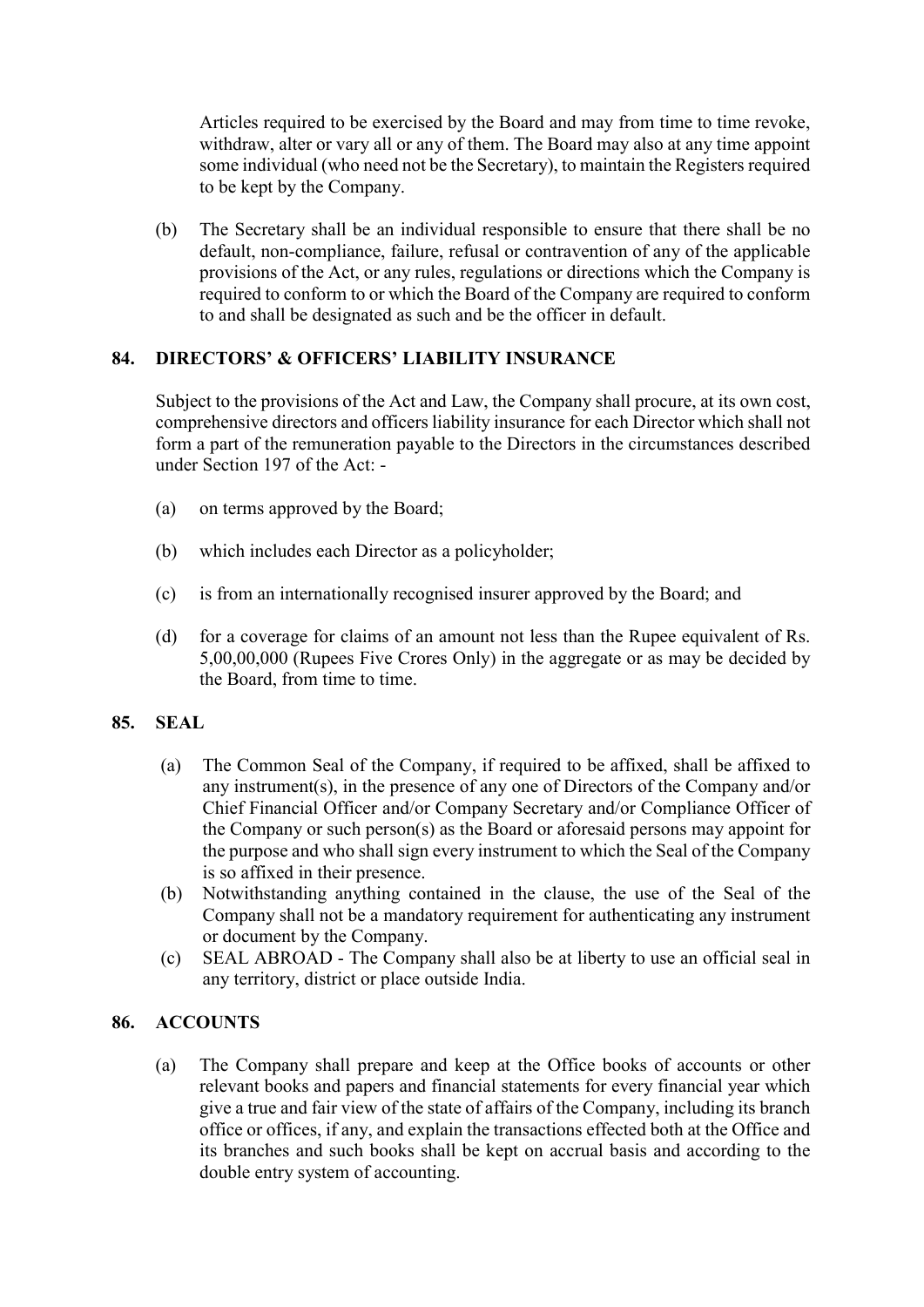- (b) Where the Board decides to keep all or any of the books of account at any place other than the Office, the Company shall, within 7 (seven) days of the decision, file with the Registrar, a notice in writing giving the full address of that other place. The Company may also keep such books of accounts or other relevant papers in electronic mode in accordance with the provisions of the Act.
- (c) The Company shall preserve in good order the books of account relating to a period of not less than eight years preceding the current year.
- (d) When the Company has a branch office, whether in or outside India, the Company shall be deemed to have complied with this Article if proper books of account relating to the transactions effected at the branch office are kept at the branch office and proper summarized returns made up to dates at intervals of not more than three months, are sent by the branch office to the Company at its office or at the other place in India, at which the Company's books of account are kept as aforesaid.
- (e) No Shareholder (not being a Director) shall have any right of inspecting any account or books or documents of the Company except specified under the Act and Law.
- (f) In accordance with the provisions of the Act, along with the financial statements laid before the Shareholders, there shall be laid a 'Board's report' which shall include:
	- i. the web address, if any, where annual return referred to in sub-section (3) of section 92 has been placed;
	- ii. number of meetings of the Board;
	- iii. Directors' responsibility statement as per the provisions of Section 134 (5) of the Act;
	- iiia. details in respect of frauds reported by auditors under sub-section (12) of section 143 other than those which are reportable to the Central Government;
	- iv. a statement on declaration given by Independent Directors under sub-section (6) of Section 149 of the Act;
	- v. in the event applicable, as specified under sub-section (1) of Section 178 of the Act, Company's policy on directors' appointment and remuneration including criteria for determining qualifications, positive attributes, independence of a director and other matters provided under sub-section (3) of Section 178 of the Act;
	- vi. explanations or comments by the Board on every qualification, reservation or adverse remark or disclaimer made-
		- 1. by the auditor in his report; and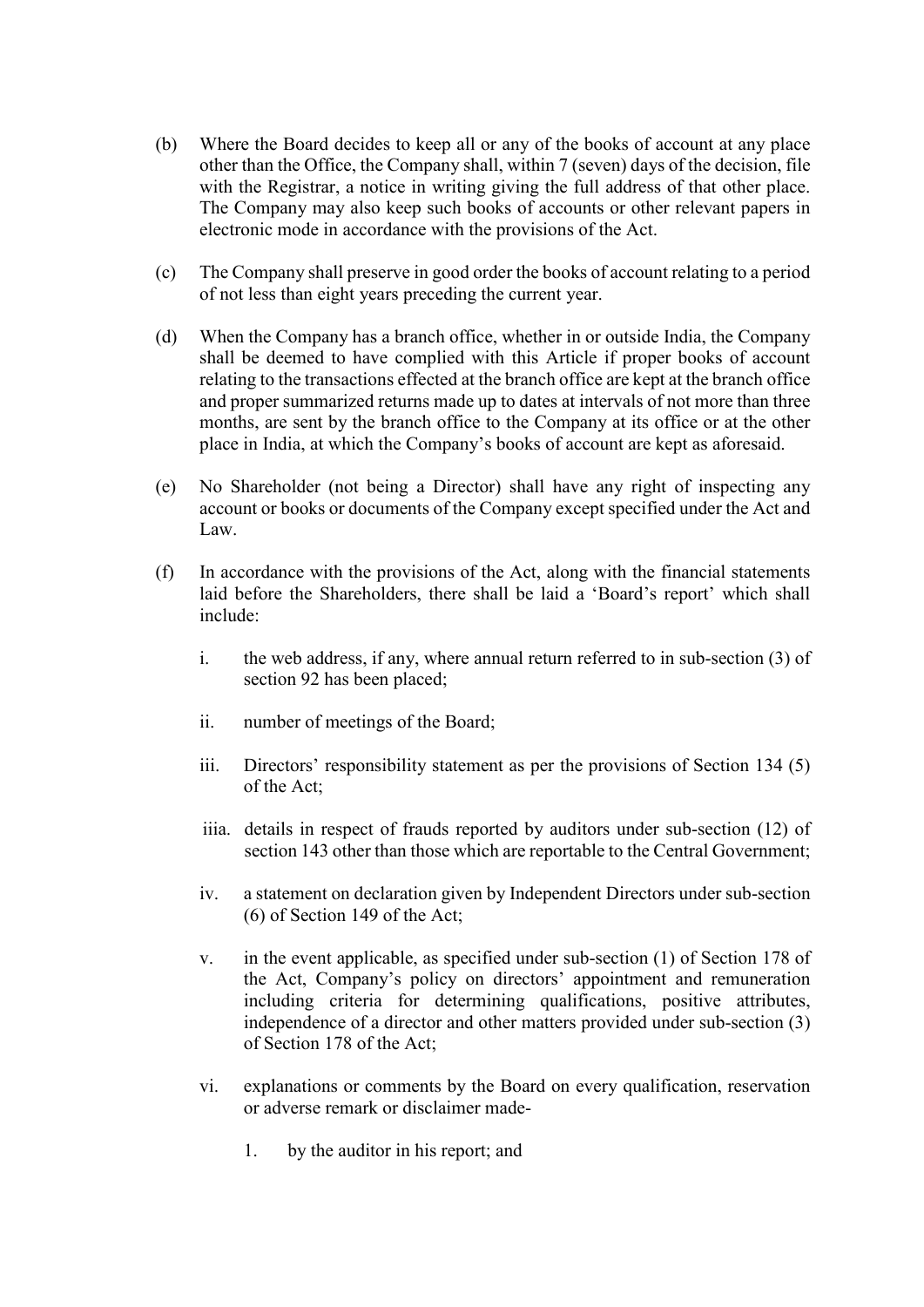- 2. by the company secretary in practice in his secretarial audit report;
- vii. particulars of loans, guarantees or investments under Section 186 of the Act;
- viii. particulars of contracts or arrangements with related parties referred to in sub-section (1) of Section 188 in the prescribed form;
- ix. the state of the company's affairs;
- x. the amounts, if any, which it proposes to carry to any reserves;
- xi. the amount, if any, which it recommends should be paid by way of Dividends;
- xii. material changes and commitments, if any, affecting the financial position of the company which have occurred between the end of the financial year of the company to which the financial statements relate and the date of the report;
- xiii. the conservation of energy, technology absorption, foreign exchange earnings and outgo, in such manner as may be prescribed;
- xiv. a statement indicating development and implementation of a risk management policy for the company including identification therein of elements of risk, if any, which in the opinion of the Board may threaten the existence of the company;
- xv. the details about the policy developed and implemented by the company on corporate social responsibility initiatives taken during the year;
- xvi. in case of a listed company and every other public company having such paid-up share capital as may be prescribed, a statement indicating the manner in which formal annual evaluation of the performance of the Board, its committees and of individual directors has been made; and

xvii. such other matters as may be prescribed under the Law, from time to time.

(g) All the aforesaid books shall give a fair and true view of the affairs of the Company or its branch office, as the case may be, with respect to the matters herein and explain its transactions.

#### **87. AUDIT AND AUDITORS**

- (a) Auditors shall be appointed and their rights and duties shall be regulated in accordance with Sections 139 to 147 of the Act and as specified under Law.
- (b) Every account of the Company when audited shall be approved by a General Meeting and shall be conclusive except as regards any error discovered therein within three months next after the approval thereof. Whenever any such error is discovered within that period the account shall forthwith be corrected, and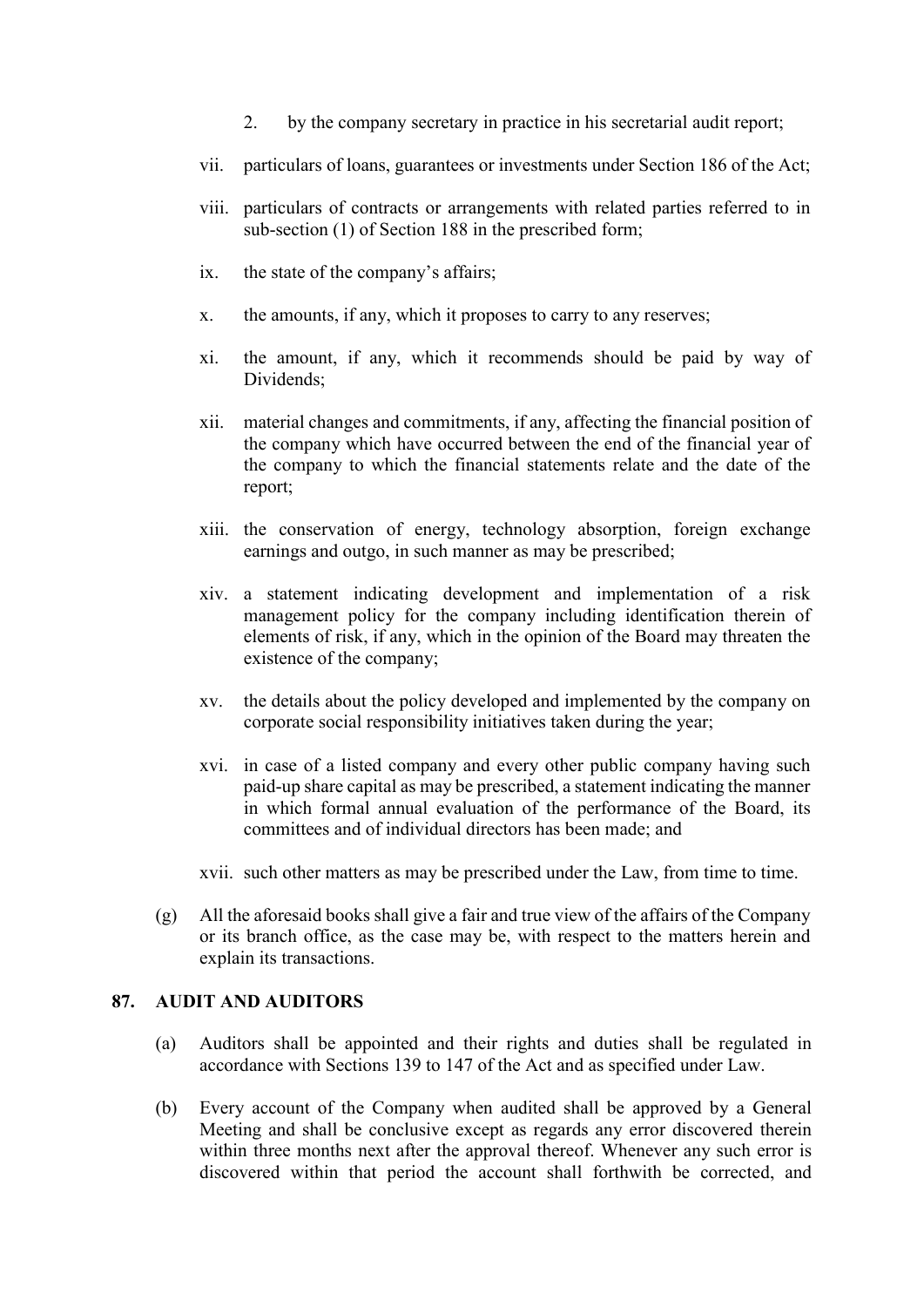henceforth shall be conclusive.

- (c) Every balance sheet and profit and loss account shall be audited by one or more Auditors to be appointed as hereinafter set out.
- (d) The Company at the Annual General Meeting in each year shall appoint an Auditor or Auditors to hold office from the conclusion of that meeting until conclusion of the next Annual General Meeting and every Auditor so appointed shall be intimated of his appointment within 7 (seven) days.
- (e) Where at an Annual General Meeting, no Auditors are appointed, the Central Government may appoint a person to fill the vacancy and fix the remuneration to be paid to him by the Company for his services.
- (f) The Company shall within 7 (seven) days of the Central Government's power under sub clause (b) becoming exercisable, give notice of that fact to the Government.
- (g) The Directors may fill any casual vacancy in the office of an Auditor but while any such vacancy continues, the remaining auditors (if any) may act. Where such a vacancy is caused by the resignation of an Auditor, the vacancy shall only be filled by the Company in General Meeting.
- (h) A person, other than a retiring Auditor, shall not be capable of being appointed at an Annual General Meeting unless special notice of a resolution of appointment of that person to the office of Auditor has been given by a Shareholder to the Company not less than 14 (fourteen) days before the meeting in accordance with Section 115 of the Act, and the Company shall send a copy of any such notice to the retiring Auditor and shall give notice thereof to the Shareholders in accordance with provisions of Section 115 of the Act and all the other provision of Section 140 of the Act shall apply in the matter. The provisions of this sub-clause shall also apply to a resolution that a retiring auditor shall not be re-appointed.
- (i) The persons qualified for appointment as Auditors shall be only those referred to in Section 141 of the Act.
- (j) None of the persons mentioned in Section 141 of the Act as are not qualified for appointment as auditors shall be appointed as Auditors of the Company.

## **88. AUDIT OF BRANCH OFFICES**

The Company shall comply with the applicable provisions of the Act and the Companies (Audit and Auditor) Rules, 2014 in relation to the audit of the accounts of branch offices of the Company.

#### **89. REMUNERATION OF AUDITORS**

The remuneration of the Auditors shall be fixed by the Company as authorized in General Meeting from time to time in accordance with the provisions of the Act and the Companies (Audit and Auditor) Rules, 2014.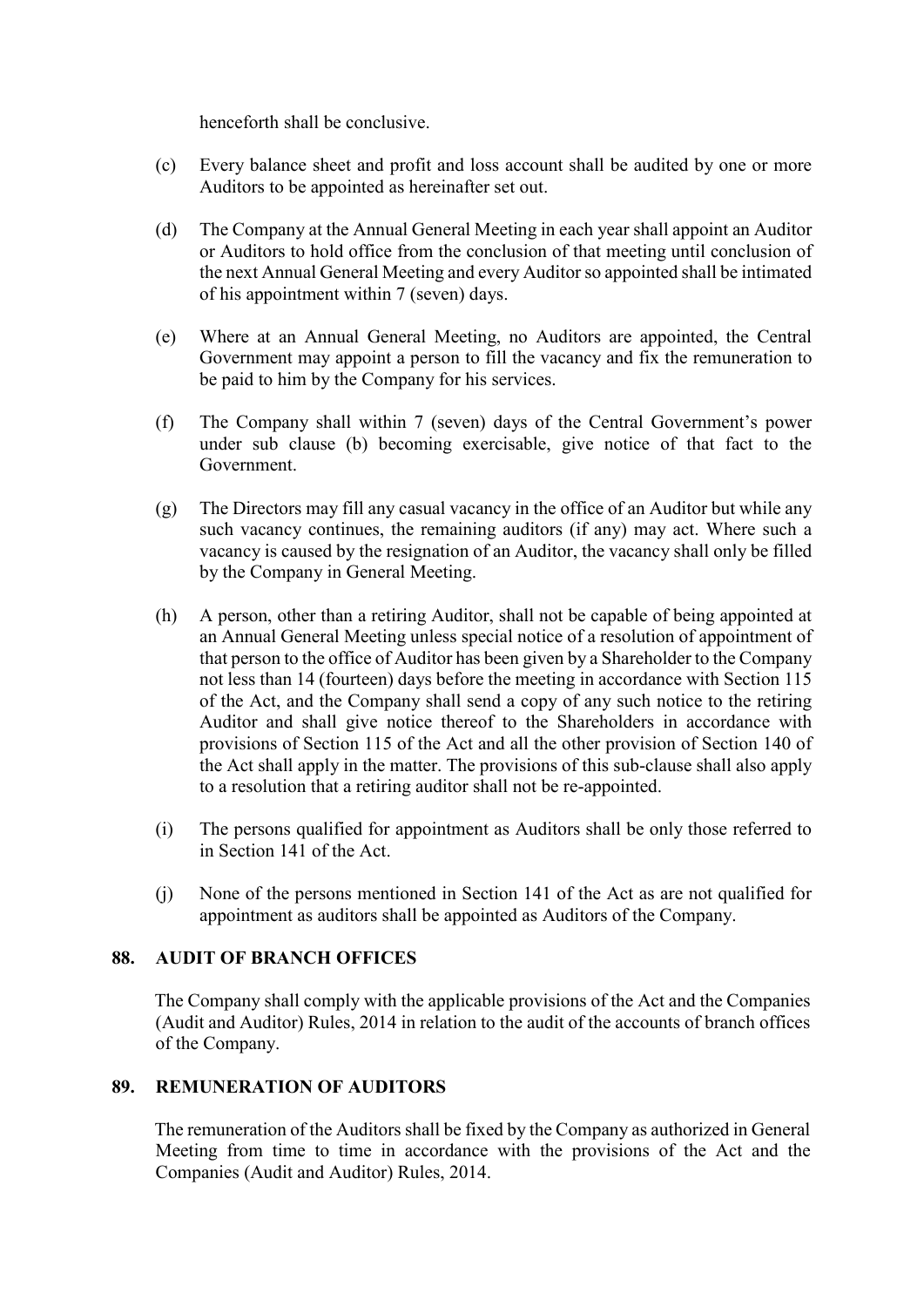#### **90. DOCUMENTS AND NOTICES**

- (a) A document or notice may be given or served by the Company to or on any Shareholder whether having his registered address within or outside India either personally or by sending it by post to him to his registered address.
- (b) Where a document or notice is sent by post, service of the document or notice shall be deemed to be effected by properly addressing, prepaying and posting a letter containing the document or notice, provided that where a Shareholder has intimated to the Company in advance that documents or notices should be sent to him under a certificate of posting or by registered post with or without acknowledgement due or by cable or telegram and has deposited with the Company a sum sufficient to defray the expenses of doing so, service of the document or notice shall be deemed to be effected unless it is sent in the manner intimated by the Shareholder. Such service shall be deemed to have effected in the case of a notice of a meeting, at the expiration of forty eight hours after the letter containing the document or notice is posted or after a telegram has been dispatched and in any case, at the time at which the letter would be delivered in the ordinary course of post or the cable or telegram would be transmitted in the ordinary course.
- (c) A document or notice may be given or served by the Company to or on the jointholders of a Share by giving or serving the document or notice to or on the jointholder named first in the Register of Members in respect of the Share.
- (d) Every person, who by operation of Law, transfer or other means whatsoever, shall become entitled to any Share, shall be bound by every document or notice in respect of such Share, which previous to his name and address being entered on the register of Shareholders, shall have been duly served on or given to the Person from whom he derives his title to such Share.
- (e) Any document or notice to be given or served by the Company may be signed by a Director or the Secretary or some Person duly authorised by the Board for such purpose and the signature thereto may be written, printed, photostat or lithographed.
- (f) All documents or notices to be given or served by Shareholders on or to the Company or to any officer thereof shall be served or given by sending the same to the Company or officer at the Office by post under a certificate of posting or by registered post or by leaving it at the Office.
- (g) Where a Document is sent by electronic mail, service thereof shall be deemed to be effected properly, where a member has registered his electronic mail address with the Company and has intimated the Company that documents should be sent to his registered email address, without acknowledgement due. Provided that the Company, shall provide each member an opportunity to register his email address and change therein from time to time with the Company or the concerned depository. The Company shall fulfill all conditions required by Law, in this regard.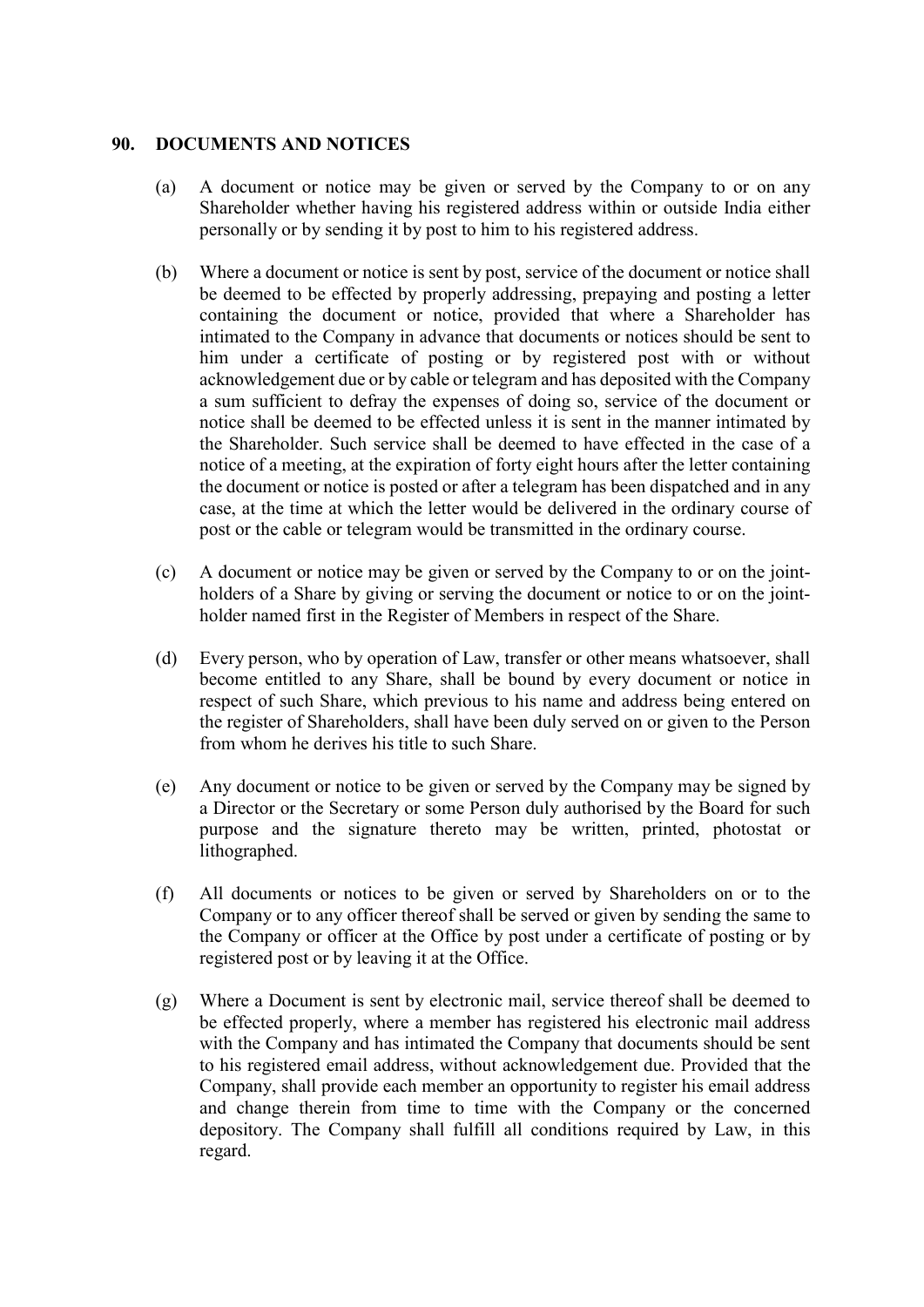#### **91. SHAREHOLDERS TO NOTIFY ADDRESS IN INDIA**

Each registered Shareholder from time to time notify in writing to the Company such place in India to be registered as his address and such registered place of address shall for all purposes be deemed to be his place of residence.

#### **92. SERVICE ON MEMBERS HAVING NO REGISTERED ADDRESS**

If a Shareholder does not have registered address in India, and has not supplied to the Company any address within India, for the giving of the notices to him, a document advertised in a newspaper circulating in the neighbourhood of Office of the Company shall be deemed to be duly served to him on the day on which the advertisement appears.

#### **93. SERVICE ON PERSONS ACQUIRING SHARES ON DEATH OR INSOLVENCY OF SHAREHOLDERS**

A document may be served by the Company on the persons entitled to a share in consequence of the death or insolvency of a Shareholders by sending it through the post in a prepaid letter addressed to them by name or by the title or representatives of the deceased, assignees of the insolvent by any like description at the address (if any) in India supplied for the purpose by the persons claiming to be so entitled, or (until such an address has been so supplied) by serving the document in any manner in which the same might have been served as if the death or insolvency had not occurred.

#### **94. PERSONS ENTITLED TO NOTICE OF GENERAL MEETINGS**

Subject to the applicable provisions of the Act and these Articles, notice of General Meeting shall be given:

- (i) To the Shareholders of the Company as provided by these Articles.
- (ii) To the persons entitled to a share in consequence of the death or insolvency of a Shareholder.
- (iii) To the Auditors for the time being of the Company; in the manner authorized by as in the case of any Shareholder of the Company.

## **95. NOTICE BY ADVERTISEMENT**

Subject to the applicable provisions of the Act, any document required to be served or sent by the Company on or to the Shareholders, or any of them and not expressly provided for by these Articles, shall be deemed to be duly served or sent if advertised in a newspaper circulating in the District in which the Office is situated.

#### **96. DIVIDEND POLICY**

(a) The profits of the Company, subject to any special rights relating thereto being created or authorised to be created by the Memorandum or these Articles and subject to the provisions of these Articles shall be divisible among the Shareholders in proportion to the amount of Capital Paid-up or credited as Paid-up and to the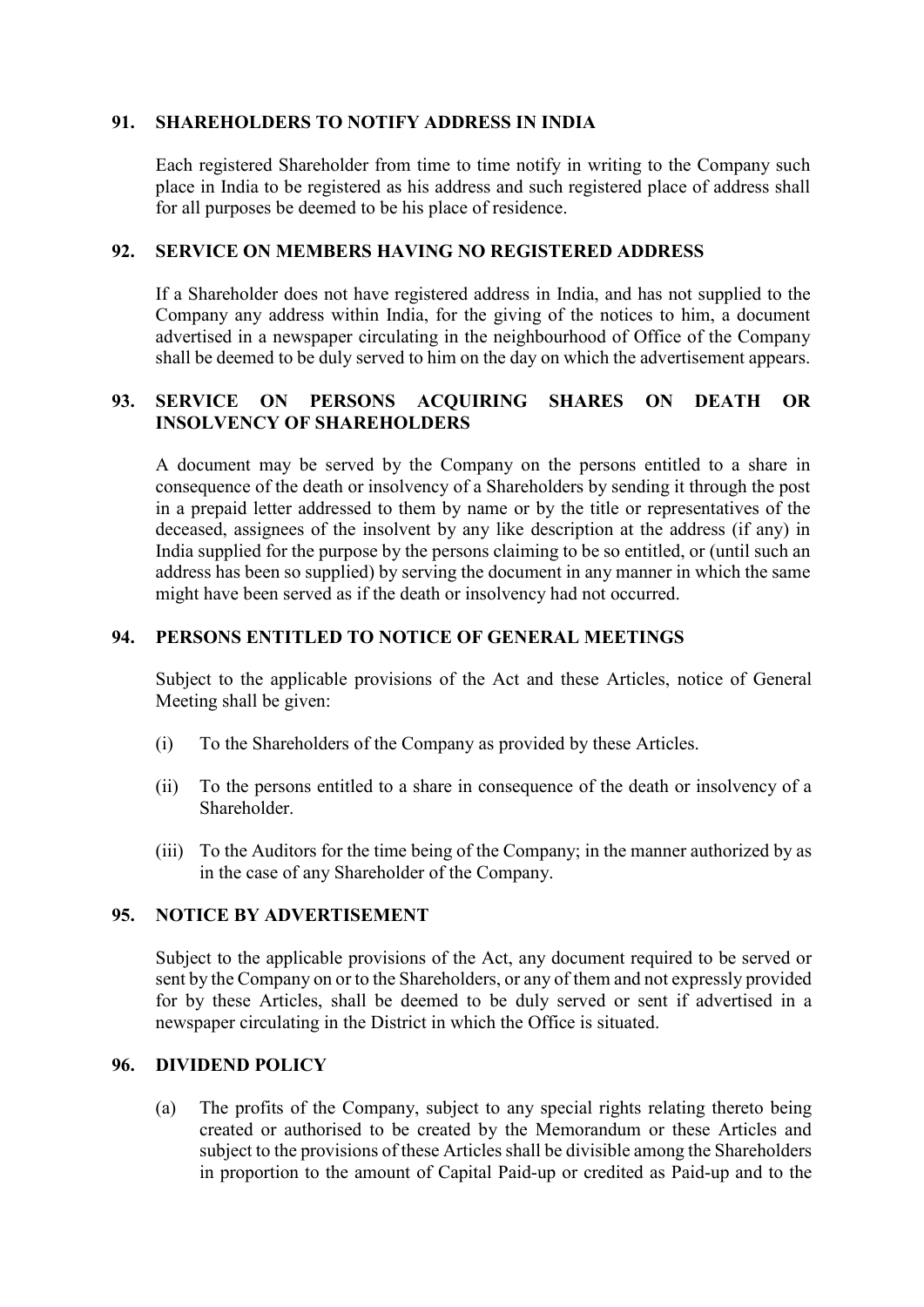period during the year for which the Capital is Paid-up on the shares held by them respectively. Provided always that, (subject as aforesaid), any Capital Paid-up on a Share during the period in respect of which a Dividend is declared, shall unless the Directors otherwise determine, only entitle the holder of such Share to an apportioned amount of such Dividend as from the date of payment.

- (b) Subject to the provisions of Section 123 of the Act the Company in General Meeting may declare Dividends, to be paid to Shareholders according to their respective rights and interests in the profits. No Dividends shall exceed the amount recommended by the Board, but the Company in General Meeting may, declare a smaller Dividend, and may fix the time for payments not exceeding 30 (thirty) days from the declaration thereof.
- (c) (i) No Dividend shall be declared or paid otherwise than out of profits of the Financial Year arrived at after providing for depreciation in accordance with the provisions of Section 123 of the Actor out of the profits of the Company for any previous Financial Year or years arrived at after providing for depreciation in accordance with those provisions and remaining undistributed or out of both provided that: -
	- 1. if the Company has not provided for depreciation for any previous Financial Year or years it shall, before declaring or paying a Dividend for any Financial Year provide for such depreciation out of the profits of that Financial Year or out of the profits of any other previous Financial Year or years, and
	- 2. if the Company has incurred any loss in any previous Financial Year or years the amount of the loss or an amount which is equal to the amount provided for depreciation for that year or those years whichever is less, shall be set off against the profits of the Company for the year for which the Dividend is proposed to be declared or paid or against the profits of the Company for any previous Financial Year or years arrived at in both cases after providing for depreciation in accordance with the provisions of Section 123 of the Actor against both.
	- (ii) The declaration of the Board as to the amount of the net profits shall be conclusive.
- (d) The Board may, from time to time, pay to the Shareholders such interim Dividend as in their judgment the position of the Company justifies.
- (e) Where Capital is paid in advance of calls upon the footing that the same shall carry interest, such Capital shall not whilst carrying interest, confer a right to participate in profits or Dividend.
- (f) (i) Subject to the rights of Persons, if any, entitled to shares with special rights as to Dividend, all Dividends shall be declared and paid according to the amounts paid or credited as paid on the shares in respect whereof Dividend is paid but if and so long as nothing is Paid upon any shares in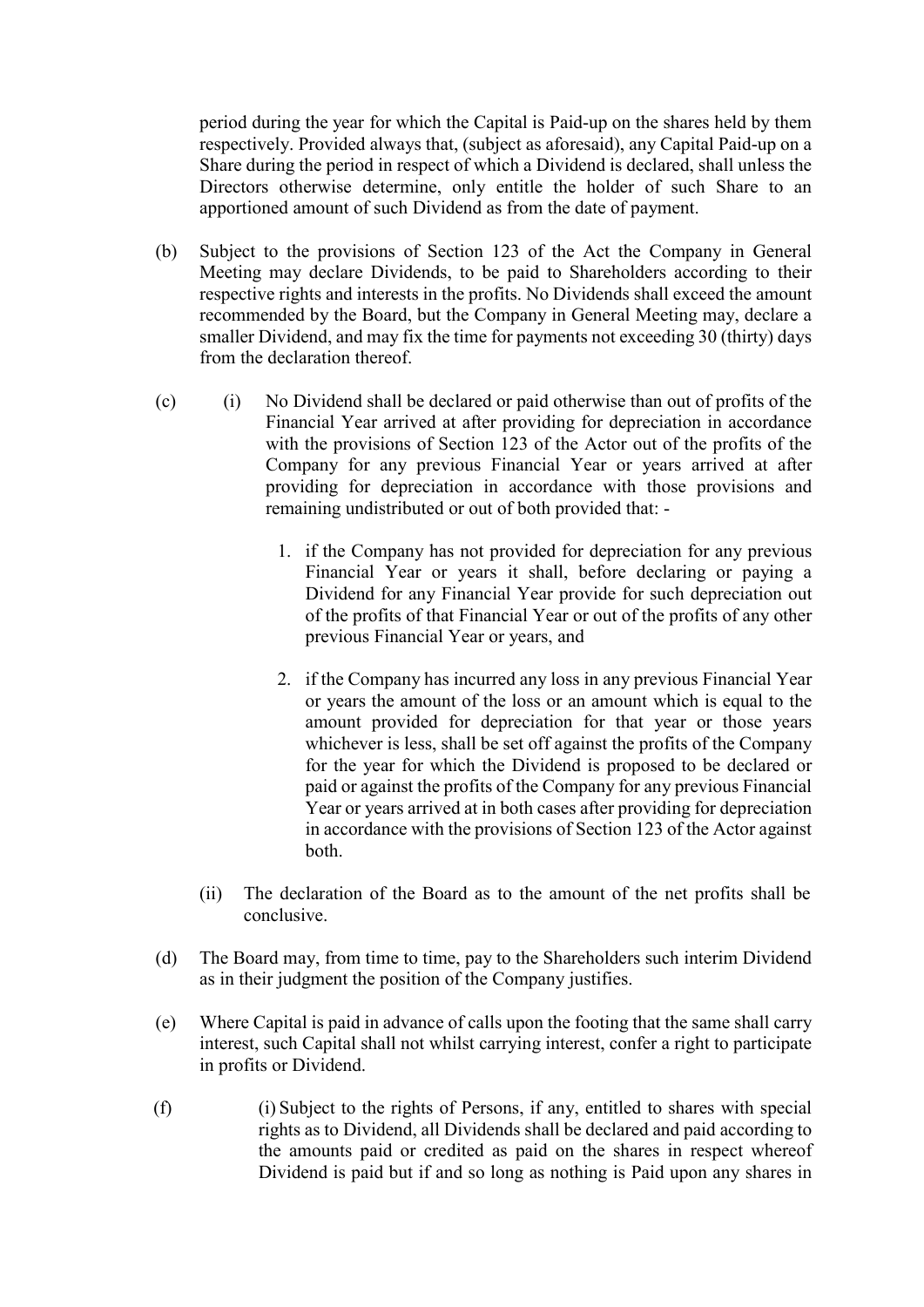the Company, Dividends may be declared and paid according to the amount of the shares.

- (ii) No amount paid or credited as paid on shares in advance of calls shall be treated for the purpose of this regulation as paid on shares.
- (iii) All Dividends shall be apportioned and paid proportionately to the amounts paid or credited as paid on the shares during any portion or portions of the period in respect of which the Dividend is paid, but if any shares are issued on terms providing that it shall rank for Dividend as from a particular date such shares shall rank for Dividend accordingly.
- (g) Subject to the applicable provisions of the Act and these Articles, the Board may retain the Dividends payable upon shares in respect of any Person, until such Person shall have become a Shareholder, in respect of such shares or until such shares shall have been duly transferred to him.
- (h) Any one of several Persons who are registered as the joint-holders of any Share may give effectual receipts for all Dividends or bonus and payments on account of Dividends or bonus or sale proceeds of fractional certificates or other money(ies) payable in respect of such shares.
- (i) Subject to the applicable provisions of the Act, no Shareholder shall be entitled to receive payment of any interest or Dividends in respect of his Share(s), whilst any money may be due or owing from him to the Company in respect of such Share(s); either alone or jointly with any other Person or Persons; and the Board may deduct from the interest or Dividend payable to any such Shareholder all sums of money so due from him to the Company.
- (j) Subject to Section 126 of the Act, a transfer of shares shall not pass the right to any Dividend declared thereon before the registration of the transfer.
- (k) Unless otherwise directed any Dividend may be paid by cheque or warrant or by a pay slip or receipt (having the force of a cheque or warrant) and sent by post or courier or by any other legally permissible means to the registered address of the Shareholder or Person entitled or in case of joint-holders to that one of them first named in the Register of Members in respect of the joint-holding. Every such cheque or warrant shall be made payable to the order of the Person to whom it is sent and in case of joint-holders to that one of them first named in the Register of Members in respect of the joint-holding. The Company shall not be liable or responsible for any cheque or warrant or pay slip or receipt lost in transmission, or for any Dividend lost to a Shareholder or Person entitled thereto, by a forged endorsement of any cheque or warrant or a forged signature on any pay slip or receipt of a fraudulent recovery of Dividend. If 2 (two) or more Persons are registered as joint-holders of any Share(s) any one of them can give effectual receipts for any money(ies) payable in respect thereof. Several Executors or Administrators of a deceased Shareholder in whose sole name any Share stands shall for the purposes of this Article be deemed to be joint-holders thereof.
- (l) No unpaid Dividend shall bear interest as against the Company.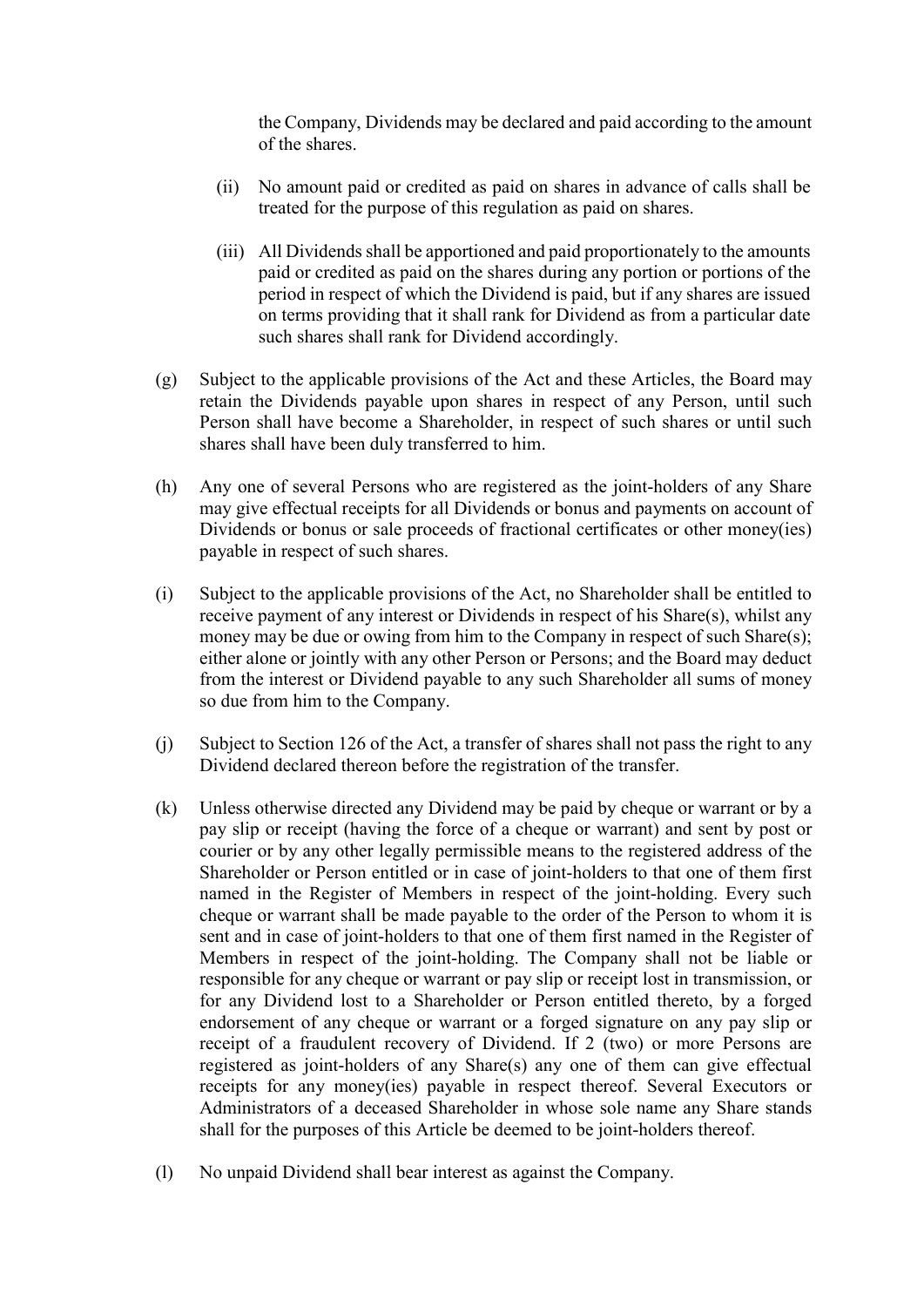- (m) Any General Meeting declaring a Dividend may on the recommendation of the Board, make a call on the Shareholders of such amount as the Meeting fixes, but so that the call on each Shareholder shall not exceed the Dividend payable to him, and so that the call will be made payable at the same time as the Dividend; and the Dividend may, if so arranged as between the Company and the Shareholders, be set-off against such calls.
- (n) Notwithstanding anything contained in this Article, the dividend policy of the Company shall be governed by the applicable provisions of the Act and Law.
- (o) The Company may pay dividends on shares in proportion to the amount paid-up on each Share in accordance with Section 51 of the Act.

## **97. UNPAID OR UNCLAIMED DIVIDEND**

- (a) If the Company has declared a Dividend but which has not been paid or the Dividend warrant in respect thereof has not been posted or sent within 30 (thirty) days from the date of declaration, transfer the total amount of dividend, which remained unpaid or unclaimed within 7 (seven) days from the date of expiry of the said period of 30 (thirty) days to a special account to be opened by the Company in that behalf in any scheduled bank to be called the "Unpaid Dividend of Quess Corp Limited".
- (b) Any money so transferred to the unpaid Dividend account of the Company which remains unpaid or unclaimed for a period of 7 (seven) years from the date of such transfer, shall be transferred by the Company to the Fund established under subsection (1) of Section 125 of the Act, viz. "Investors Education and Protection Fund".
- (c) No unpaid or unclaimed Dividend shall be forfeited by the Board before the claim becomes barred by Law.

#### **98. CAPITALIZATION OF PROFITS**

The Company in General Meeting may, upon the recommendation of the Board, resolve:

- (a) that it is desirable to capitalize any part of the amount for the time being standing to the credit of any of the Company's reserve accounts or to the credit of the Company's profit and loss account or otherwise, as available for distribution, and
- (b) that such sum be accordingly set free from distribution in the manner specified herein below in sub-article (iii) as amongst the Shareholders who would have been entitled thereto, if distributed by way of Dividends and in the same proportions.
- (c) The sum aforesaid shall not be paid in cash but shall be applied either in or towards:
	- (i) paying up any amounts for the time being unpaid on any shares held by such Shareholders respectively;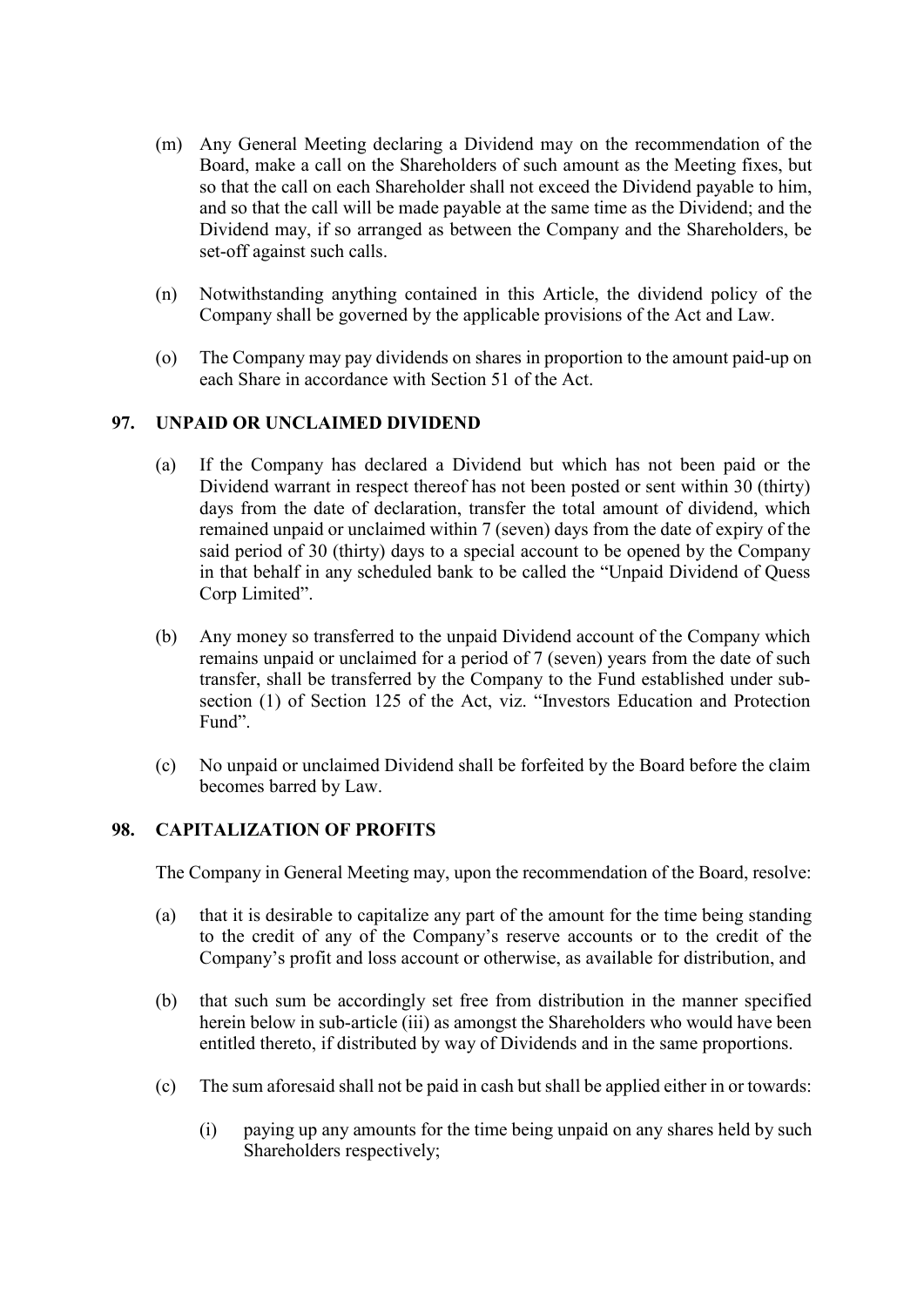- (ii) paying up in full, un-issued shares of the Company to be allotted, distributed and credited as fully Paid up, to and amongst such Shareholders in the proportions aforesaid; or
- (iii) partly in the way specified in sub-article (i) and partly in the way specified in sub-article (ii).
- (d) A share premium account may be applied as per Section 52 of the Act, and a capital redemption reserve account may, duly be applied in paying up of unissued shares to be issued to Shareholders of the Company as fully paid bonus shares.

## **99. RESOLUTION FOR CAPITALISATION OF RESERVES AND ISSUE OF FRACTIONAL CERTIFICATE**

- (a) The Board shall give effect to a Resolution passed by the Company in pursuance of this regulation.
- (b) Whenever such a Resolution as aforesaid shall have been passed, the Board shall:
	- (i) make all appropriation and applications of undivided profits (resolved to be capitalized thereby), and all allotments and issues of fully paid shares or Securities, if any; and
	- (ii) generally do all acts and things required to give effect thereto.
- (c) The Board shall have full power:
	- i. to make such provisions, by the issue of fractional certificates or by payments in cash or otherwise as it thinks fit, in the case of shares or debentures becoming distributable in fraction; and
	- ii. to authorize any person, on behalf of all the Shareholders entitled thereto, to enter into an agreement with the Company providing for the allotment to such Shareholders, credited as fully paid up, of any further shares or debentures to which they may be entitled upon such capitalization or (as the case may require) for the payment of by the Company on their behalf, by the application thereto of their respective proportions of the profits resolved to be capitalised of the amounts or any parts of the amounts remaining unpaid on the shares.
- (d) Any agreement made under such authority shall be effective and binding on all such shareholders.

#### **100. DISTRIBUTION OF ASSETS IN SPECIE OR KIND UPON WINDING UP**

(a) If the company shall be wound up , the Liquidator may, with the sanction of a special Resolution of the company and any other sanction required by the Act divide amongst the shareholders, in specie or kind the whole or any part of the assets of the company, whether they shall consist of property of the same kind or not.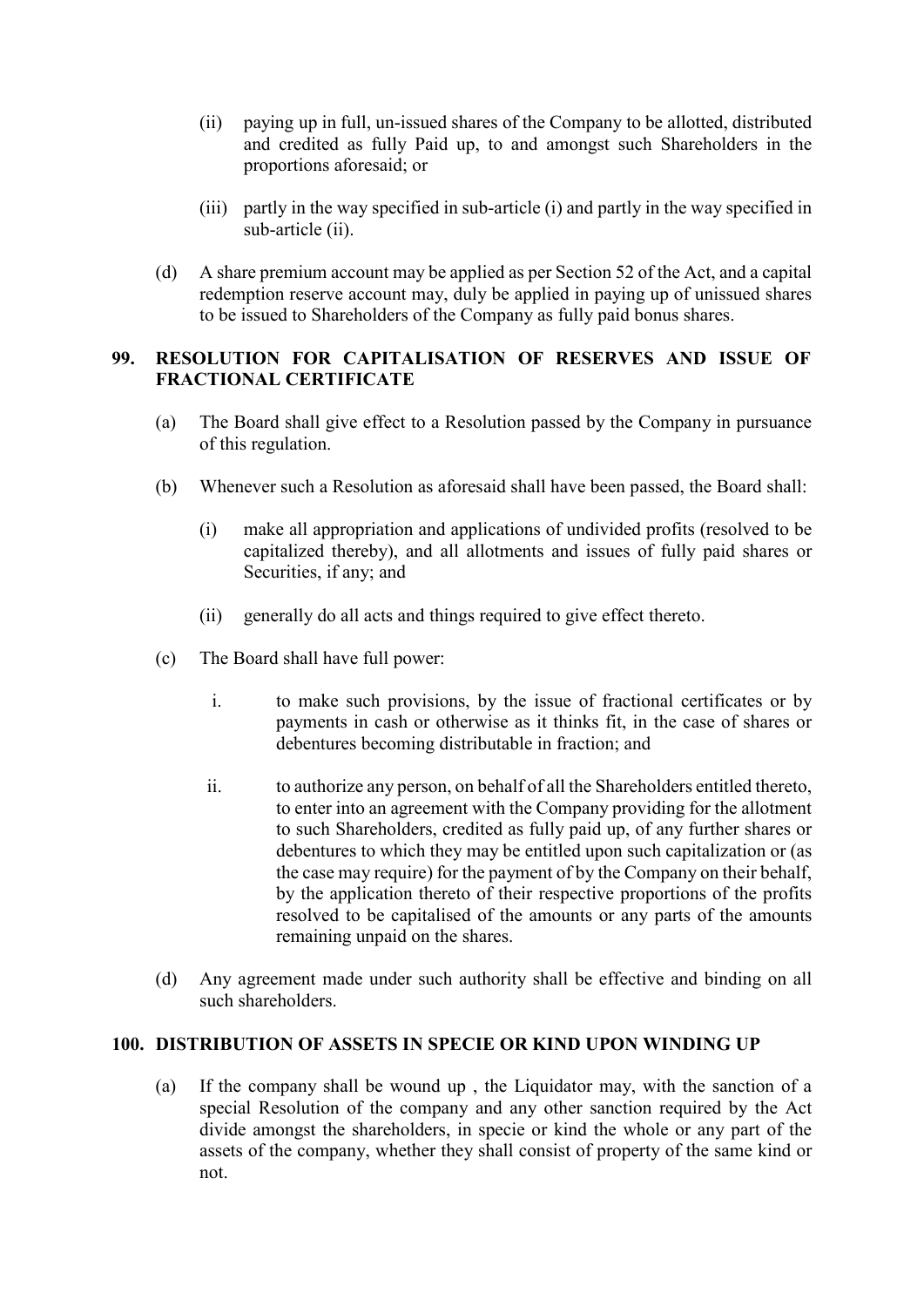(b) For the purpose aforesaid, the Liquidator may set such value as he deems fair upon any property to be divided as aforesaid and may determine how such division shall be carried out as between the shareholders or different classes of shareholders.

#### **101. DIRECTOR'S AND OTHER'S RIGHTS TO INDEMNITY**

Subject to the provisions of Section 197 of the Act, every Director, Manager and other officer or employee of the company shall be indemnified by the company against any liability incurred by him and it shall be the duty of the Directors to pay out the funds of the company all costs, losses and expenses which any director, Manager, officer or employee may incur or become liable to by reason of any contact entered into by him on behalf of the company or in any way in the discharge of his duties and in particular, and so as not to limit the generality of the foregoing provisions against all liabilities incurred by him as such Director, Manager, Officer or employee in defending any proceedings Whether civil or criminal in which judgement is given in his favour or he is acquitted or in connection with any application under section 463 of the Act in which relief is granted by the court and the amount for which such indemnity is provided shall immediately attach as a lien on the property of the company and have priority as between the shareholders over all the claims.

#### **102. DIRECTOR'S ETC. NOT LIABLE FOR CERTAIN ACTS**

Subject to the provision of section 197 of the Act, no Director, Manager, Officer or Employee of the company shall be liable for the acts, defaults, receipts and neglects of any other Director, Manager, Officer or employee or for joining in any receipts or other acts for the sake of conformity or for any loss or expenses happening to the company through the insufficiency or deficiency of any security in or upon which any of the monies of the company shall be invested or for any loss or damage arising from the bankruptcy, insolvency or tortuous act of any person with whom any monies, securities or effects shall be deposited or for any loss occasioned by an error of judgement or oversight on his part , or for any other loss ,damage or misfortune whatsoever which shall happen in the execution thereof unless the same shall happen through negligence, default, misfeasance, breach of duty or breach of trust. Without prejudice to the generality foregoing it is hereby expressly declared that any filing fee payable or any document required to be filed with the registrar of the companies in respect of any act done or required to be done by any Director or other officer by reason of his holding the said office shall be paid and borne by the company.

#### **103. INSPECTION BY SHAREHOLDERS**

The register of charges, register of investments, register of shareholders, books of accounts and the minutes of the meeting of the board and shareholders shall be kept at the office of the company and shall be open, during business hours, for such periods not being less in the aggregate than two hours in each day as the board determines for inspection of any shareholder without charge. In the event such shareholder conducting inspection of the abovementioned documents requires extracts of the same, the company may charge a fee which shall not exceed Rupees ten per page or such other limit as may be prescribed under the Act or other applicable provisions of law.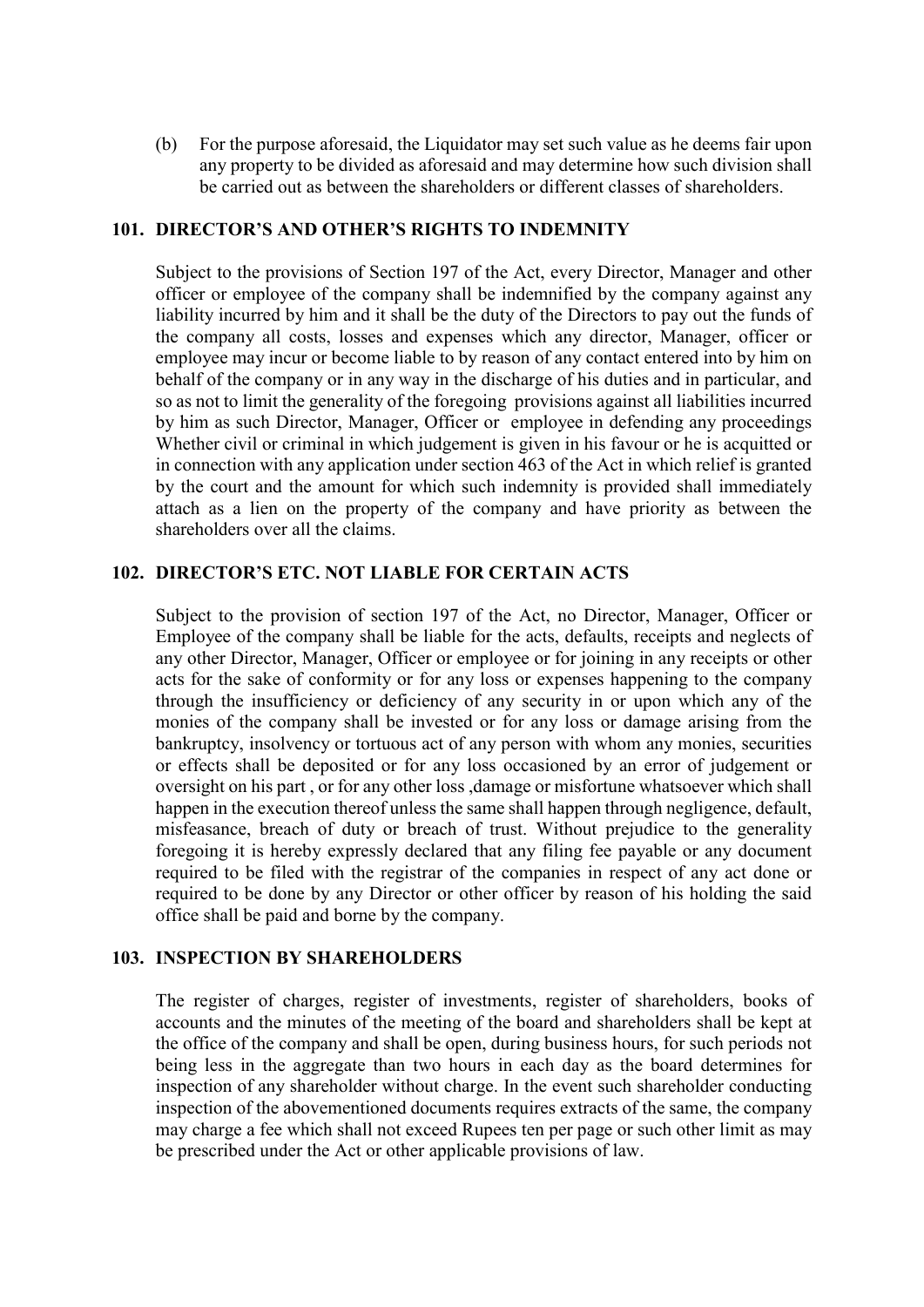#### **104. AMENDMENT TO MEMORANDUM AND ARTICLES OF ASSOCIATION**

- (a) The shareholders shall vote for all the equity shares owned or held on record by such shareholders at any annual or extraordinary General meeting of the company in accordance with these Articles.
- (b) The shareholders shall not pass any resolution or take any decision which is contrary to any of the terms of these Articles.
- (c) The Articles of the company shall not be amended unless (i) Shareholders holding not less than 75% of the Equity shares (and who are entitled to attend and vote) cast votes in favour of each such amendment/s to the Articles.

#### **105. SECRECY**

No shareholder shall be entitled to inspect the company's work without permission of the managing Director/Directors or to require discovery of any information respectively any details of company's trading or any matter which is or may be in the nature of a trade secret, history of trade or secret process which may be related to the conduct of the business of the company and which in the opinion of the managing Director/Directors will be inexpedient in the interest of the shareholders of the company to communicate to the public.

#### **106. DUTIES OF THE OFFICER TO OBSERVE SECRECY**

Every Director, managing Directors, manager, Secretary, Auditor, Trustee, members of the committee, officer, servant, agent, accountant or other persons employed in the business of the company shall, if so required by the Director before entering upon his duties, or any time during his term of office, sign a declaration pledging himself to observe secrecy relating to all transactions of the company and the state of accounts and in matters relating thereto and shall by such declaration pledge himself not to reveal any of such matters which may come to his knowledge in the discharge of his official duties except which are required so to do by the Directors or the Auditors, or by resolution of the company in the general meeting or by a court of law and except so far as may be necessary in order to comply with any of the provision of these Articles or Law. Nothing herein contained shall affect the powers of the Central Government or any officer appointed by the government to require or to hold an investigation into the company's affair.

## **107. PROVISIONS OF THE COMPANIES ACT,1956 SHALL CEASE TO HAVE EFFECT**

Notwithstanding anything contained in these Articles, the provisions of the Companies Act,1956, as are mentioned under these articles shall cease to have any effect once the said provisions are repealed upon notification of the corresponding provisions under the Act.